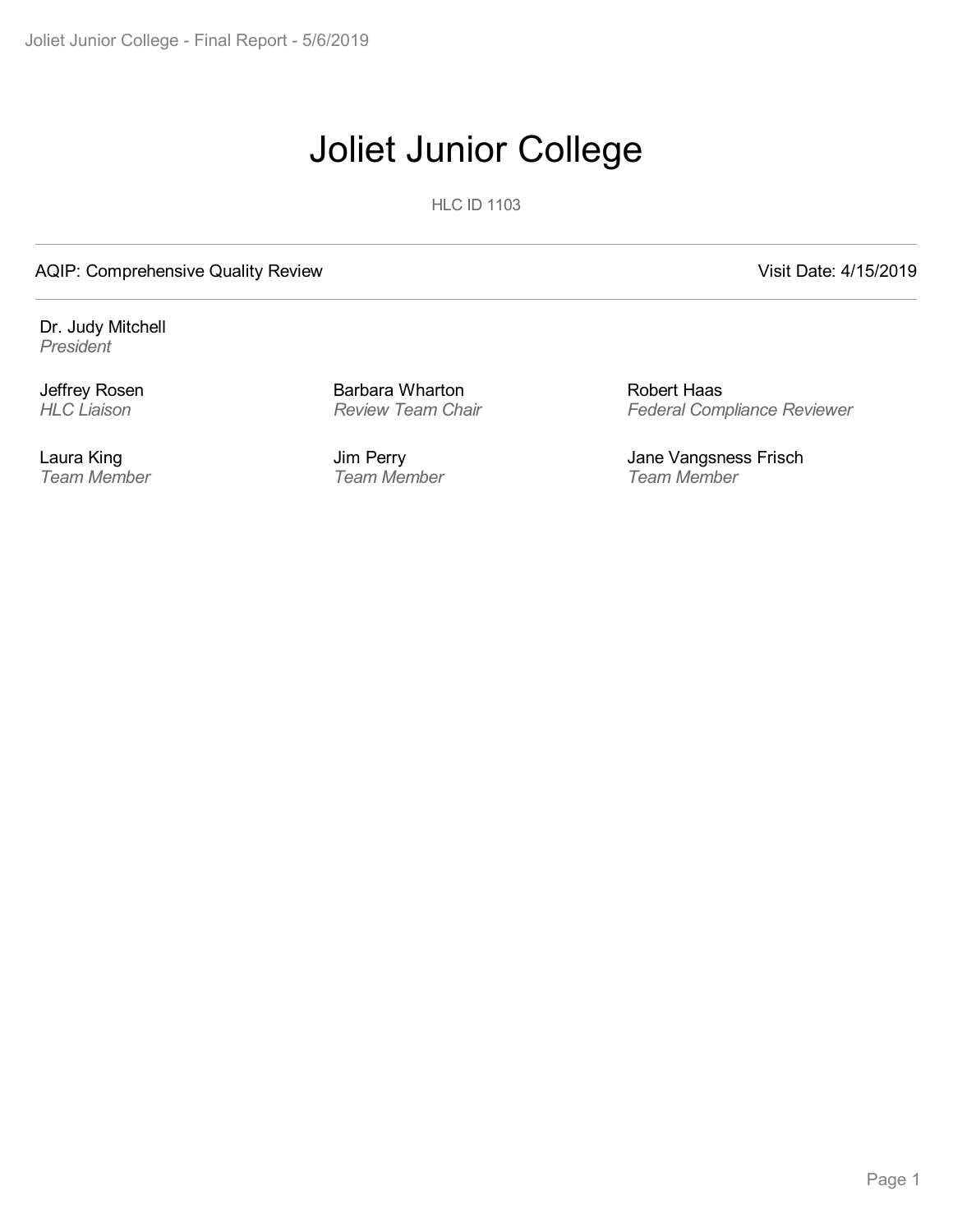## **Context and Nature of Review**

### **Visit Date**

#### 4/15/2019

#### **Overview the Comprehensive Quality Review (CQR)**

A Comprehensive Quality Review (CQR) is required as part of the Year 8 comprehensive evaluation during the final year of the AQIP Pathway cycle and may also occur in Year 4 based upon institutional request or HLC determination. The goals of the CQR are to:

- Provide assurance that the institution is meeting HLC's Criteria for Accreditation. (With respect to the optional Year 4 CQR, the goal is to alert the organization to areas that need attention prior to its next Reaffirmation of Accreditation. Such concerns may be signaled during the Systems Appraisal process in the third year of the cycle.)
- Provide assurance that the institution is meeting the Federal Compliance Requirements.
- Facilitate the institution's continuing quality improvement commitment, confirming that a developing or established continuous quality improvement (CQI) culture and infrastructure exist that advances organizational maturity in relation to the AQIP Pathway Categories.
- Verify any issues identified in Action Project Reviews, Systems Appraisals or HLC actions.
- Validate process-level development and deployment as described in the Systems Portfolio.
- Identify actions taken to minimize identified strategic issues and to alleviate potential accreditation issues.
- Review CQI priorities and progress, including how Action Projects are integrated into the institution's overall performance improvement strategy.
- Review distance and/or correspondence education delivery, if applicable.
- Evaluate distributed education (multiple campuses), if applicable.
- Develop an initial recommendation regarding Pathway eligibility (Year 8 only).

#### **Scope of Review**

- Quality Highlights Report
- On-site Visit
- Federal Compliance Review
- Multi-campus Visit (if applicable)
- Reaffirmation Review (Year 8 only)
- Federal Compliance 2018
- CQR Quality Highlights Report

#### **Institutional Context**

The AQIP Pathway Comprehensive Quality Review team conducted a comprehensive evaluation visit to Joliet Junior College on April 15-16, 2019. The Federal Compliance review was conducted in advance by an off-site reviewer, the review team verified the result and made adjustments based on findings during the visit.

Founded in 1901, Joliet Junior College (JJC) is the nation's first public community college and was originally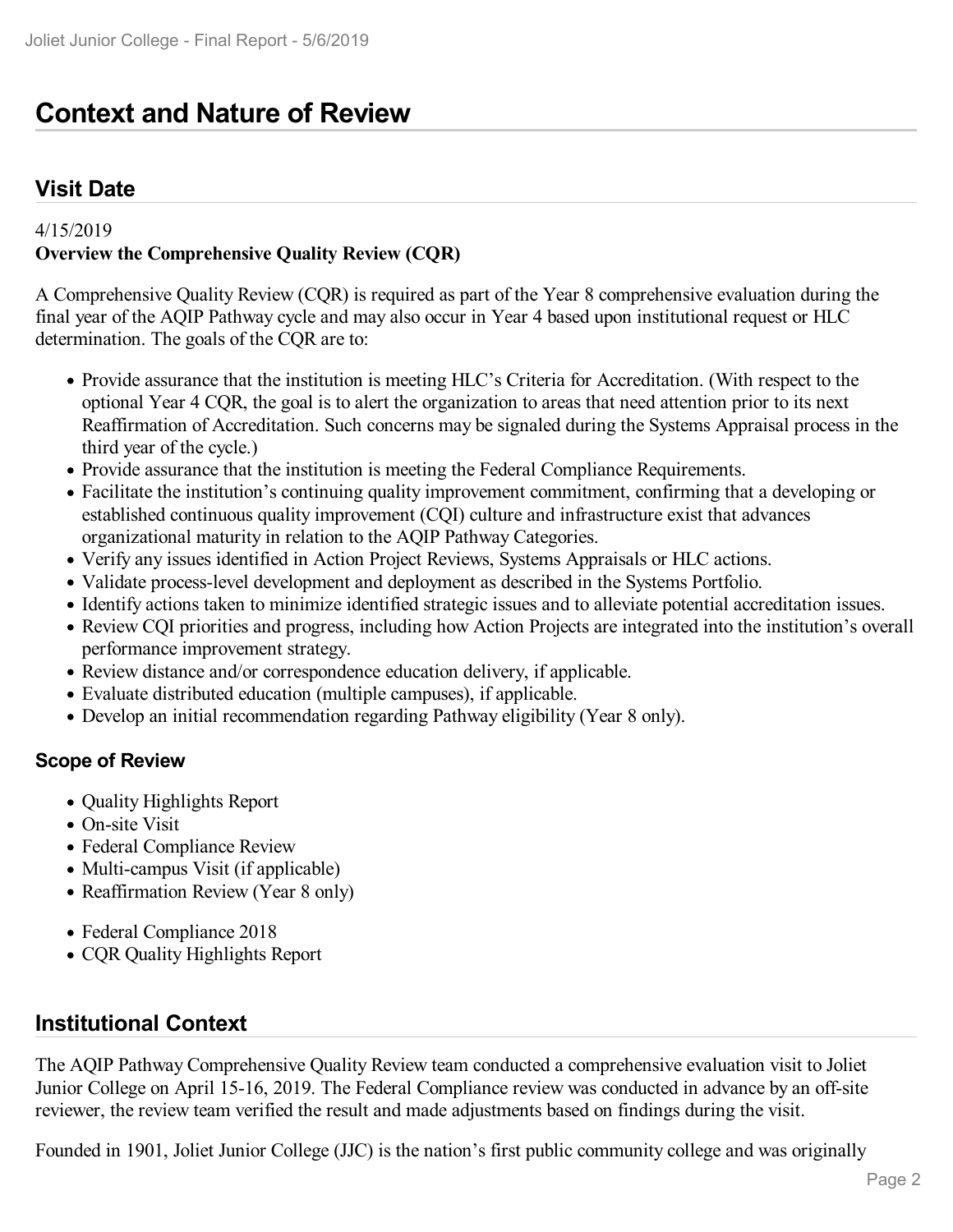accredited in 1917. JJC is one of 39 community college districts governed by the Illinois Community College Board (ICCB) under the Illinois Board of Higher Education (IBHE). JJC is located approximately 45 miles southwest of Chicago. The JJC district straddles seven counties, a 1,442-square-mile area, and serves nearly 210,000 households and 700,000 residents. JJC is the only public postsecondary institution within District 525 boundaries. The College consists of one main campus, two large satellite locations, three education centers, and 30 high schools offering dual credit coursework.

JJC's mission is to be an innovative and accessible institution, dedicated to student learning, community prosperity, cultural enrichment, and inclusion. JJC delivers quality lifelong learning opportunities empowering diverse students and the community through academic excellence, workforce training, and comprehensive support services.

On average, JJC annually serves more than 30,000 students in credit courses and 15,000 students in noncredit courses. JJC employs nearly 1,400 full and part-time employees. JJC offers traditional, hybrid, and online delivery of instruction. Educational offerings focus on five areas: pre-baccalaureate transfer programs, occupational education, adult basic and secondary education, continuing education and economic development, and personal enrichment. The College offers 59 associate degree programs and 127 credit-bearing certificates. The College offers seven degrees and 13 certificate programs where coursework can be completed online. The College provides a full complement of support services.

The current President is now completing her third year in office. There have been substantial changes to the leadership team during that time that appear to have been accomplished without significant disruption. The visiting team found the information provided by the college in the CQR to be well organized and clearly written.The JJC Quality Highlights report demonstrated careful attention to prior feedback in the Systems Appraisal Feedback.

### **Interactions with Constituencies**

The visiting team conducted approximately 22 separate meetings during the visit. Attendance in the open forum sessions was strong, with thirty or more participants in some session. All requests by the team to meet with individuals or groups were met with complete cooperation and those interviewed were open, answered all questions, and volunteered additional information to provide clarification. Following is a consolidated list of participants.

#### Trustees:

5 Trustees, including the Chairman, attended one meeting.

#### Students:

- 18 total students in two meetings including a wide variety of students, including students who:
	- use disability services
	- use veteran services
	- entered JJC as freshmen
	- transferred in to JJC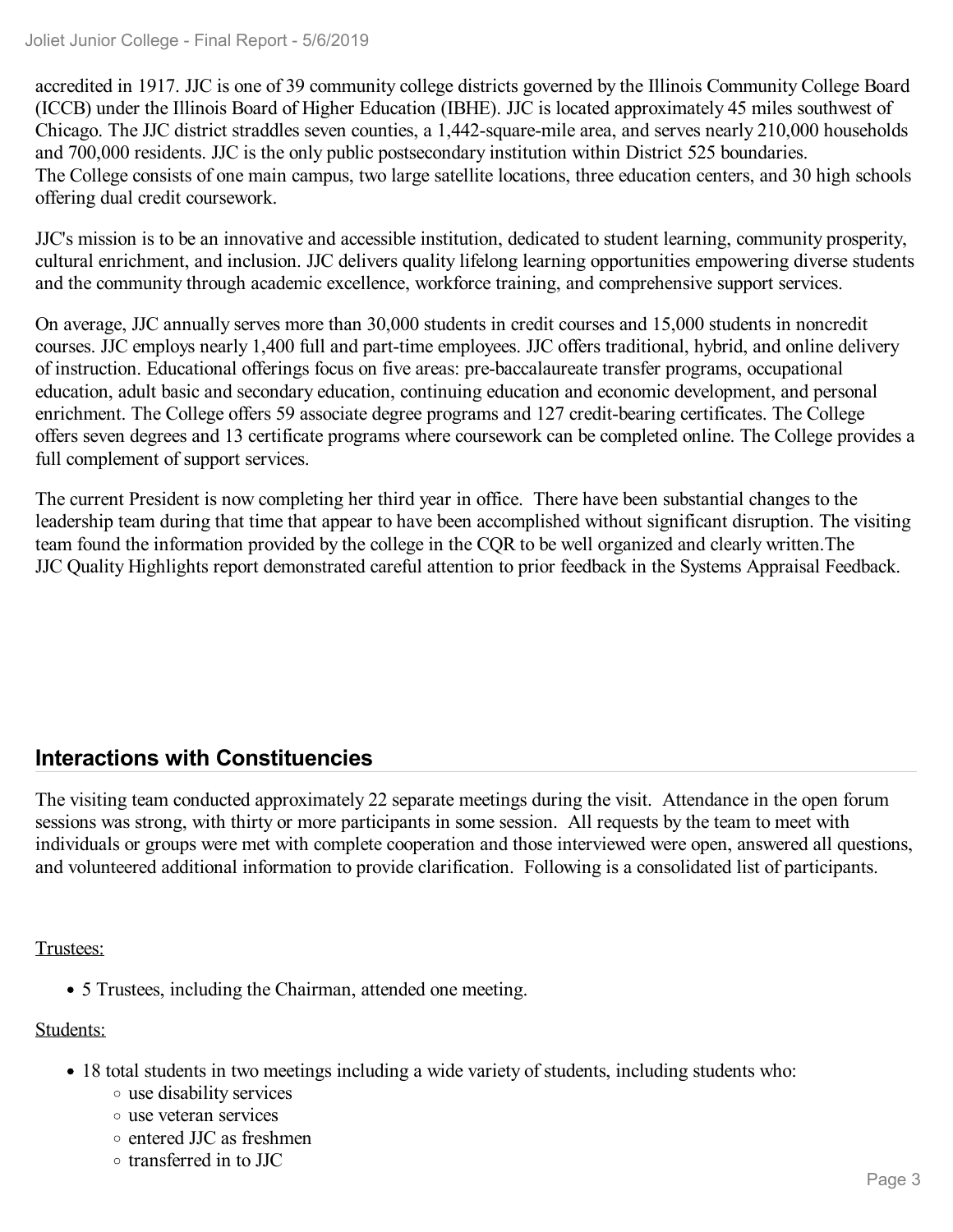- are enrolled in technical programs
- $\circ$  have the intention of transferring to 4-year institutions
- participate in student government
- lead student groups
- have taken on-line classes
- are student employees

#### External Constituents:

- Executive Director, Spanish Community Center
- President & CEO, United Way of Will County
- Superintendent, Joliet Township High School #204
- Representative from Habitat for Humanity
- President & CEO, Grundy Economic Development Council
- President, USF
- Executive Director, The Community Foundation of Will County
- VP, Economic Development, Will County CED
- VP, HR, Morris Hospital
- Representative from Lews University
- Representative, Stepan Distribution Company

#### Leadership Team

The Leadership team participated in an initial meeting to kick off the visit as well as an exit meeting. These team members also participated in some community meetings and are included in the Faculty and Staff list below.

- President  $\bullet$
- Vice President, Student Development  $\bullet$
- Vice President, Academic Affairs  $\bullet$
- Vice President, Administrative Services  $\bullet$
- Executive Director, Human Resources  $\bullet$
- $\bullet$ Executive Director, Communications & Marketing
- Executive Director, Information Technology  $\bullet$
- Executive Director, Institutional Advancement  $\bullet$
- Compliance Officer, Tracy Morris  $\bullet$

#### Faculty and Staff

The team conducted multiple meetings with faculty and staff including a forum to discuss each of the criterion, a meeting specifically with staff and one to meet specifically with faculty. Following is a list of all participants, many attended more than one session.

- Academic Credentials Specialist
- Academic Excellence & Support Staff
- Assistant Registrar
- Assoc. Prof. Art/Faculty Coordinator Maker Lab
- Asst. Director HR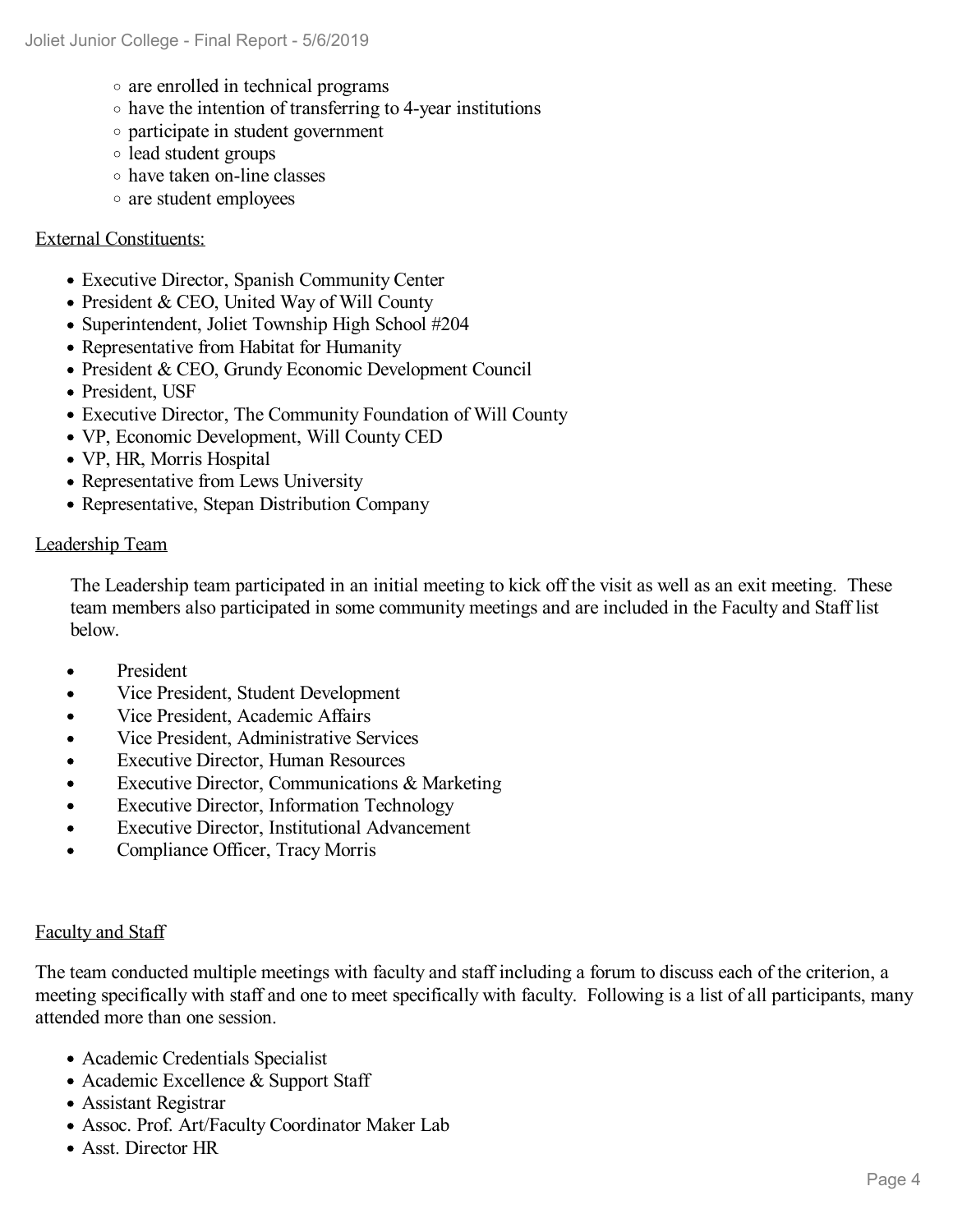- B usiness/H ospitality Sta ff
- C ollege Registrar
- Coordinator Social & Beh a vior
- Counseling Department Staff
- Counselor/Academic Standards C o mmittee C h air
- CRJ/LENF Health/Public
- CTE Assessment Coord./ Nursing Faculty
- Dean Enrollment Mgmt.
- Dean of Academic Excellence & Support
- Dean of Nursing, Health & Public Services
- Dean of Students
- Dean, Academic Int.& Support
- Dean, Applied Arts, Workforce
- Dean, Arts & Sciences
- Dean, Career and Technical Education
- Dean, Enrollment Management
- Dean, Student Success
- Department Chair Technical Dept.
- Department Chair Ag/Hort/Ver
- Department Chair and Professor English
- Department Chair and Professor Math
- Department Chair and Professor Nursing
- Department Chair Business
- Department Chair CIOS
- Department Chair Fine Arts
- Department Chair Fine Arts
- Department Chair Natural Sciences
- Department Chair Natural Sciences / PE
- Department Chair, Business
- Department Chair, Technical
- Develop Writ.Coord/English Faculty
- Director Institutional Research Effectiveness
- Director Orthotics/Prosthetics Dept.
- Director of Career Services
- Director of Inst. Research and Effectiveness
- Director of Marketing & Creative Services
- Director, Financial Aid/Veterans
- Director, Inst. Research and Effectiveness
- Director, Institutional Research
- Disability Services Staff
- English Professor (2)
- English/ World Languages Professor
- Exec. Director Comm & Marketing
- Executive Director IT
- Executive Director, HR
- Faculty, Automotive
- Faculty, Business Department
- Faculty, Coordinator Agriculture/Horticulture
- Faculty, Culinary Arts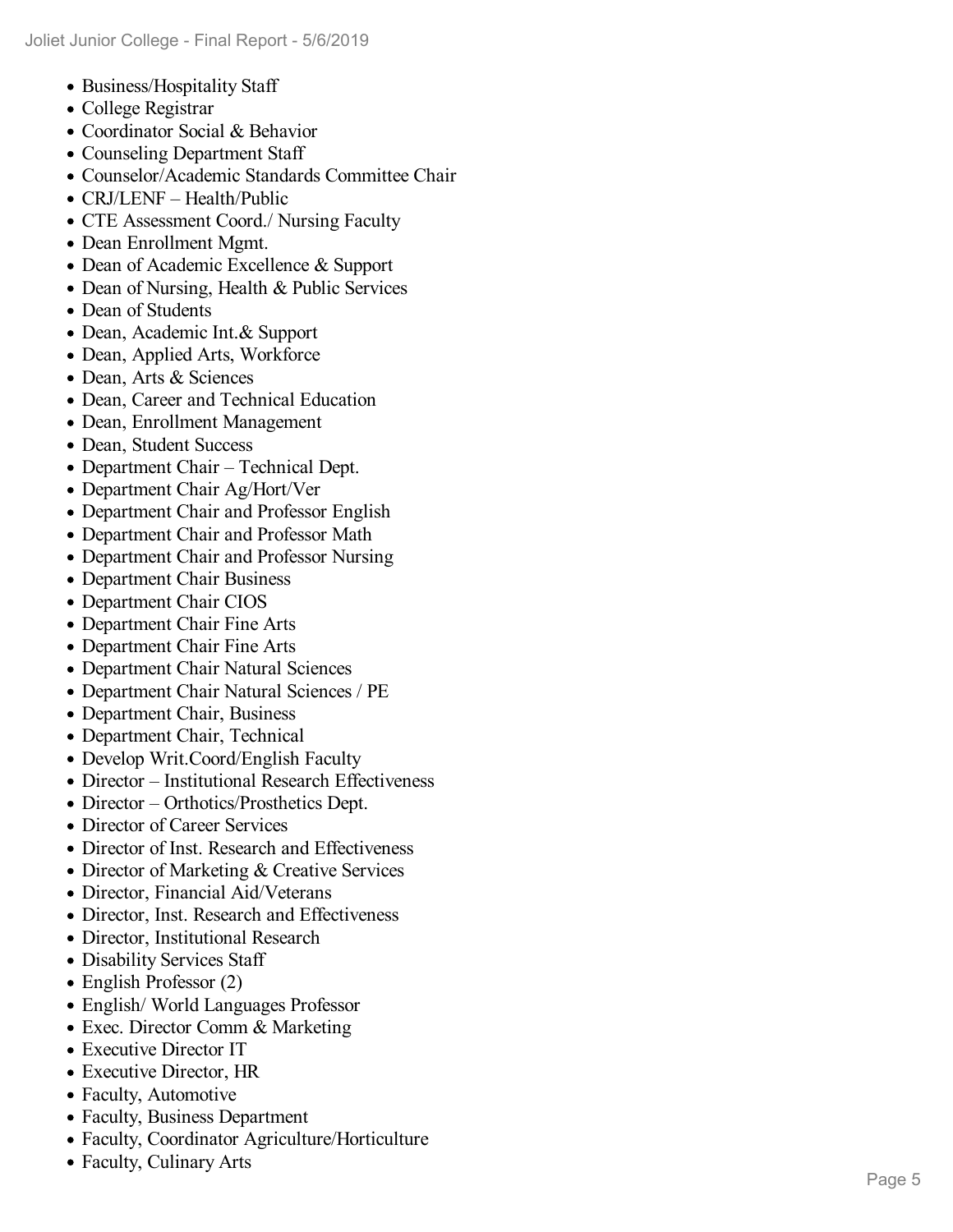- Faculty, Nat. Sci. & PE
- Faculty, Technical Department
- Faculty-English/Phil./ World Lang.
- Gen. Ed. Assess Coordinator/ Math Faculty
- HIM/Health of Public Serv.
- HR Staff, Assistant to the Director
- Human Resources Assistant Director
- Instructor, English, Union Exec board
- Instructor, Natural Sciences, Union Exec board
- Lab Technician
- Manager Healthcare Continuing Ed.
- Manger Dual Credit & Partnership
- MathProfessor & Dept. Chair
- Professor Biology, Natural Science & P.E. Dept.
- Professor Business Education
- Professor Ed/ Dept. Chair Social Sc.
- Professor Ed/Dept Chair
- Professor of Fine Arts
- Professor Health and Public Service
- Professor History & Sociology
- Professor of Ed. & Chair of Soc. Sc.
- Professor Visual Art
- Professor, English, Philosophy, World Language (2)
- Professor, Prog. Advisor/Sustainability
- Professor/Chair in English, Phil., World Languages
- Professor/Comm. Coordinator
- Professor/Coordinator EMS
- Professor/Music Coordinator
- Professor/Nursing/Nursing Program Coordinator
- Professor/Prog. Advisor/Sustainability
- Program Coordinator/Professor for Communication
- Program Coordinator/Professor Visual Arts.
- Secretary, Office of Student Activities
- Secretary, Technical Department
- Socl. Behavior CDEV Coordinator
- Special Assistant to the President
- Staff Annual Fund & Alumni
- Staff, IT
- Staff from Morris Education Center (3)
- Testing and Tutoring Staff
- Vice President of Administrative Services
- Vice President, Academics
- Vice President, Student Development
- Vice President, Academics

### **Additional Documents**

Additional Documents were requested and/or provided during the visit include: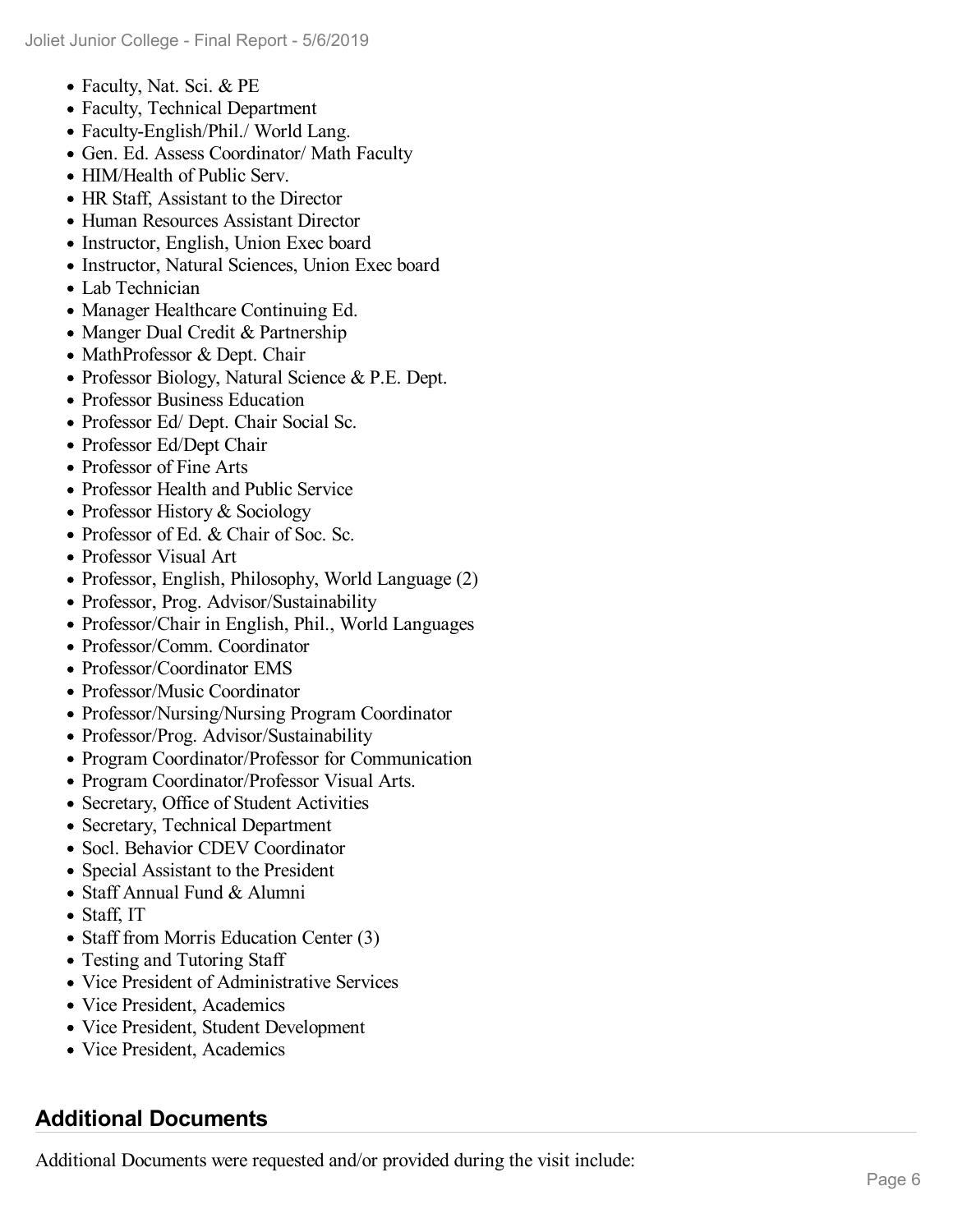- Institutional Accomplishments from the March 15 President Cabinet Retreat
- Strategic Enrollment Management Plan
- Paper copy of Joliet Junior College Vision, Mission and fast facts (colorful front/back 1 page)
- Documentation of updated websites making program outcome data more accessible
- New Employee Onboarding Checklist
- New Supervisors Checklist
- List of invited attendees for specific meetings
- Select Program Review samples for Culinary Arts, Natural Sciences, Co-Curricular, and Administrative Services
- Training Documents and Handbooks
	- New Employee Orientation
	- Leadership and Management Essentials Training
	- IRB Manual
	- Academic Honor Code: Rights of Students
	- Report form for Cheating and Plagiarism
	- New Faculty Seminar Schedule (2018 and 2019)
	- New Faculty Retreat Schedule
- Documentation of 15 faculty personnel files (transcripts and credentials only), requested by team for verification.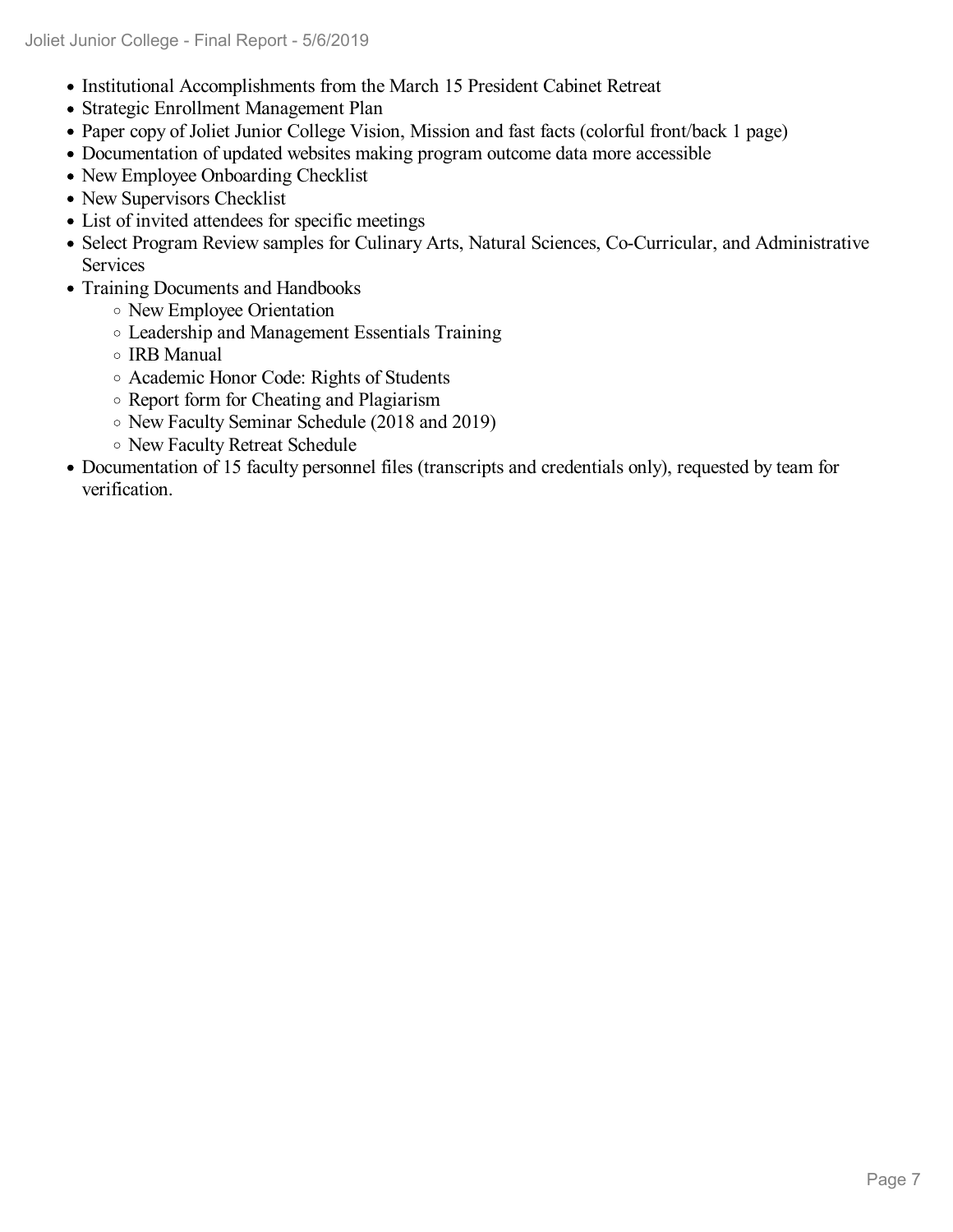## **1 -Mission**

The institution's mission is clear and articulated publicly; it guides the institution's operations.

## **1.A - Core Component 1.A**

The institution's mission is broadly understood within the institution and guides its operations.

- 1. The mission statement is developed through a process suited to the nature and culture of the institution and is adopted by the governing board.
- 2. The institution's academic programs, student support services, and enrollment profile are consistent with its stated mission.
- 3. The institution's planning and budgeting priorities align with and support the mission. (This sub-component may be addressed by reference to the response to Criterion 5.C.1.)

#### **Rating**

Met

### **Evidence**

Joliet Community College's (JJC) mission is "Joliet Junior College is an innovative and accessible institution, dedicated to student learning, community prosperity, cultural enrichment, and inclusion. Joliet Junior College delivers quality lifelong learning opportunities empowering diverse students and the community through academic excellence, workforce training, and comprehensive support services."

JJC has seven core values which were reviewed and updated in 2016 with the development of the strategic plan; specifically, 'inclusion' and 'sustainability' were added to better reflect the institutional perspective and inspirational direction. Additionally, JJC's vision to be the 'first choice' is incorporated into various internal and external marketing channels, allowing for understanding among all stakeholders.

The Strategic Plan Committee (SPC) meets regularly and is currently working to update the strategic plan for the next three year cycle. The process for updating the plan was verified and confirmed to be inclusive of all stakeholders. It is important that SPC continues this inclusive work and review the mission statement while developing the new strategic plan.

The academic programs, student demographics, and support services are consistent with the mission of JJC. Which is evidenced by its current diverse student enrollment profile, but also through the conversations had with community and board members in which they referenced that JJC is an integral part of the community. One individual said that within the community there is "…one degree of separation from JJC" referencing the important connection and support JJC provides to the local community. This individual added that "JJC is woven into the fiber of this community." These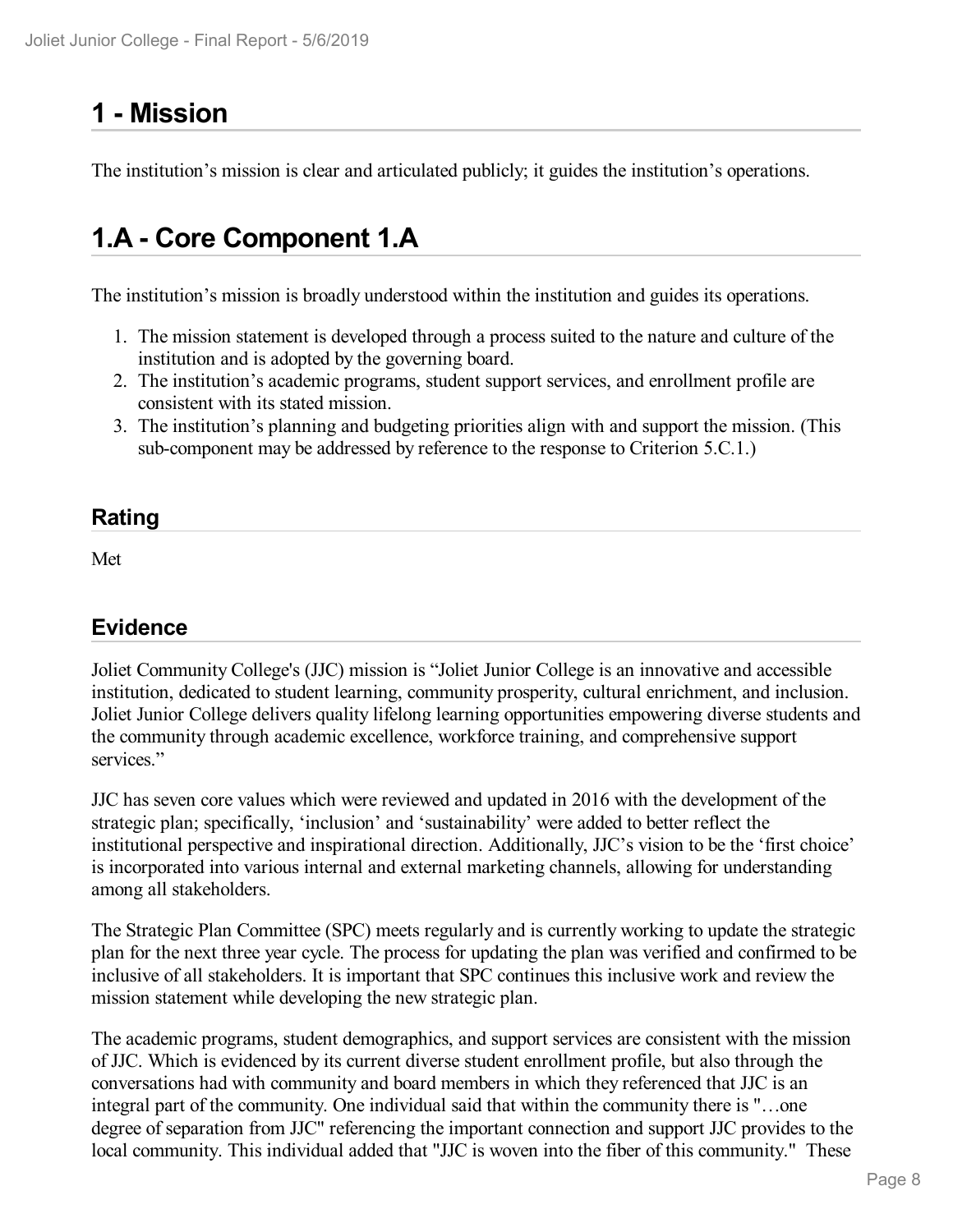statements were supported in on-site meetings with external constituents as well as in meetings with faculty and staff who described numerous partnerships with community businesses and organizations as well as partnerships with local K-12 schools.

JJC requires programs and departments to align their annual budget requests to the Strategic Plan, which is grounded in the mission and values. New personnel positions are considered after the requesting areas complete a justification form, where the department making the request is asked to consider the impact the position has on mission and how it aligns with the strategic plan. Annual Program Updates and the Program Review process also ensures budgetary requests are aligned and tied back to the mission and values of the College. When asked to describe the budget request process and decision making, participants in open forums were able to describe the process clearly and indicated that they felt that the process was transparent, with good communication about how budget decisions were made and how they were aligned to the strategic plan. The process was also verified in a meeting with the CFO and finance staff in which they discussed how the process has been routinized and improved over the last several years.

### **Interim Monitoring (if applicable)**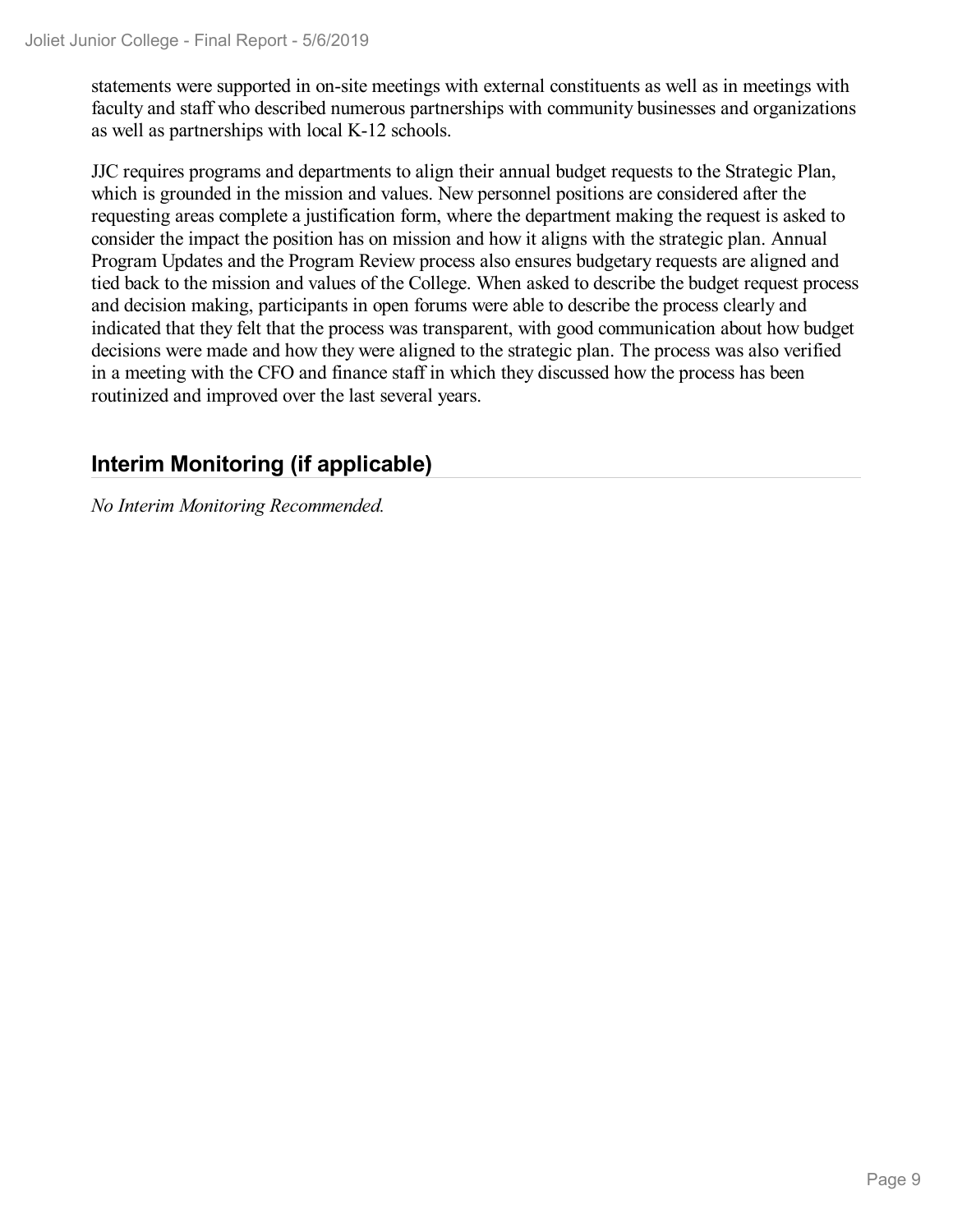## **1.B - Core Component 1.B**

The mission is articulated publicly.

- 1. The institution clearly articulates its mission through one or more public documents, such as statements of purpose, vision, values, goals, plans, or institutional priorities.
- 2. The mission document or documents are current and explain the extent of the institution's emphasis on the various aspects of its mission, such as instruction, scholarship, research, application of research, creative works, clinical service, public service, economic development, and religious or cultural purpose.
- 3. The mission document or documents identify the nature, scope, and intended constituents of the higher education programs and services the institution provides.

#### **Rating**

Met

#### **Evidence**

The JJC mission and vision are prominently referenced and displayed through various public mediums including the JJC catalog, the main JJC website, digital displays, business cards, etc. This was confirmed during the CQR visit through focused meetings and on a campus tour.

Through the seven core values, that were revised and updated during the last strategic planning cycle (2016), the institution embraces and articulates the focus areas from the mission. These seven core values are also prominently displayed and easily accessible through various mediums. The mission statement is descriptive of the diverse learners and learning experiences provided by JJC. This was evidenced through conversations with internal and external stakeholders describing the College's many collaborations with community stakeholders, multiple student organizations, and service to its district/community.

During the 2016 strategic plan development, the SPC made it a focus to help external and especially internal stakeholder understand the JJC mission, vision, core values, and strategic goals. This has been accomplished as many stakeholders referenced the mission when discussing JJC and one group of faculty shared that the renewed focus on the strategic plan has enabled the mission to be, in one employees terms: "a living and breathing statement."

#### **Interim Monitoring (if applicable)**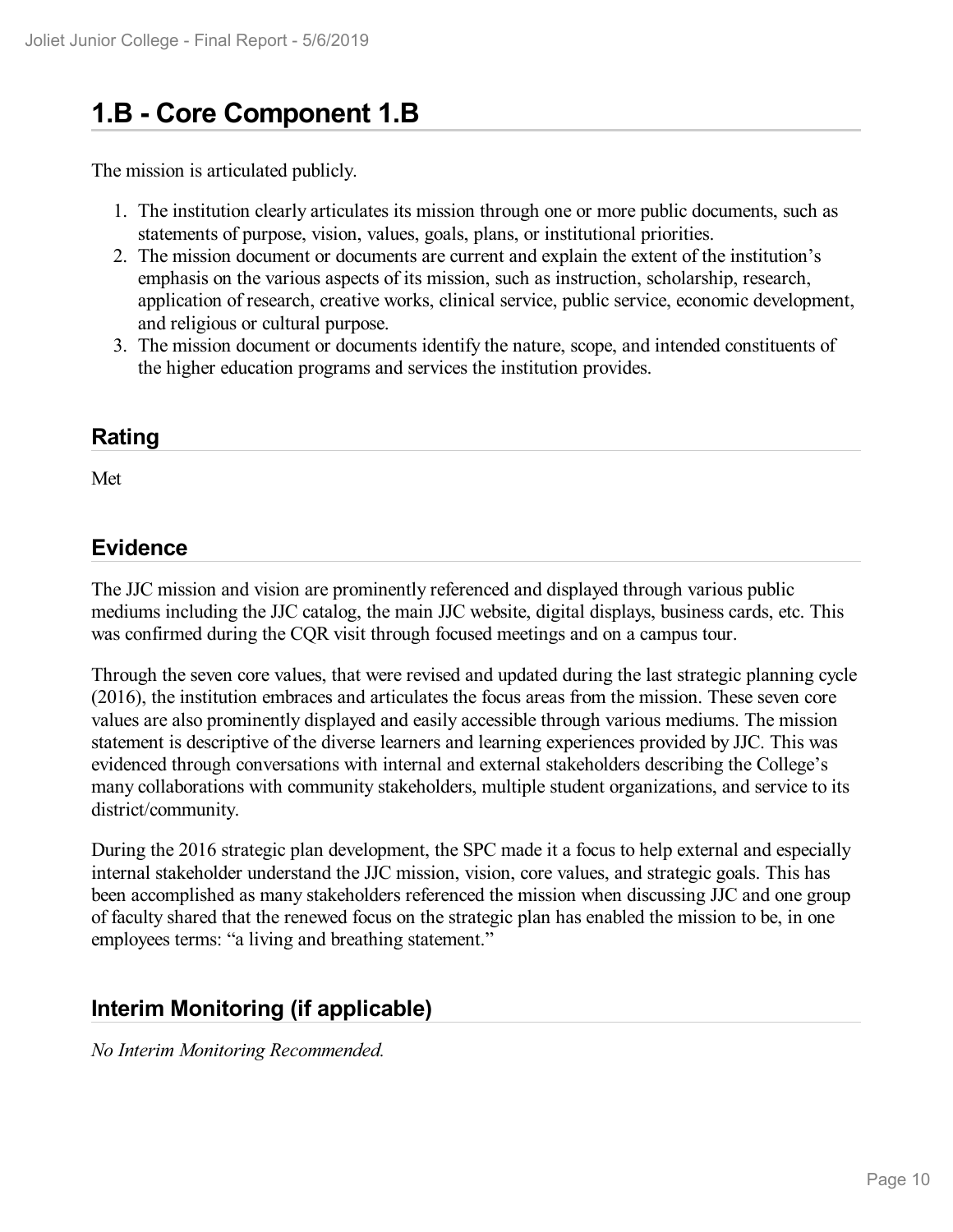## **1.C - Core Component 1.C**

The institution understands the relationship between its mission and the diversity of society.

- 1. The institution addresses its role in a multicultural society.
- 2. The institution's processes and activities reflect attention to human diversity as appropriate within its mission and for the constituencies it serves.

#### **Rating**

Met

### **Evidence**

JJC has policies and processes in place that demonstrate its commitment to supporting diversity and inclusion. Through its strategic planning process in 2016, inclusion was added as a core value. These values are lived out through delivery of services and programs (e.g. Project Achieve/TRIO, President's Diversity and Inclusion Council). Faculty and staff members articulated the benefit they have observed through the renewed focus on diversity and inclusion; referencing that it extends beyond cultural and race/ethnicity differences to include differences such as learning abilities, socioeconomic status, and age.

The President's Diversity and Inclusion Council, which includes student and board of trustees membership, has clearly established values (goals) and functions that have resulted in conducting a Climate Survey and focus groups to understand progress and areas of improvement related to their efforts.

JJC's commitment to diversity and inclusion is evident through various mediums. Evidenced by the 'Diversity and Inclusion' tab on the webpage under 'About JJC' which provides the overview ofthe core value of Respect, this page not only describes the expectation of respect/inclusion within the learning environment but also for its employees. It is recommended that this tab be updated to align with the new core value of 'Respect and Inclusion' (currently, this tab just references 'respect' as the core value).

### **Interim Monitoring (if applicable)**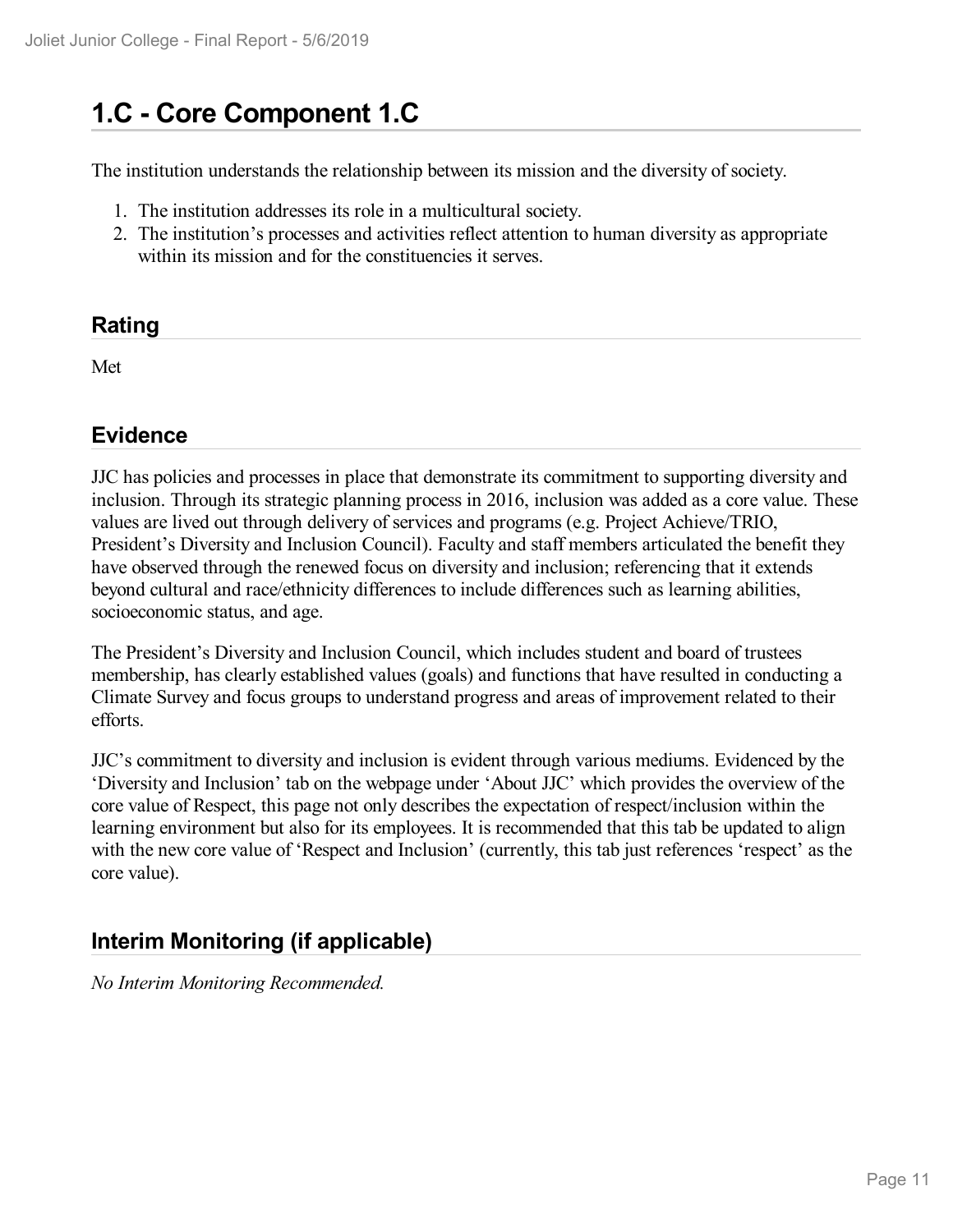## **1.D - Core Component 1.D**

The institution's mission demonstrates commitment to the public good.

- 1. Actions and decisions reflect an understanding that in its educational role the institution serves the public, not solely the institution, and thus entails a public obligation.
- 2. The institution's educational responsibilities take primacy over other purposes, such as generating financial returns for investors, contributing to a related or parent organization, or supporting external interests.
- 3. The institution engages with its identified external constituencies and communities of interest and responds to their needs as its mission and capacity allow.

## **Rating**

Met

### **Evidence**

The College builds relationships with outside stakeholders in K-12 schools by participating in school programs and offering early entry courses to high school students. There are also robust collaborations with organizations that provide practicum experiences, learning experiences, and potential jobs for graduates.

During various meetings with faculty, staff, and administration, mission was indirectly mentioned when discussing the primary topic. For example, one faculty member said "we are woven into the fabric of the community" another comment was "we go the extra mile to benefit our students, it might not be in our job description, but it is part of our mission."

JJC has also incorporated service into curricula that is mutually beneficial to the community and students' learning – such as providing a fully functioning automotive shop/lab which provides automotive maintenance services to stakeholders and community members for only the cost of supplies/materials.

There were also numerous examples shared of how JJC lives out its mission within the community at all of their campuses. Examples included providing opportunities for district K-12 students visiting campus to experience higher education, working collaboratively with the local Habitat for Humanity through providing workers for their ReStore retail space and learning labs for their construction and HVAC students, and providing space for experiential agricultural education through their Weitendorf Agricultural Education Center.

College facilities serve as centers for community activities, events, and other programs. For example, the JJC City Center campus houses culinary arts program which provides opportunities for students to engage with community members through their restaurant, the planetarium is utilized by various groups and schools to provide experiential learning experiences, and the MakerLab allows community members access to various tools and workshops that are aimed to enhance collaboration and innovation.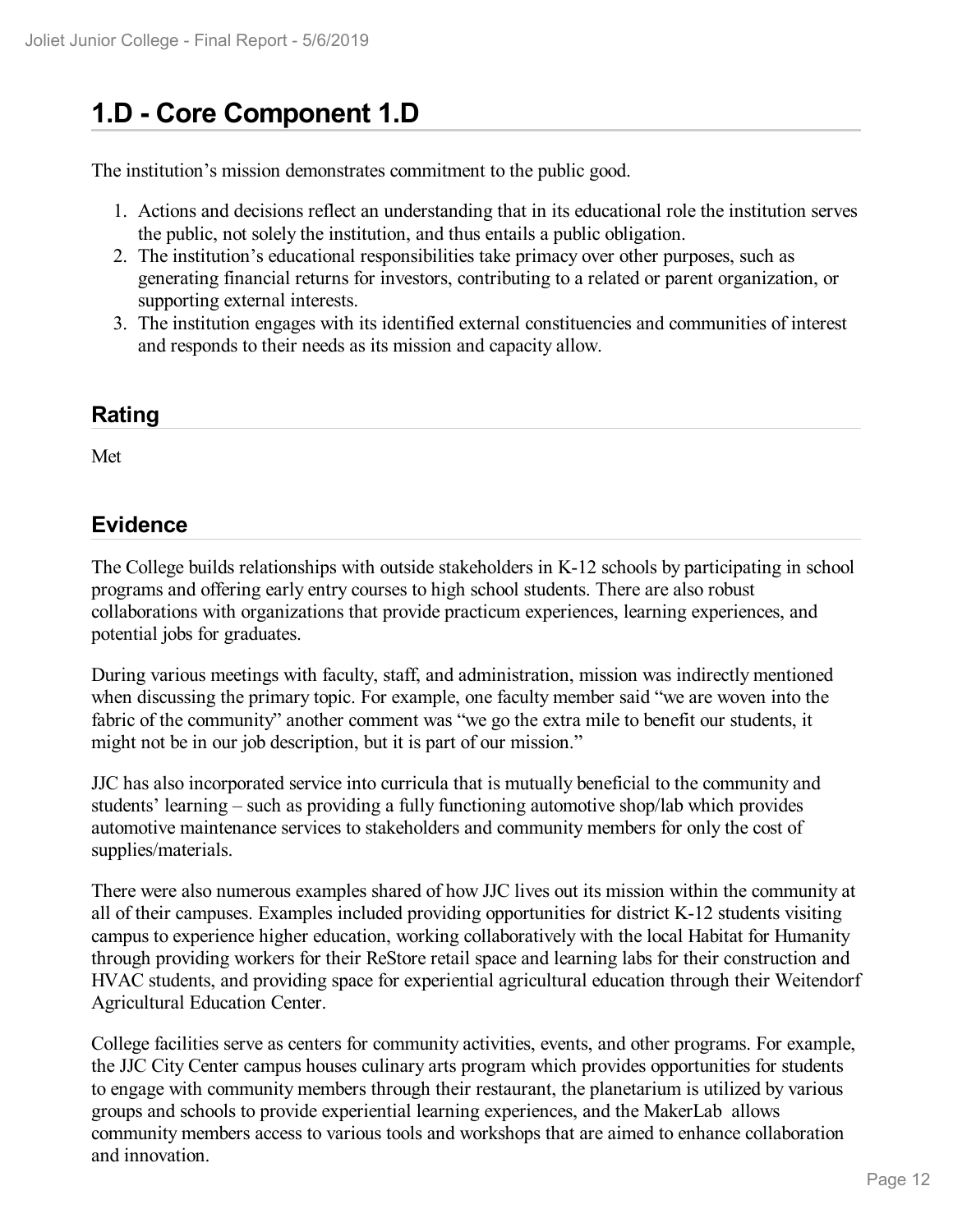## **Interim Monitoring (if applicable)**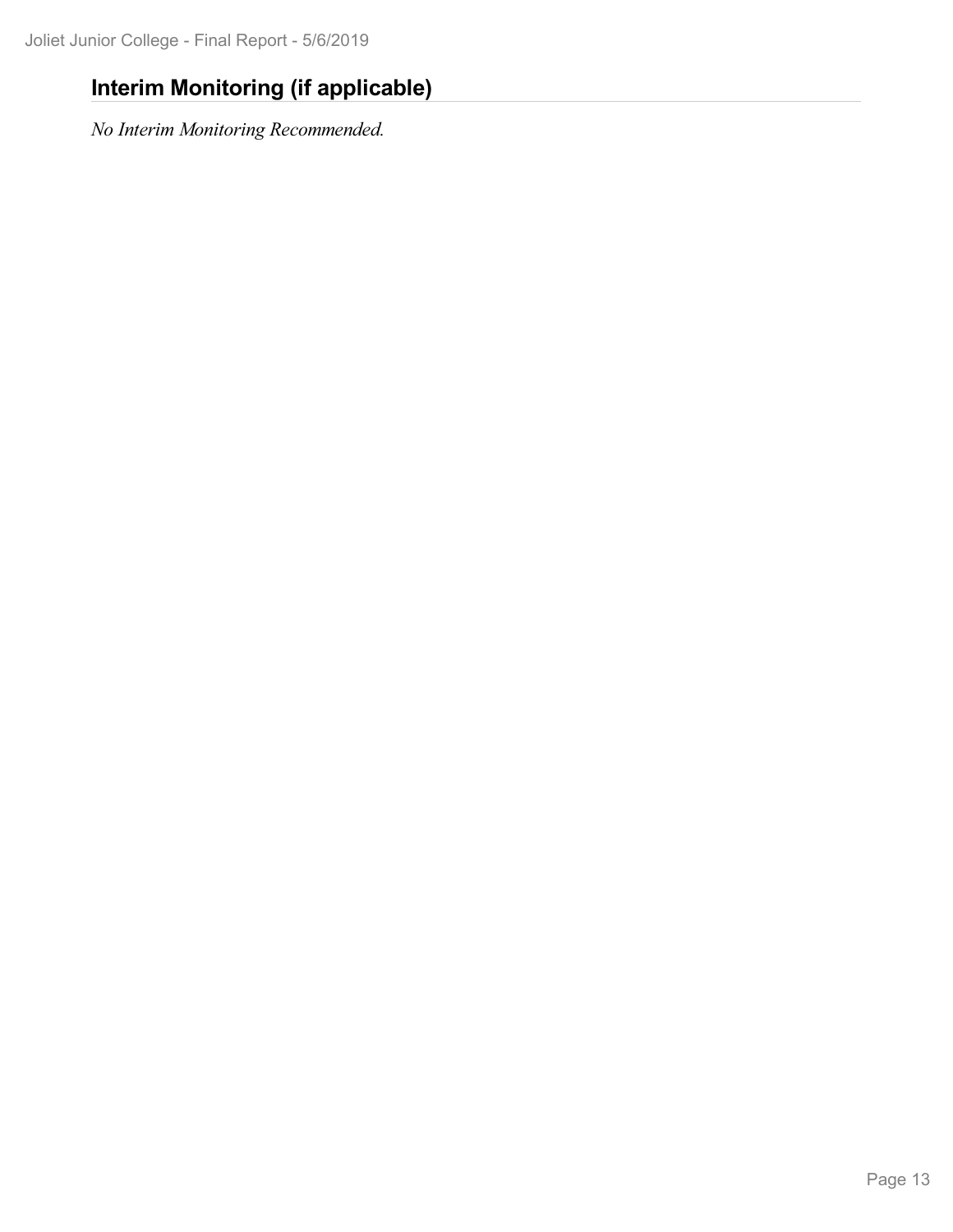## **1.S - Criterion 1 -Summary**

The institution's mission is clear and articulated publicly; it guides the institution's operations.

#### **Evidence**

JJC has a clearly stated mission that is woven into the everyday services and programs. The Mission, Vision, and seven core values guide the College's operations. College employees have an excellent understanding of what it means to live out the mission through their unique roles and demonstrate this through the numerous activities, processes and operations that align with the mission. The leadership of JJC and trustees have done an exceptional job of translating the mission into every area of operation within the college and communities served.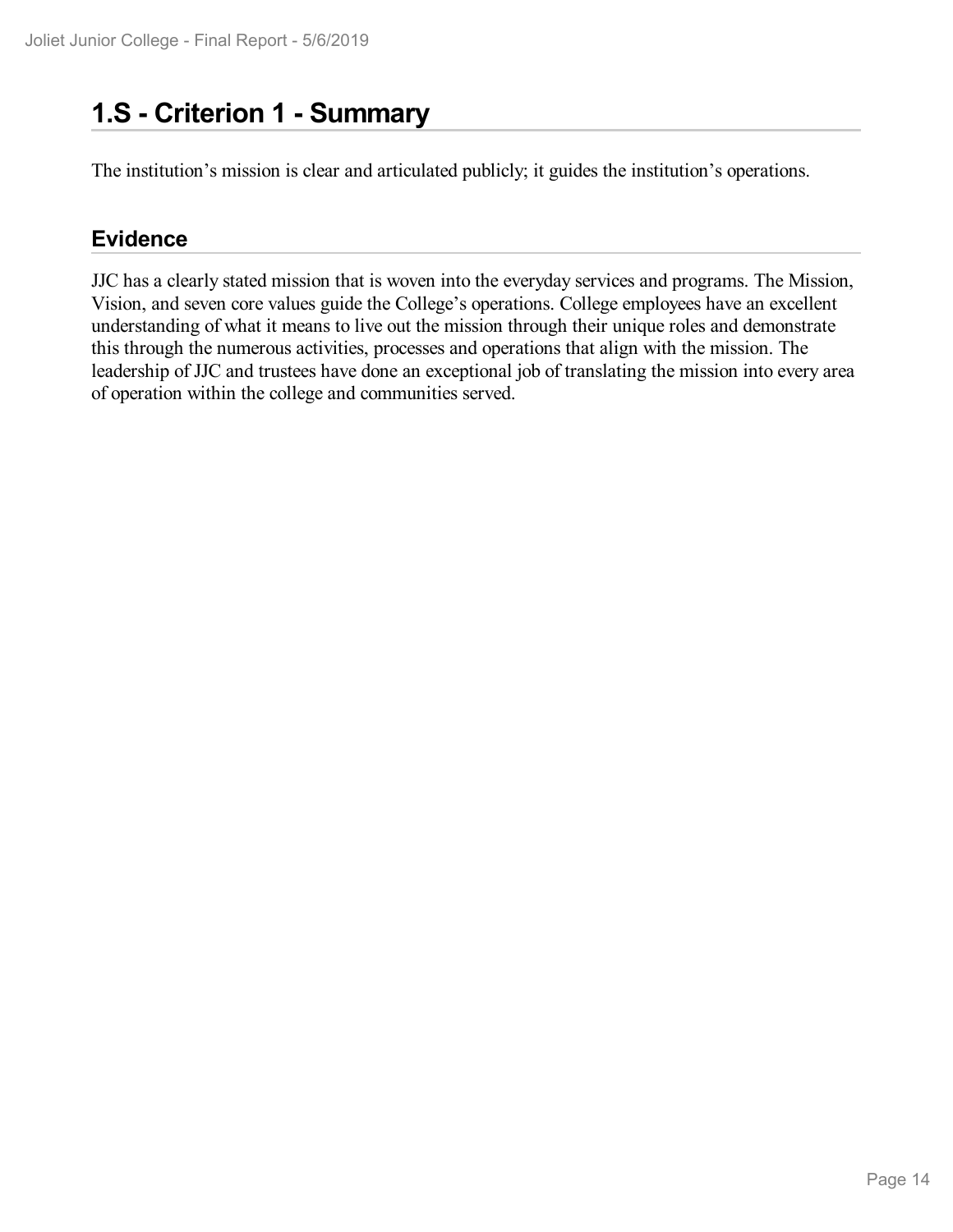## **2 -Integrity: Ethical and Responsible Conduct**

The institution acts with integrity; its conduct is ethical and responsible.

## **2.A - Core Component 2.A**

The institution operates with integrity in its financial, academic, personnel, and auxiliary functions; it establishes and follows policies and processes for fair and ethical behavior on the part of its governing board, administration, faculty, and staff.

#### **Rating**

Met

#### **Evidence**

Standards, procedures and expectations for employees at JJC are documented in published Board policies and reviewed every four years. Proposed changes to those policies and procedures go through a series of three nested reviews (i.e., Cabinet, committee, Board) and then are considered for adoption. Policies and procedures at the broadest level are established by the Board of Trustees. The President and the Cabinet are charged with developing and implementing practices in furtherance of Board policies. Individual employees carry out activities to advance the mission of the College, following the practices and guidance issued by the Cabinet. In the event that a person at JJC recognizes inappropriate behavior, practices are in place to allow that person to seek corrective action. Complaints or notifications can be anonymous if desired (i.e., whistle-blowers are protected). However, proper attribution in writing is required if a complaint is to be adjudicated. Corrective action/disciplinary actions for policy violations are generally progressive and intended to correct behavior.

During the visit, multiple meetings provided evidence that the community is aware of these standards and policies. Both faculty and staff described the hiring and orientation process for new employees as well as an awareness of policies and the process for them being established. Information shared with the team outlines content of orientation sessions as well as the checklists for new hires and managers.

All search committees have broad representation, including at least one person from outside the department of the position being filled. This broader representation reduces the probability of nepotism and brings wider, more diverse ideas to the hiring process. Upon being hired, individuals participate in a mandatory, on-line on-boarding session addressing various topics including expectations related to ethical behavior (e.g., SafeColleges tutorials). All employees complete such training shortly after being hired. Further, Human Resources provides routine, face-to-face, six-hour workshops on ethical practices and responsible behavior. New faculty participate in new employee training through HR, as well participating in a year-long orientation through the Academic Center of Excellence; training is facilitated by faculty coordinators and focuses on various topics.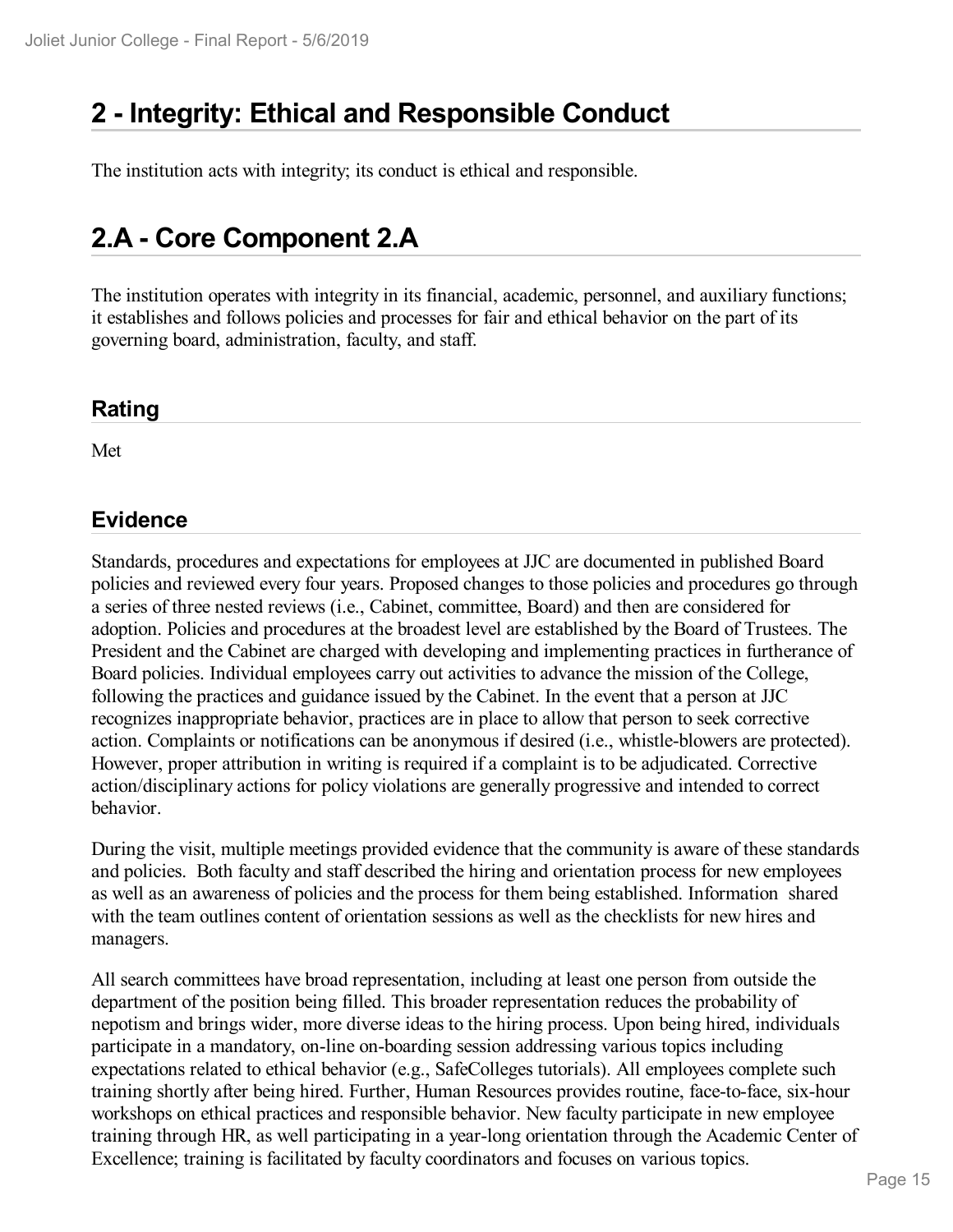JJC tracks and understands credit allowed when students transfer into the institution, and when JJC students transfer to other institutions. Much of that understanding is guided by the Illinois Articulation Initiative (IAI), a statewide transfer agreement among more than 100 participating colleges and universities in Illinois. The IAI provides a list of general education and major courses with required content, which allows institutions to both ensure quality and to evaluate individual courses.

### **Interim Monitoring (if applicable)**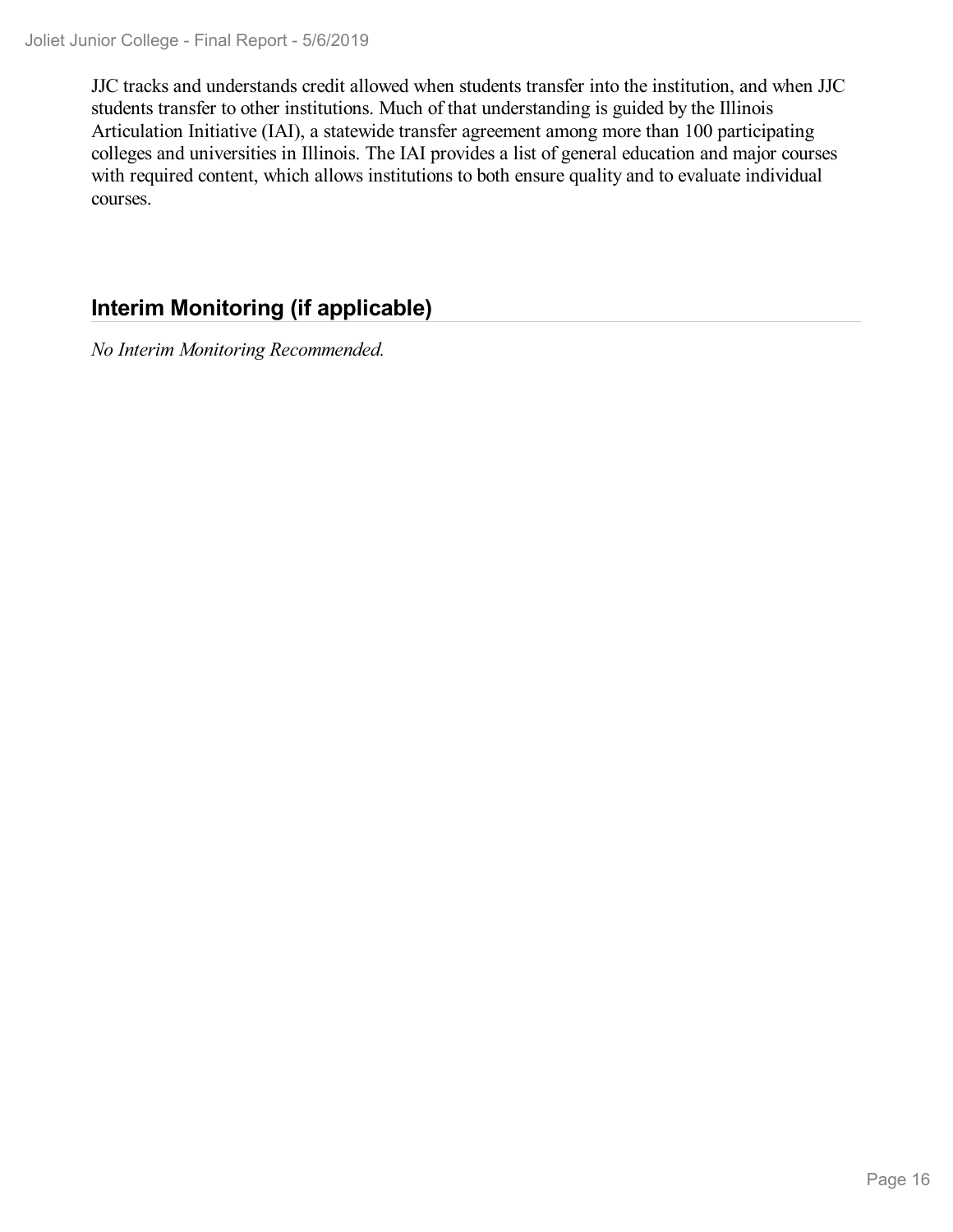## **2.B - Core Component 2.B**

The institution presents itself clearly and completely to its students and to the public with regard to its programs, requirements, faculty and staff, costs to students, control, and accreditation relationships.

#### **Rating**

Met

#### **Evidence**

Joliet Junior College's media presence includes a well-structured web page, as well as a range of social media activities. The College hosts a range of events for students and the community such as financial literacy and college exploration events and an annual State of the College address. The College also publishes print media (e.g., Connections magazine, annual financial report, Foundation magazine) that directly relates to the Mission. The HLC mark of accreditation, recent AQIP documents, and all specialized program accreditations are clearly visible on a publicly accessible website.

JJC's main web page is thorough and offers students sufficient guidance for success. The College's Academics tab offers students department/ program information. Those individual pages function as one-stop references, providing program descriptions, degree/transfer requirements, and career options with estimated salary. Each department/program page lists courses taught as well as degrees and certificates offered. Those pages include scholarship and internship opportunities, as well as information such as tutoring, course syllabi, faculty and staff contact information (i.e., email, phone, and office location). Additionally, student outcomes, by program, are available through the IR section of the JJC's website. A conversation during the visit confirmed that JJC moved program outcome information to the program web pages so that it was more accessible to students.

It is clear that all students at JJC are given sufficient information to make informed financial decisions. Cost information is available on the website and all JJC students have access to financial literacy classes offered by the Business department. That information is offered college-wide to support development of life skills. Students who pursue student loans to support their education at the College are required to complete DoE's on-line Entrance counseling. After that is complete, a Counseling professional walks the student through an interactive budget calculator to help the person understand financial obligations. Finally, each admitted student receives an award letter that shows a student's budget (total cost of attendance), EFC (expected family contribution), and need (budget minus EFC).

### **Interim Monitoring (if applicable)**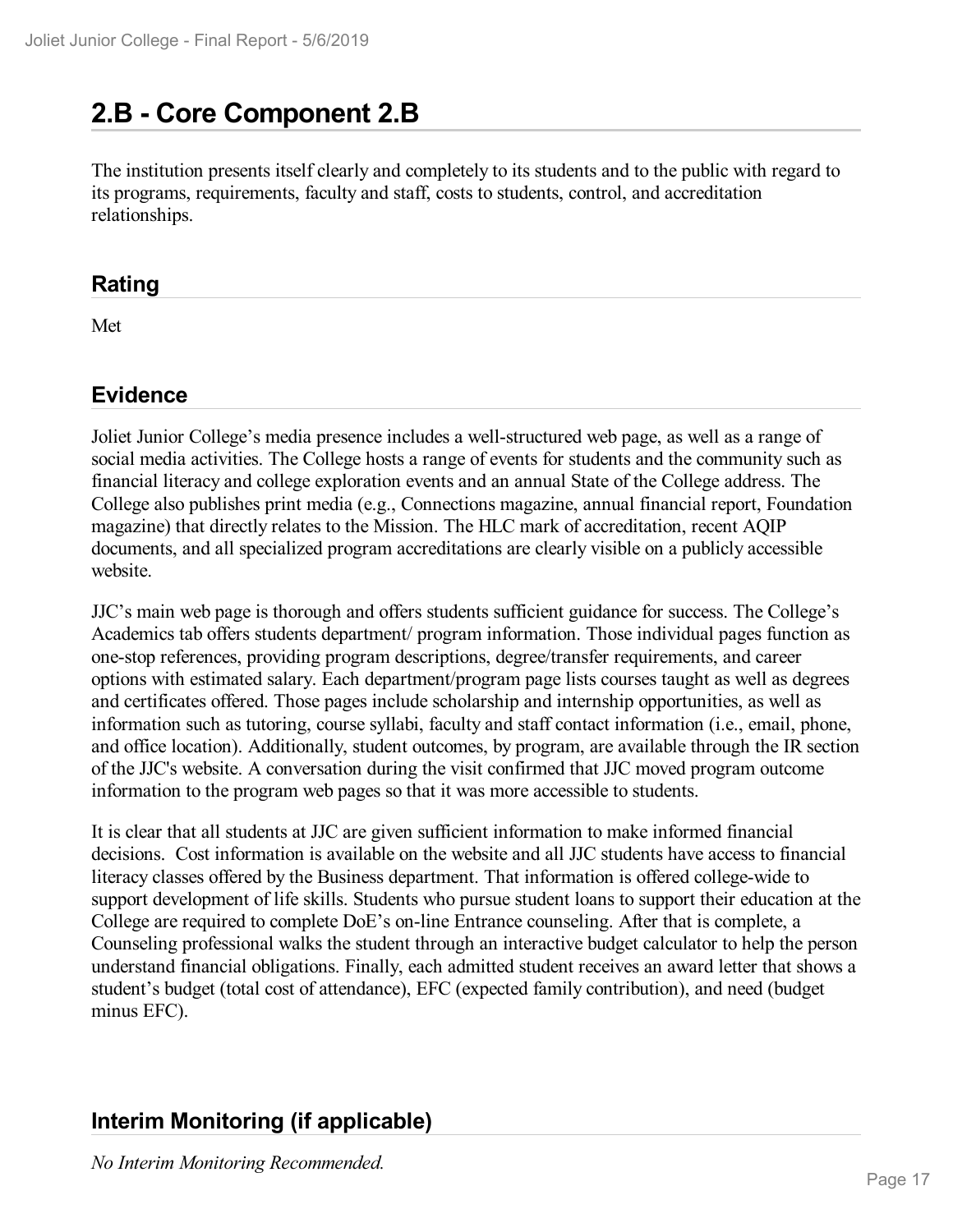## **2.C - Core Component 2.C**

The governing board of the institution is sufficiently autonomous to make decisions in the best interest of the institution and to assure its integrity.

- 1. The governing board's deliberations reflect priorities to preserve and enhance the institution.
- 2. The governing board reviews and considers the reasonable and relevant interests of the institution's internal and external constituencies during its decision-making deliberations.
- 3. The governing board preserves its independence from undue influence on the part of donors, elected officials, ownership interests or other external parties when such influence would not be in the best interest of the institution.
- 4. The governing board delegates day-to-day management of the institution to the administration and expects the faculty to oversee academic matters.

#### **Rating**

Met

#### **Evidence**

Members of JJC's Board of Trustees are elected on open ballot, by residents of the seven county area served by the College. There are no eligibility requirements for Board membership other than residence in the service area. Members serve a six-year term and may stand for re-election; there are no term limits. The Code of Conduct and Conflict of Interest policies are intended to ensure that Board members are independent from undue influence. Board members commented on the depth and quality of the on-boarding orientation, which has been refined and made more comprehensive over the last several years. Board members meet monthly, and the Board has three workshops and a retreat each year. The Board has the fiduciary responsibility for the overall governance of the College. Board intent is implemented by the President and the Cabinet, who build policies and practices to be followed by the community. The President attends all Board meetings to present information, address questions and receive guidance about future directions for the College.

JJC has a multi-tiered policy-setting process, which often begins at the department level. Any member of the leadership team may identify a need and suggest a policy change. Proposed policies are drafted by a Cabinet member or the President. To ensure shared governance, a draft is sent to the President's Leadership Council and others as appropriate for review, discussion, and comment. Revisions are made and recirculated as needed to obtain a final document. The final version is introduced to the Board of Trustees as a recommendation and approved, adopted or returned.

The College used the PACE survey to assess decision making, communications, and governance. During that survey, employees reported that they did not feel that they had sufficient input into decisions and that there was a lack of clarity about the organizational processes used to make decisions and to complete work. As a result, JJC developed an AQIP action project which used the Program for Advancement of Leaders and Managers to refine institutional governance. Results of the project include increased transparency, greater shared governance, increased use of cross-functional teams and greater communication among the Cabinet and leaders of academic and staff units. This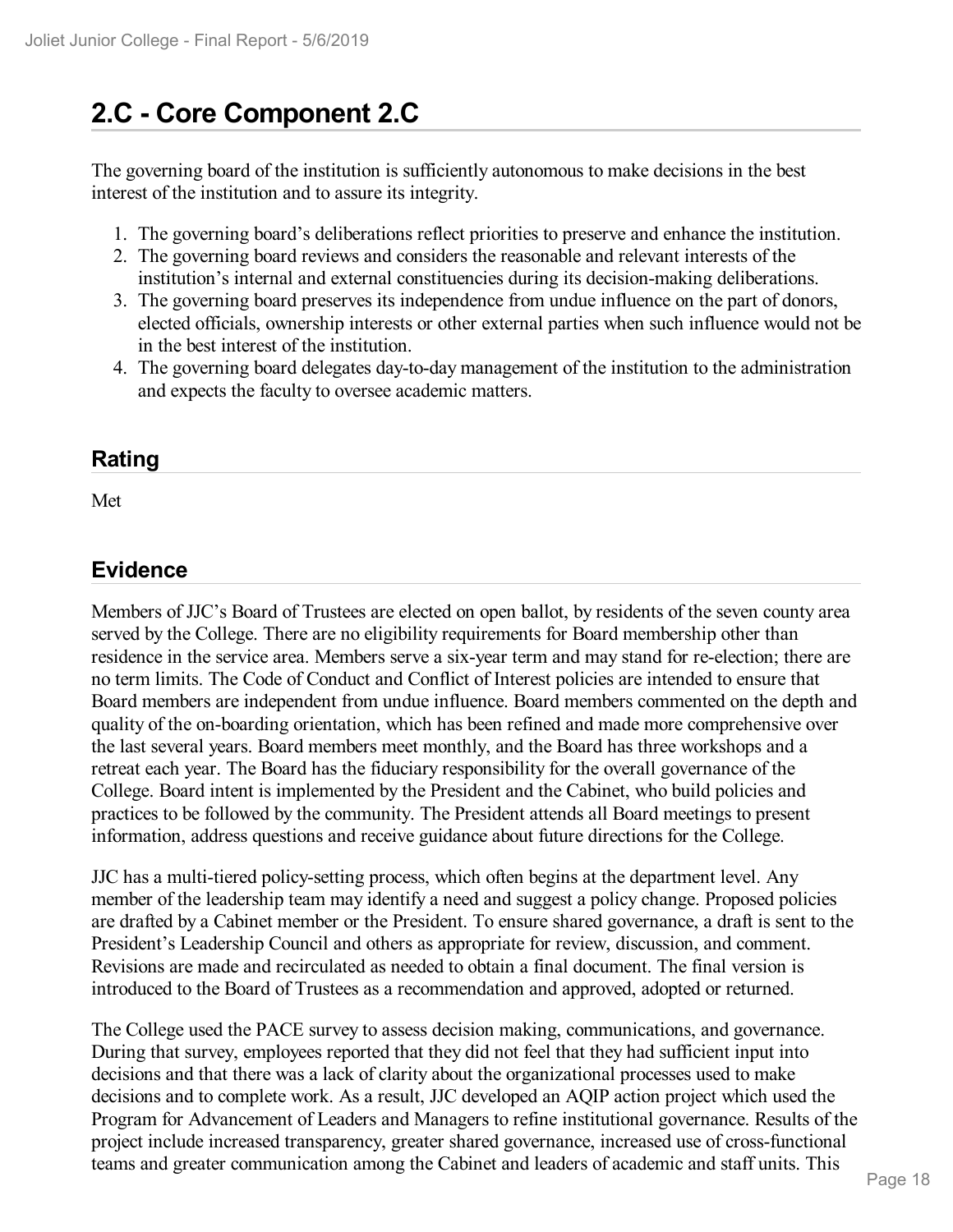outcome was verified through several meetings and feedback provided in open sessions.

Three faculty-level, standing committees have ongoing responsibility to ensure that institutional policies are put into practice. The Curriculum Committee oversees academic content and ensures that programming is appropriate. The Academic Standards Committee ensures that faculty and students acquire, discover, and apply knowledge responsibly. The Student Learning Committee ensures that the academic program is high quality wherever offerings are delivered.

Faculty and staff professional development is supported in several ways. Faculty have access to professional development funds as an annual allocation, with additional funds available by special request. Staff members commented favorably on the President's Academy for Leaders (PAL), members of which are selected by nomination and appointment. PAL projects last approximately six months and often result in proposals for significant change (e.g., greater attention to diversity). Staff professional development is not provided at the same level as faculty and may be an area that could be expanded.

### **Interim Monitoring (if applicable)**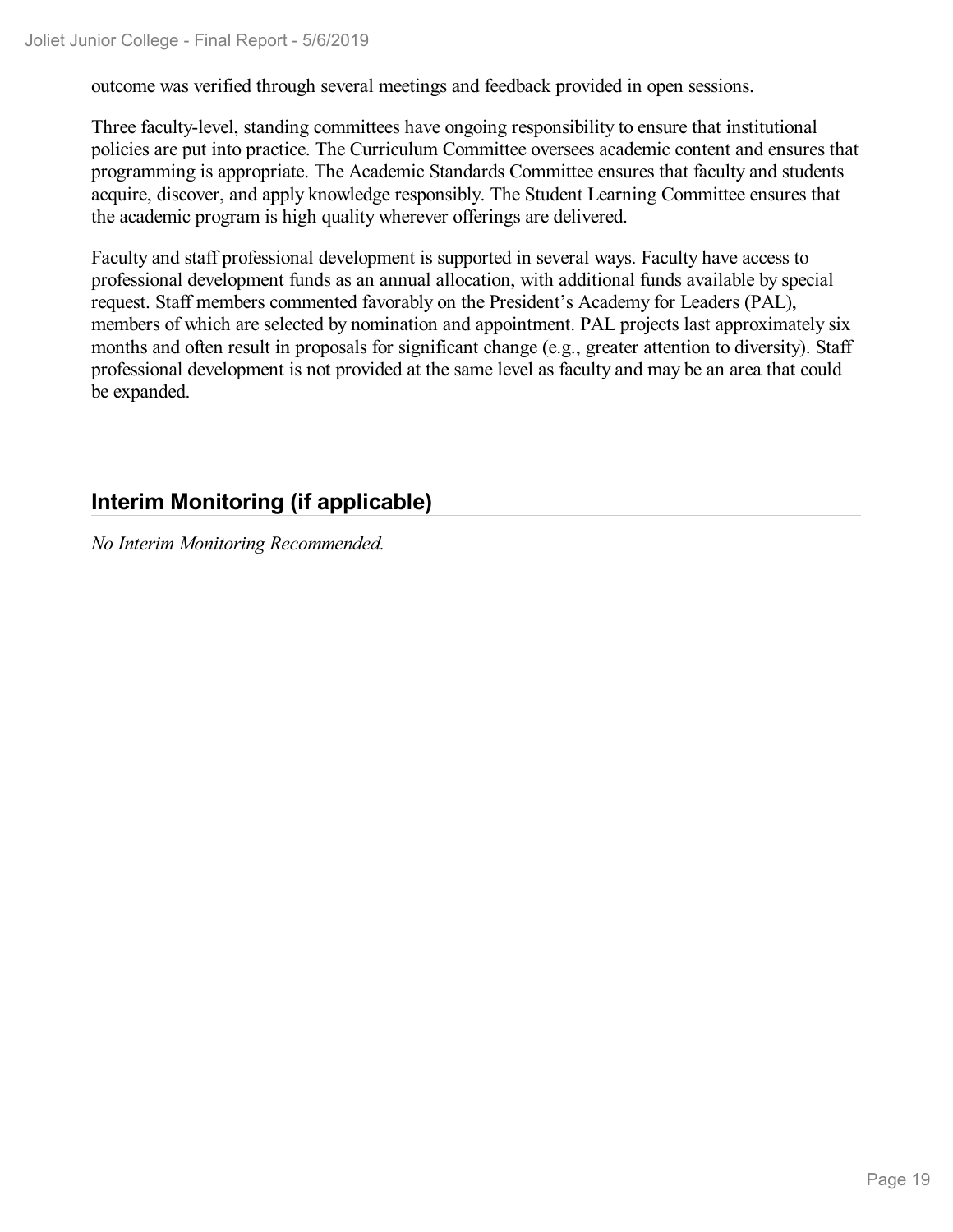## **2.D - Core Component 2.D**

The institution is committed to freedom of expression and the pursuit of truth in teaching and learning.

#### **Rating**

Met

### **Evidence**

JJC is strongly committed to freedom of expression and academic freedom. The Academic Affairs Handbook and faculty contract are explicit in recognition of freedom of expression and expectation of integrity. The College has a functional IRB and a functional IACUC. Every syllabus is required to reference the Academic Honor Code, Intellectual Property, Student Code of Conduct, Sexual Harassment and Student Support services. The student handbook provides policies and procedures dealing with the ethical use of technology. Students are bound by the Academic Honor Code, and the College has a well defined process for addressing violations of the code. That process focuses on corrective behavior, and rarely results in punitive action (e.g., expulsion).

The Academic Center for Excellence leads programs to communicate and implement policies related to academic freedom and freedom of expression. The Center offers workshops for faculty, leads any appropriate discussions of policy change, and provides guidance on development of new practices as appropriate. The Dean of Students office also offers Life Skills (academic honesty/integrity) workshops /classes that are free of charge to students; those classes are intended to offer guidance, preventing policy violation rather than being corrective, post violation. Student violations of the academic honor code are tracked for five years and are followed up consistently through the Dean of Students' office.

### **Interim Monitoring (if applicable)**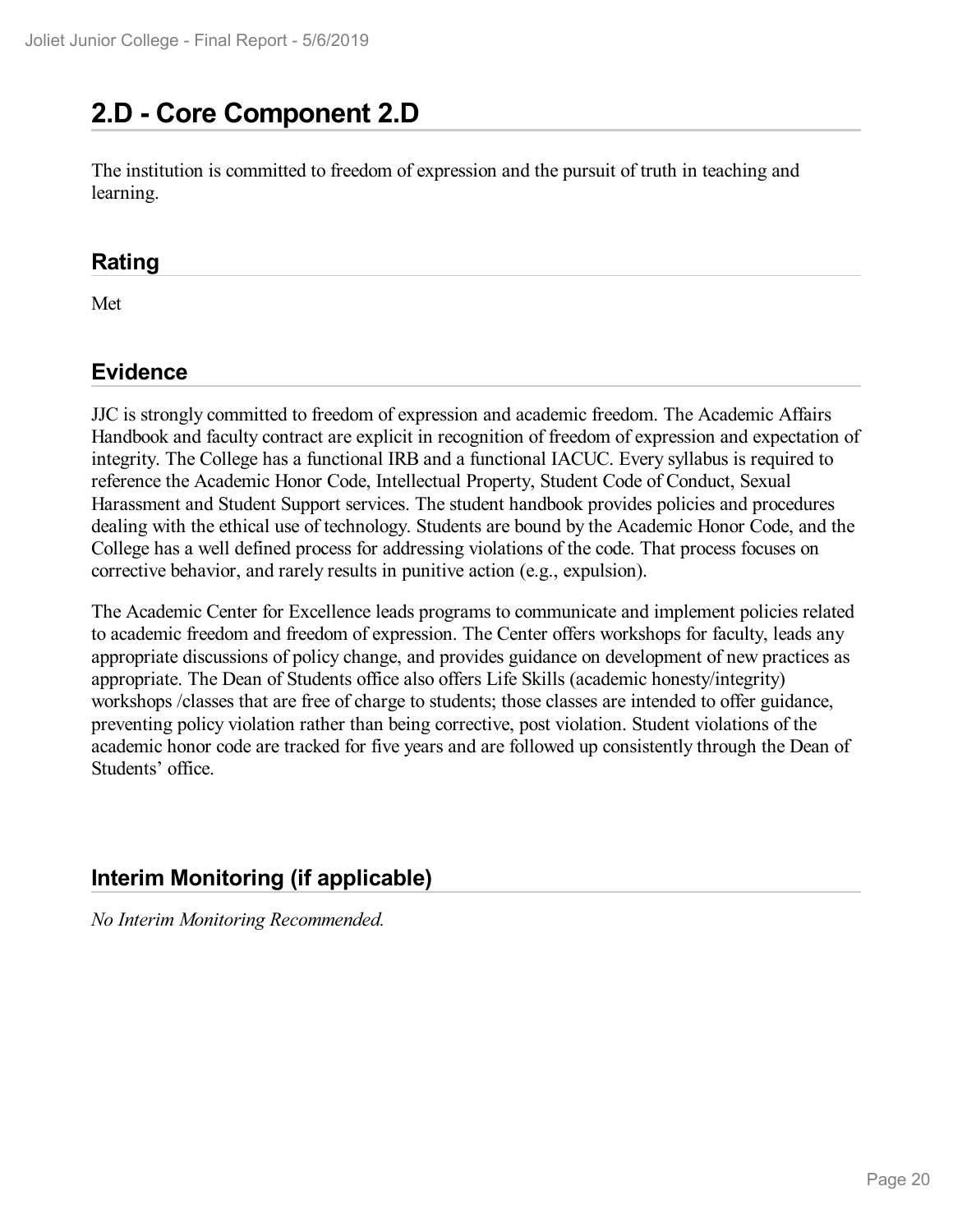## **2.E - Core Component 2.E**

The institution's policies and procedures call for responsible acquisition, discovery and application of knowledge by its faculty, students and staff.

- 1. The institution provides effective oversight and support services to ensure the integrity of research and scholarly practice conducted by its faculty, staff, and students.
- 2. Students are offered guidance in the ethical use of information resources.
- 3. The institution has and enforces policies on academic honesty and integrity.

#### **Rating**

Met

### **Evidence**

Academic integrity at JJC is ensured by policies at the Board level, as well as policies and practices extending down to individual syllabi and the research practices of individual faculty and students. The Student Code of Conduct explicitly recognizes the rights of individual students. The Academic Honor Code establishes that students have responsibilities and rights related to academic integrity and behavior decisions. Faculty use various tools to ensure compliance, to assess plagiarism and other academic dishonesty (e.g., Turnitin.com); the Writing and Tutoring centers guide students in proper use of copyright/ academic materials. Additionally, the Dean of Students and the Academic Center of Excellence provide information, workshops, and guidance related to ethical use of information resources. Responsible conduct of research is guided and ensured by the Academic Center for Excellence, as well as the IRB and IACUC.

### **Interim Monitoring (if applicable)**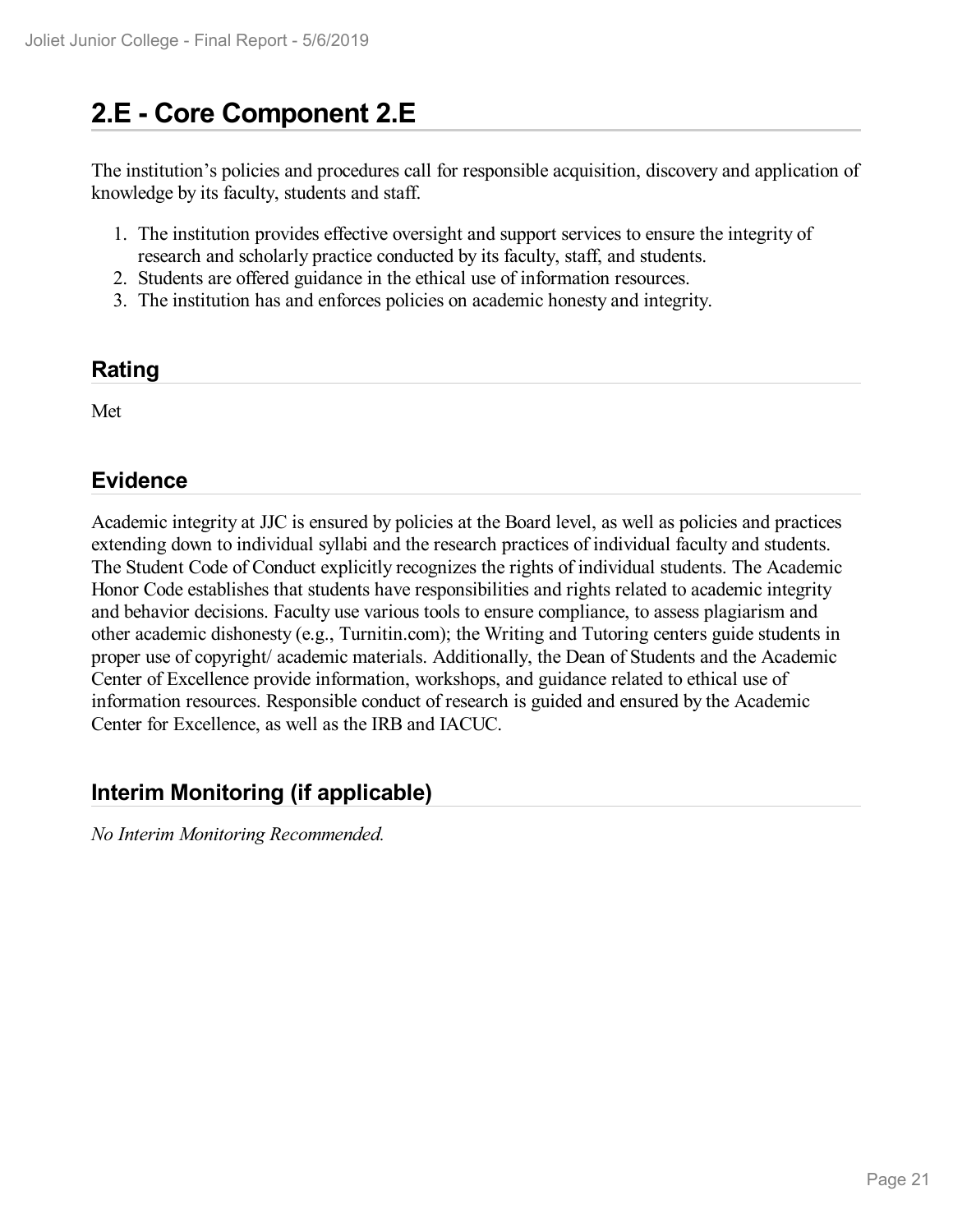## **2.S - Criterion 2 -Summary**

The institution acts with integrity; its conduct is ethical and responsible.

#### **Evidence**

JJC clearly demonstrates that the College acts with integrity and that its conduct is ethical. Integrity at JJC is guided and ensured by the Board of Trustees, who are openly elected and who represent the community served by the institution. Board policies and communication practices ensure that broad guidance of the institution is clear to all involved. The President and the Cabinet develop and implement policies and practices ensuring that Board intent is implemented. Board intent, as well as policies and practices of the College are well publicized and widely understood. Freedom of expression and academic integrity are ensured through clear communication as well as monitoring. Several JJC units such as the Academic Center for Excellence, Dean of Students, the IRB and IACUC all serve to ensure that behavior of all JJC community members meets the ethical and legal standards expected by the Board and by society.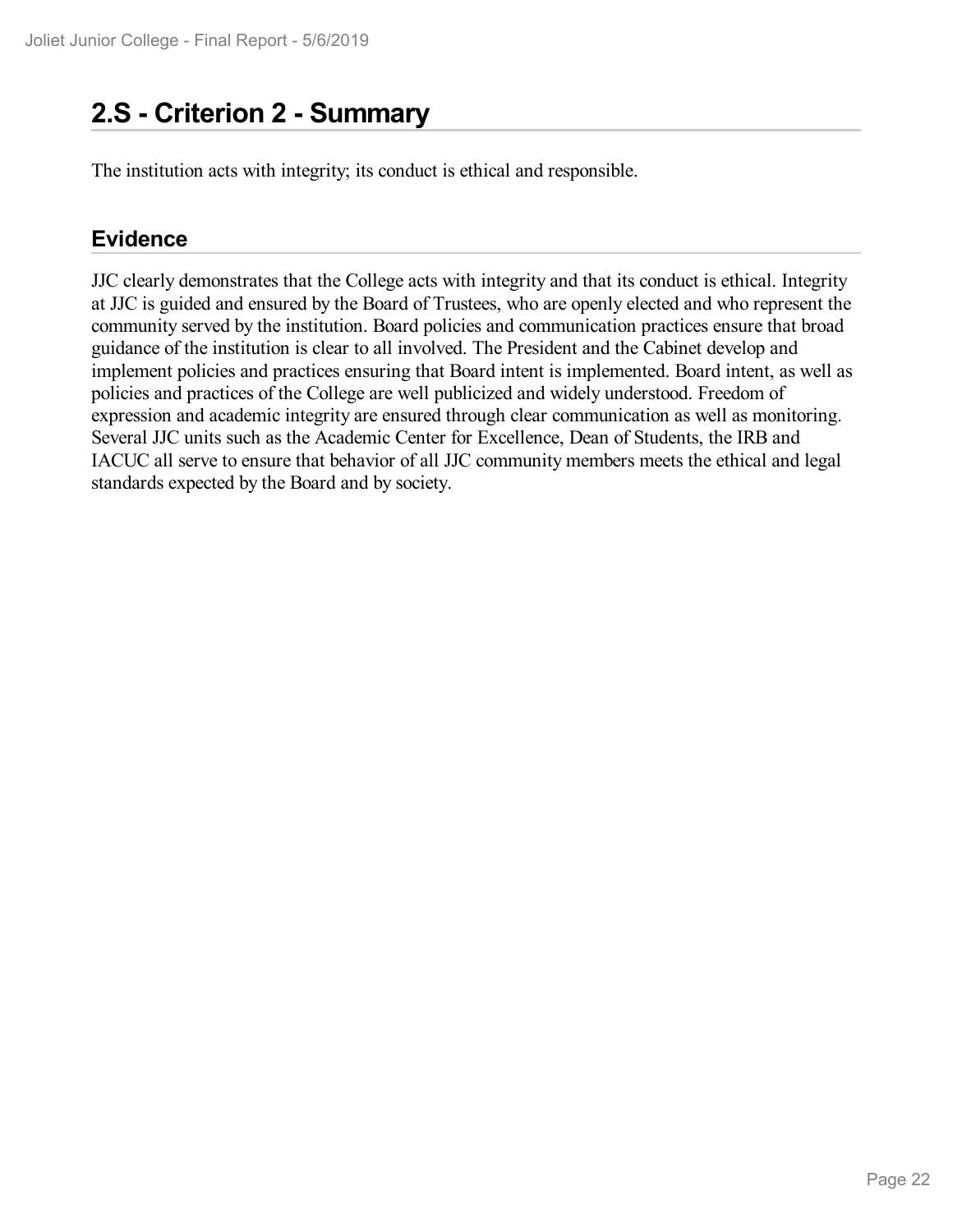## **3 -Teaching and Learning: Quality, Resources, and Support**

The institution provides high quality education, wherever and however its offerings are delivered.

## **3.A - Core Component 3.A**

The institution's degree programs are appropriate to higher education.

- 1. Courses and programs are current and require levels of performance by students appropriate to the degree or certificate awarded.
- 2. The institution articulates and differentiates learning goals for undergraduate, graduate, post baccalaureate, post-graduate, and certificate programs.
- 3. The institution's program quality and learning goals are consistent across all modes of delivery and all locations (on the main campus, at additional locations, by distance delivery, as dual credit, through contractual or consortial arrangements, or any other modality).

#### **Rating**

Met

#### **Evidence**

Joliet Junior College (JJC) is a community and technical college that offers transfer degrees (AA, AS, AAT) and Career and Technical Education (CTE) diplomas and certificates. Program learning outcomes are articulated and differentiated for each program as evidenced by the Annual Program Update, which includes a Curriculum Map.

Program quality and learning goals are consistent across delivery mode and location at several points as discussed during CQR meetings. For new programs, the Program Curriculum Timeline (Appendix B) is followed and includes review of learning outcomes. This process was outlined in the 2017 Curriculum Handbook and discussed during CQR meetings. The process includes development of outcomes by faculty, followed by a review and approval process that includes the department chair, academic dean, Curriculum Committee, President's Cabinet and the Board of Trustees.

Program quality and learning outcomes are consistent across delivery modalities and locations, including dual enrollment courses. All dual enrollment instructors have credentials equal to those of full time faculty. Full-time, part-time, and dual enrollment instructors are observed by the Department Chair or Coordinator as evidenced through discussions during the CQR visit. Master Syllabi are used for courses to ensure consistency and list common course-level outcomes. Syllabi are approved by the department chair and dean, which provides consistency for course quality and outcomes.

### **Interim Monitoring (if applicable)**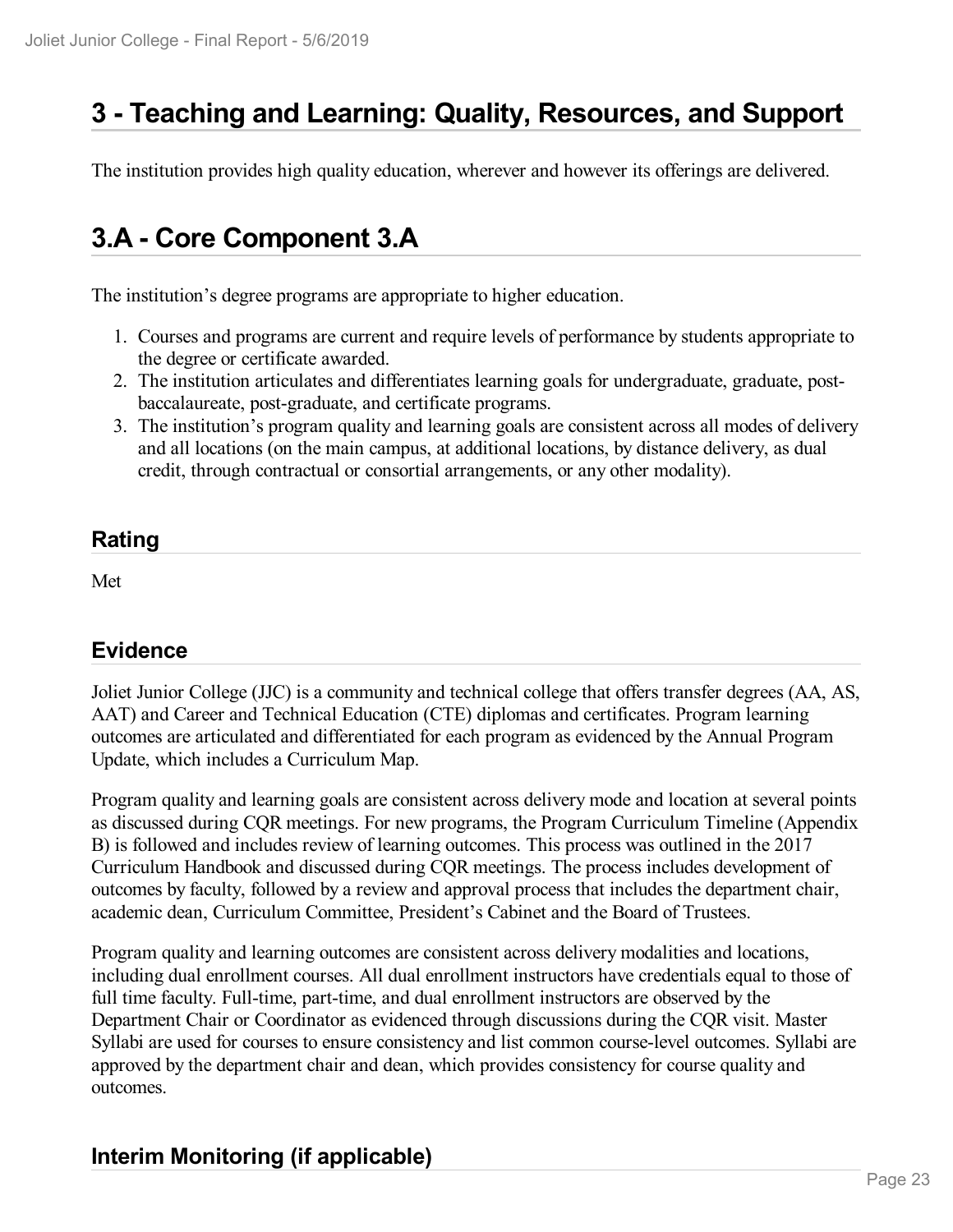Joliet Junior College - Final Report - 5/6/2019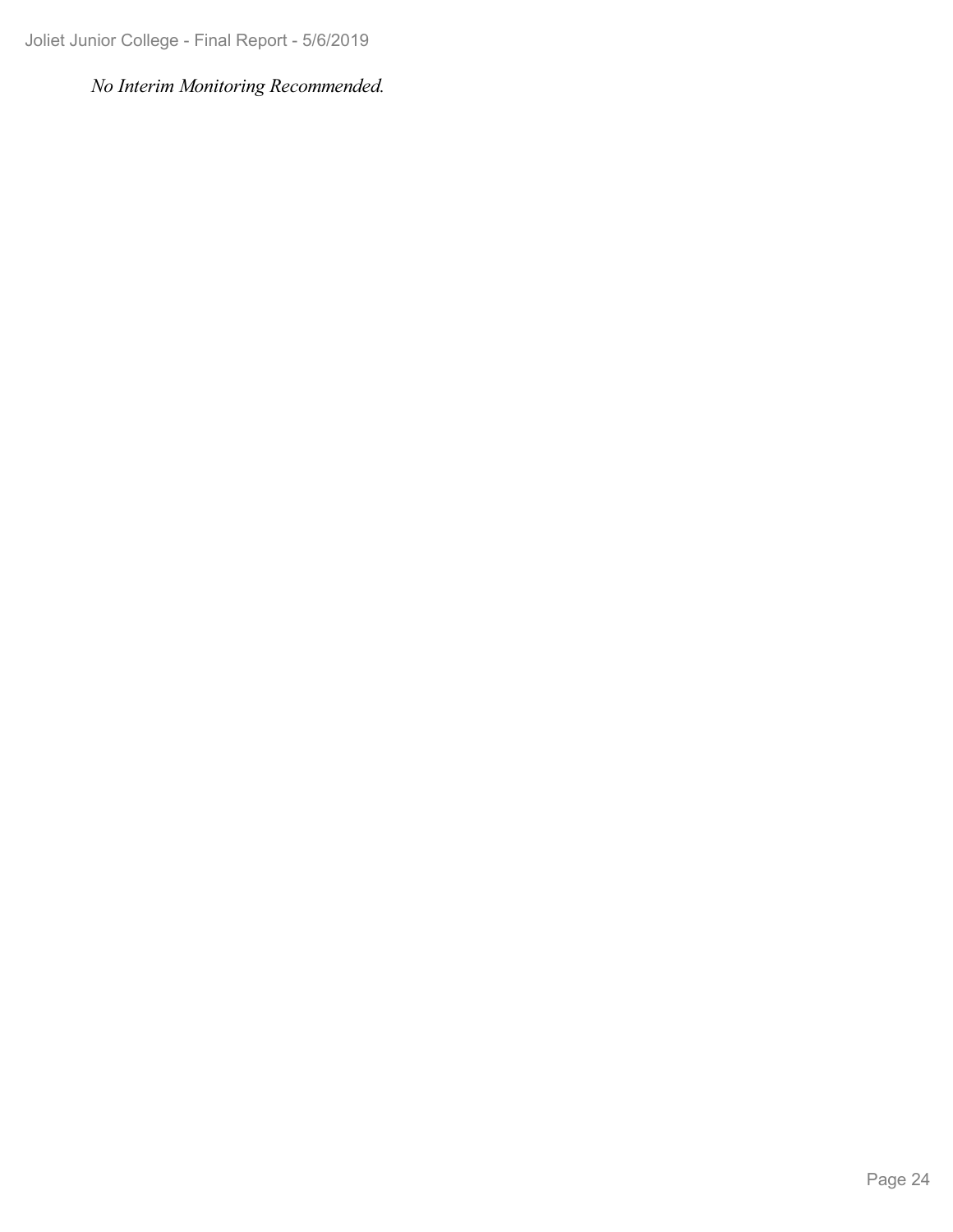## **3.B - Core Component 3.B**

The institution demonstrates that the exercise of intellectual inquiry and the acquisition, application, and integration of broad learning and skills are integral to its educational programs.

- 1. The general education program is appropriate to the mission, educational offerings, and degree levels of the institution.
- 2. The institution articulates the purposes, content, and intended learning outcomes of its undergraduate general education requirements. The program of general education is grounded in a philosophy or framework developed by the institution or adopted from an established framework. It imparts broad knowledge and intellectual concepts to students and develops skills and attitudes that the institution believes every college-educated person should possess.
- 3. Every degree program offered by the institution engages students in collecting, analyzing, and communicating information; in mastering modes of inquiry or creative work; and in developing skills adaptable to changing environments.
- 4. The education offered by the institution recognizes the human and cultural diversity of the world in which students live and work.
- 5. The faculty and students contribute to scholarship, creative work, and the discovery of knowledge to the extent appropriate to their programs and the institution's mission.

### **Rating**

Met

### **Evidence**

The College has identified general learning outcomes including Oral Communication, Written Communication, Quantitative Literacy, Applied Knowledge, Research, Cultural Issues, and Critical Thinking. JJC's general education outcomes are assessed using rubrics modeled after the AAC&U Value Rubrics. The rubrics were provided to the CQR team during the on-site visit. The GLOs are appropriate for the institutional level and are included in the Annual Program Update process. GLOs are mapped to defined curriculum, and assessment data are reviewed as part of the APU process.

The GLOs ensure that every degree program engages students in analysis, inquiry, and developing adaptable skills. Specifically, the GLOS and rubrics of Quantitative Literacy, Applied Knowledge, Research, and Critical Thinking attend to this. The College's GLO of Cultural Issues recognizes human and cultural diversity. These GLOs are recognized in the courses offered as part of the general education at JJC. The 2018-19 College Catalog provides evidence that courses surrounding critical thinking, analysis and cultural diversity are offered regularly.

Faculty discussed the support they received related to scholarship and discovery of knowledge. Sabbaticals are available for faculty members as outlined in the Faculty Handbook and confirmed onsite. The Faculty Contract (2018-19) outlines intellectual property rights and asserts that JJC, the Board, and the Faculty Union "ecourage(s) scholarship, creativity, and increased productivity among its faculty" and support this work with the intent of fostering innovation. The Faculty Contract (2018-19) and conversations with faculty on-site provide evidence of support for scholarly activities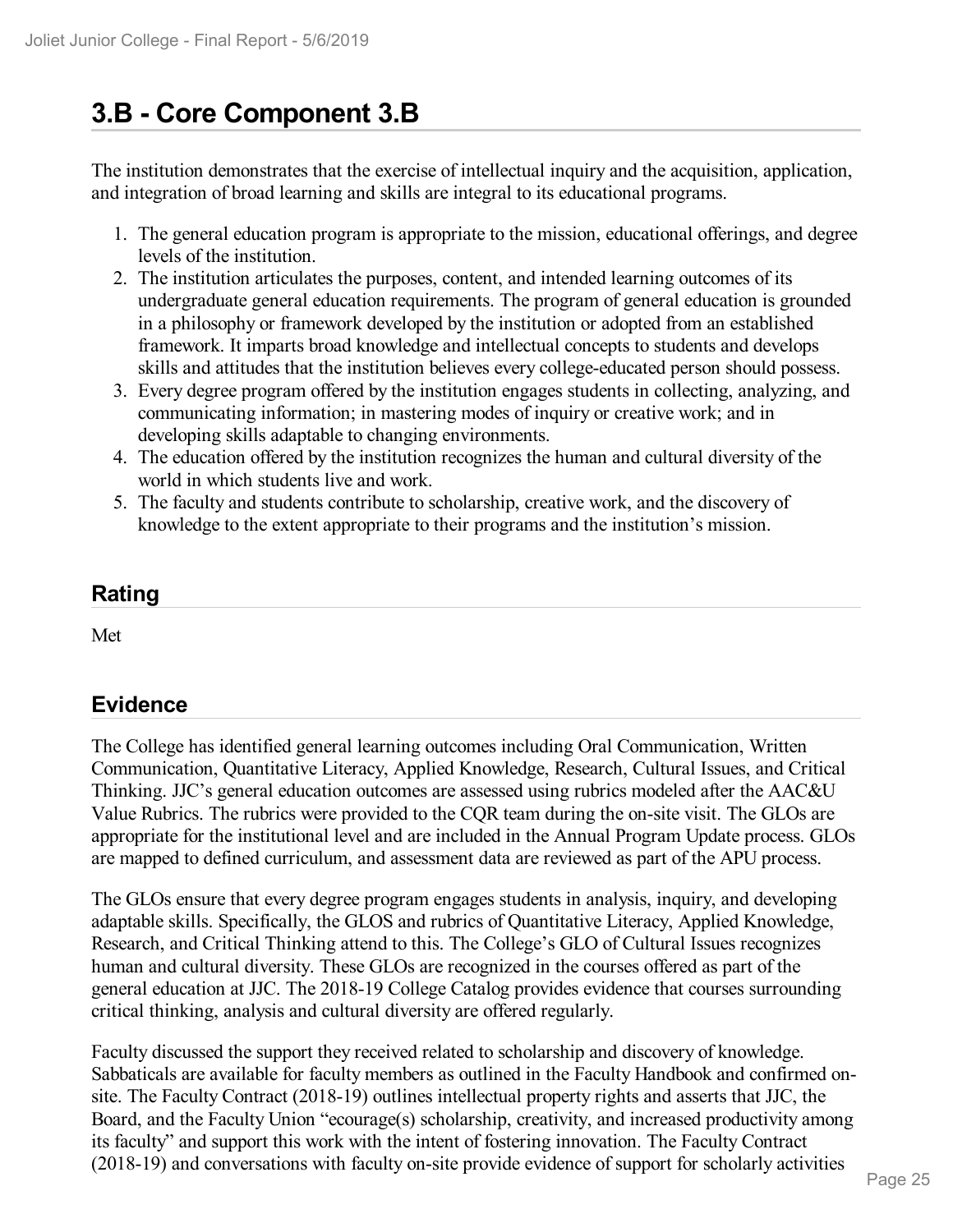on campus. Students have the opportunity to engage in the discovery of knowledge and scholarship through the Honors program, Phi Theta Kappa projects, and through research supported by various grants on campus. A grant-funded initiative for STEM students to participate in summer research projects is a good example provided by stakeholders during the visit to demonstrate that these student opportunities exist.

### **Interim Monitoring (if applicable)**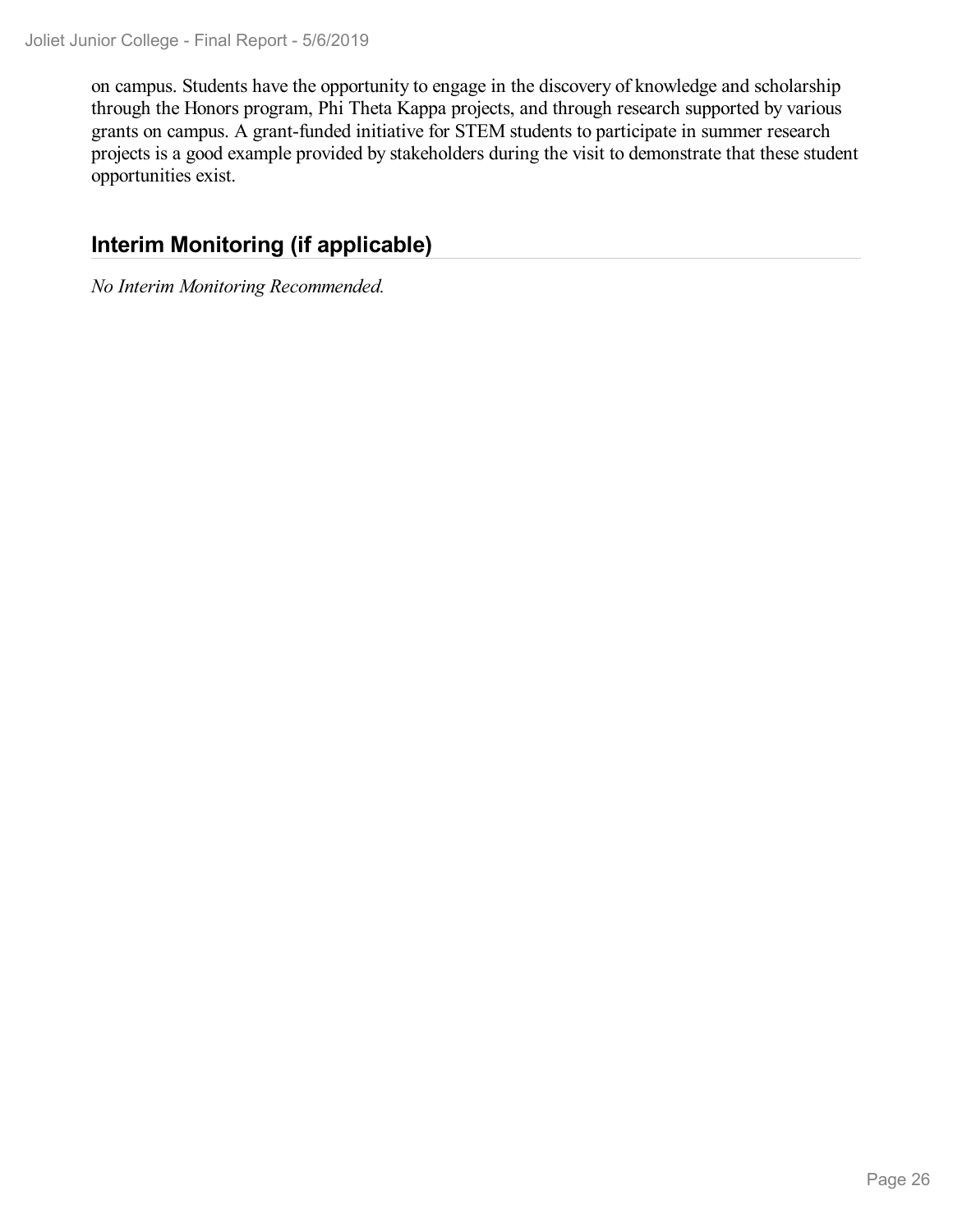## **3.C - Core Component 3.C**

The institution has the faculty and staff needed for effective, high-quality programs and student services.

- 1. The institution has sufficient numbers and continuity of faculty members to carry out both the classroom and the non-classroom roles of faculty, including oversight of the curriculum and expectations for student performance; establishment of academic credentials for instructional staff; involvement in assessment of student learning.
- 2. All instructors are appropriately qualified, including those in dual credit, contractual, and consortial programs.
- 3. Instructors are evaluated regularly in accordance with established institutional policies and procedures.
- 4. The institution has processes and resources for assuring that instructors are current in their disciplines and adept in their teaching roles; it supports their professional development.
- 5. Instructors are accessible for student inquiry.
- 6. Staff members providing student support services, such as tutoring, financial aid advising, academic advising, and co-curricular activities, are appropriately qualified, trained, and supported in their professional development.

### **Rating**

Met

### **Evidence**

Joliet Junior College employs 215 full-time and 466 part-time faculty members as reported to IPEDs in fall 2017. Faculty are engaged in activities both inside and outside of the classroom including assessment of student learning and oversight of the curriculum. Faculty serve as department chairs and program directors. These roles are discussed in the Academic Affairs Informational and Procedural Handbook. Campus stakeholders discussed the roles of department chairs and program directors, which included onboarding new faculty, classroom observations, and review and approval of new and modified curricula. The faculty is fully engaged in assessment of student learning activities and the APU process as evidenced by sample APUs provided to the CQR Team and through conversations with faculty and academic leadership.

The College has developed criteria and processes to determine faculty credentials that align with the expectations of the Higher Learning Commission and the Illinois Community College Board. The ICCB Rule 1501.303(f) states: "Faculty Qualifications/Policies: Professional staff shall be educated and prepared in accordance with generally accepted standards and practices for teaching, supervising, counseling and administering the curriculum or supporting system to which they are assigned. Such preparation may include collegiate study and professional experience. Graduate work through the master's degree in the assigned field or area of responsibility is expected, except in such areas in which the work experience and related training is the principal learning medium." The Academic Affairs Informational and Procedural Handbook provides guidance for credentialing at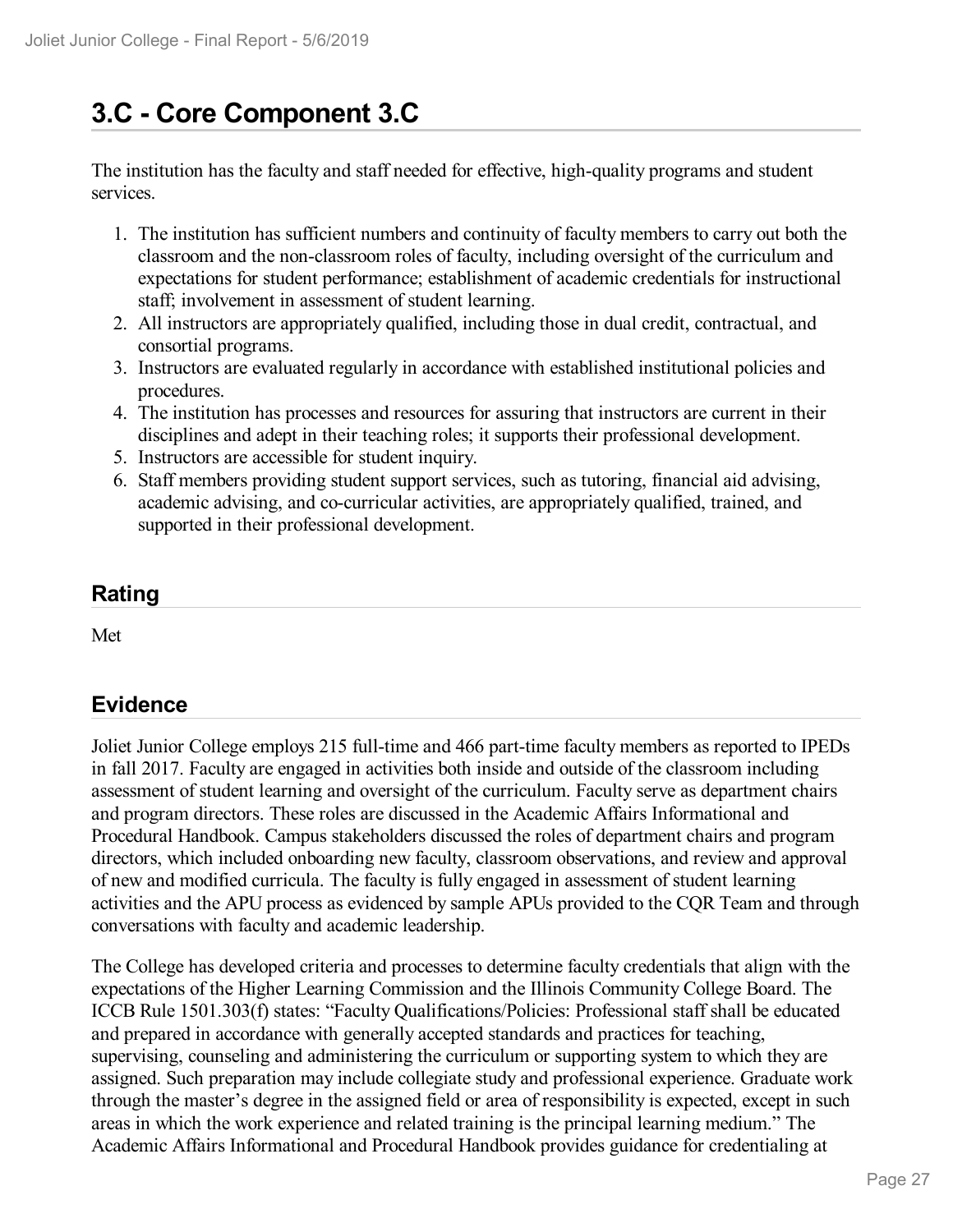JJC. The College has created a Faculty Credentialing Manual that outlines the credentials needed for each course. Department chairs complete a Verification of Academic Credentials for College Teaching (VACCT) form that is used to determine and document new faculty credentialing. Transcripts, relevant training/testing, and copies of licensures/certifications are included. Academic deans review credential files for compliance with credentialing standards. Faculty credentialing requirements are used for full-time, adjunct, and dual enrollment instructors.

The CQR reviewed faculty personnel records while on-site, requesting fifteen files of faculty on the teaching roster for spring term that included full-time and part-time faculty as well as faculty approved to teach dual enrollment. All records were found to be thorough and complete including a curriculum vitae or resume, official transcripts, certifications, contracts, and an evaluation stipulating which courses the faculty member is approved to teach.

Faculty evaluations are determined by the Faculty Union contracts and vary whether a faculty member is non-tenured full-time, tenured, post-tenure, or adjunct. The tenure process is outlined in the Faculty Contract (2018-19) and includes the process for how new faculty are evaluated during their first three years prior to being recommendation for tenure. Tenured and post-tenured faculty are evaluated using student evaluations; peer, department chair, and dean observations; and a completed annual self-evaluation. Observations of tenured and post-tenured faculty are completed at least every four years. Adjunct faculty evaluation includes classroom observation and student evaluations. Dual enrollment instructors are observed annually as described on-site. Faculty are required by the Faculty Contract to be available for office hours. It was confirmed onsite by faculty and students that faculty are available for inquiry during office hours and electronically.

Faculty discussed the support they received for professional development and to stay current in their field from the College. Several faculty discussed opportunities they had to attend professional organization meetings and that departments receive monies to support faculty professional development, which is prorated based on the number of faculty in a department. JJC provides in house professional development in which faculty and staff can participate as well. Faculty discussed participating in LMS training, Educon, Opening Week activities, and other professional development opportunities developed based on faculty and staff feedback and needs.

Staff are provided opportunities for professional development locally. In CQR meetings, staff members discussed the President's Leadership program in which several individuals had participated. Both staff and faculty noted that state budget concerns impact participation in professional development that required travel due to an imposed travel ban. Although local opportunities for professional development continued to exist, it was noted by the CQR Team that during declining state support, opportunities for staff professional development decreased. The College is commended for its fiscal responsibility but is also encouraged to be mindful of continuing to provide equitable opportunities for professional development for faculty and staff members during budgetary constraints.

Staff job descriptions include minimum and preferred qualifications and are used when hiring new staff members as provided in the Job Descriptions-Key Elements document. Student development staff are appropriately qualified and trained. A review of job postings provided evidence that postings align with qualifications appropriate for student support service positions. Appropriate staffing levels are determined through the APU process and by benchmarking department staffing levels with similarly situated regional institutions.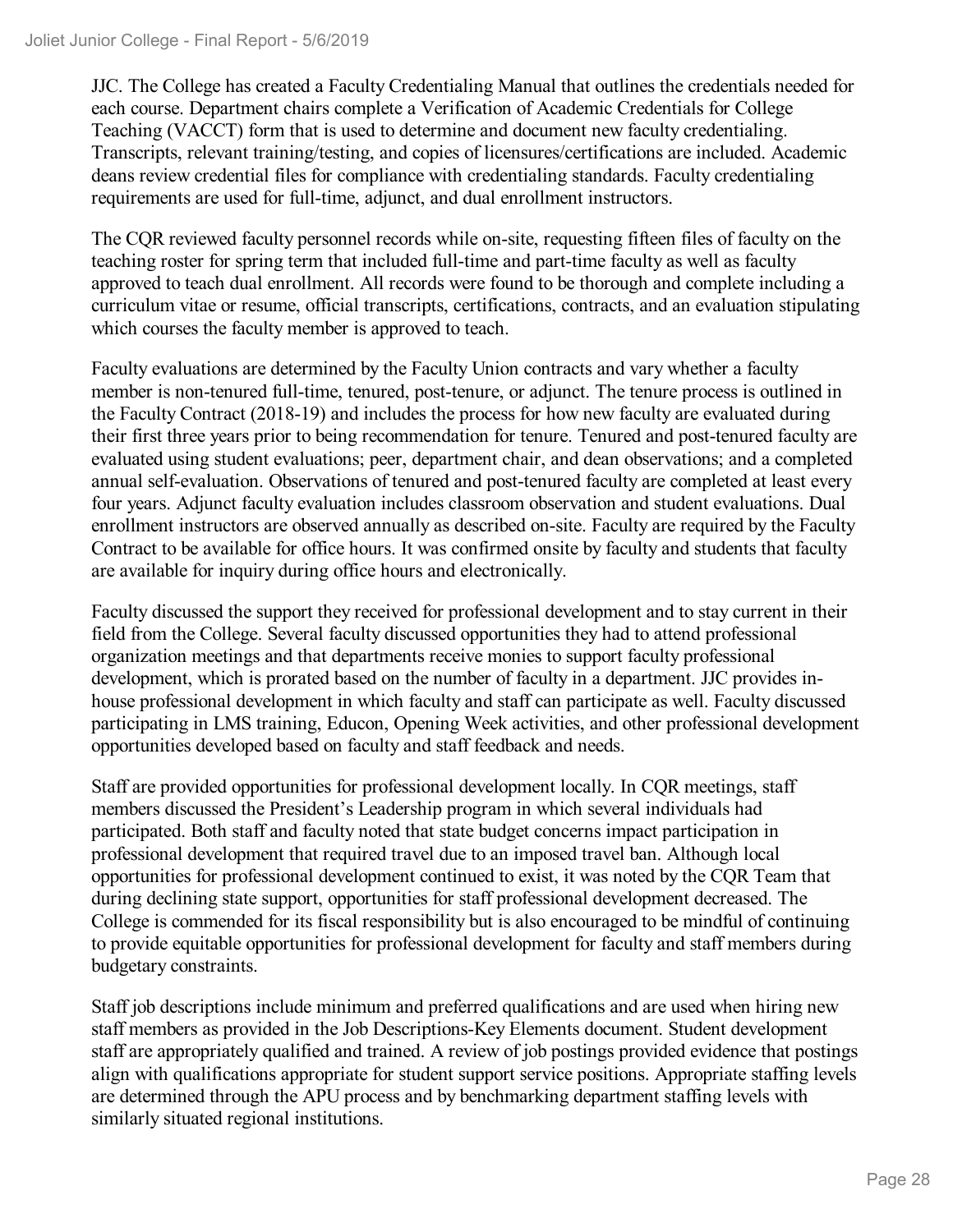## **Interim Monitoring (if applicable)**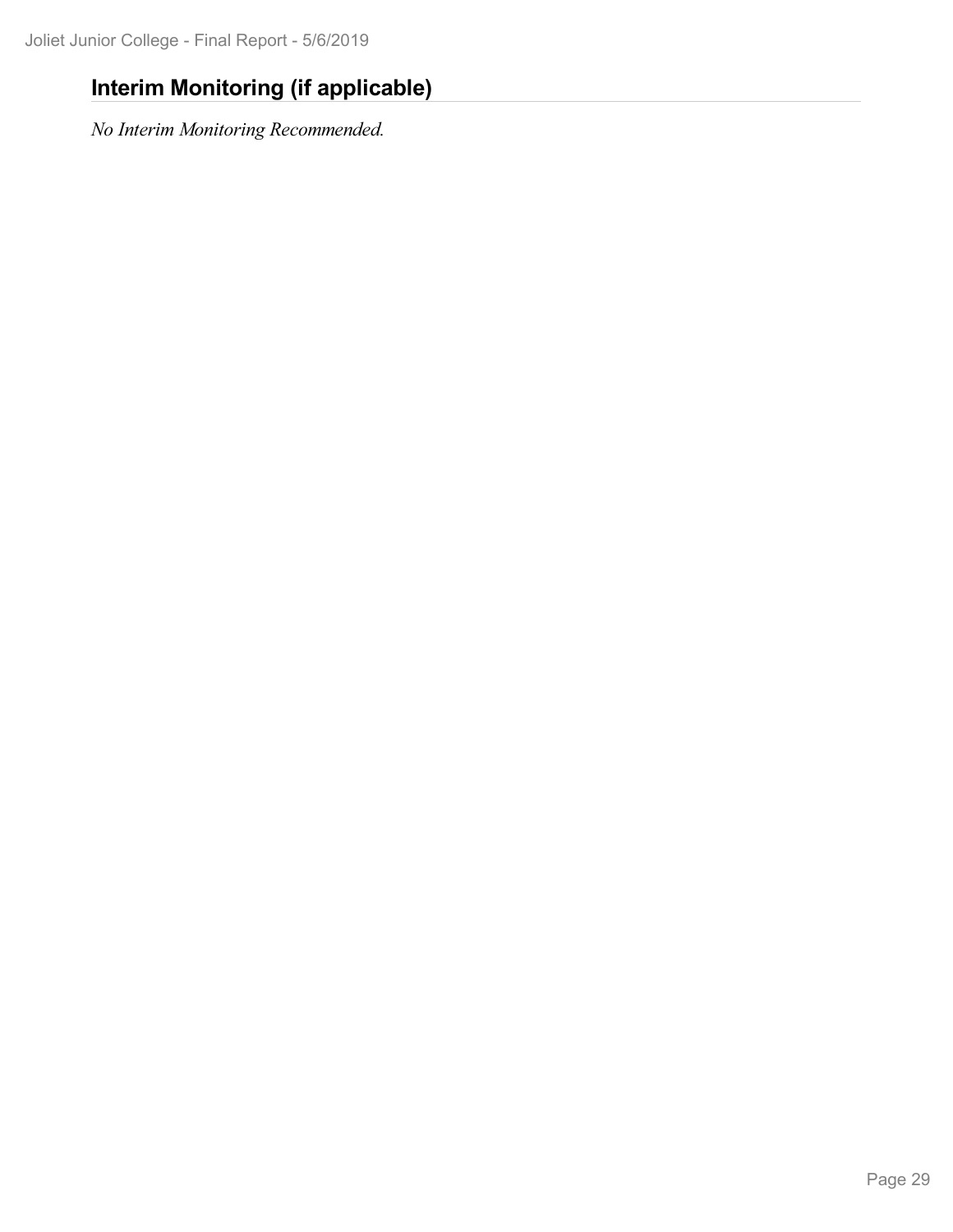## **3.D - Core Component 3.D**

The institution provides support for student learning and effective teaching.

- 1. The institution provides student support services suited to the needs of its student populations.
- 2. The institution provides for learning support and preparatory instruction to address the academic needs of its students. It has a process for directing entering students to courses and programs for which the students are adequately prepared.
- 3. The institution provides academic advising suited to its programs and the needs of its students.
- 4. The institution provides to students and instructors the infrastructure and resources necessary to support effective teaching and learning (technological infrastructure, scientific laboratories, libraries, performance spaces, clinical practice sites, museum collections, as appropriate to the institution's offerings).
- 5. The institution provides to students guidance in the effective use of research and information resources.

### **Rating**

Met

### **Evidence**

JJC provides several student support services tailored to the needs of its students. The College offers academic support through the library, tutoring and learning center, disability services, veteran's resource center, career services, early childhood center, and multicultural student services. In addition, support services offered to students through Project Achieve include TRiO Student Support Services and Educational Talent Search. Staff and faculty provided examples of how these services meet the unique needs of JJC students. Students confirmed that these resources supported and were critical to their learning experience in discussions with the CQR Team.

The 2018-19 College Catalog provides evidence that entering students are expected to take a placement test that is used to place students into appropriate courses. The College offers developmental education courses in Math, Reading, and English. The institution's recent AQIP Action Project, *Student Focused Comprehensive Placement Process,* focused on reviewing the placement process and provided recommendations for improvement. During a focused meeting, faculty and staff discussed the outcomes of this project which included adjusting placement scores, removing testing fees, and creating a College Readiness Committee.

The First Year Experience program assists students in navigating their first year at JJC. FYE Advisors assist students with orientation, course selection, navigating resources, and determining ways to achieve their goals by creating an educational plan. The 2018-19 College Catalog indicates that first-time full-time students are required to participate in New Student Orientation. In addition, the FYE program provides transfer planning, first year events and workshops customized for new students. Evidence of the FYE program was found on the College website and was discussed with campus stakeholders during the CQR visit.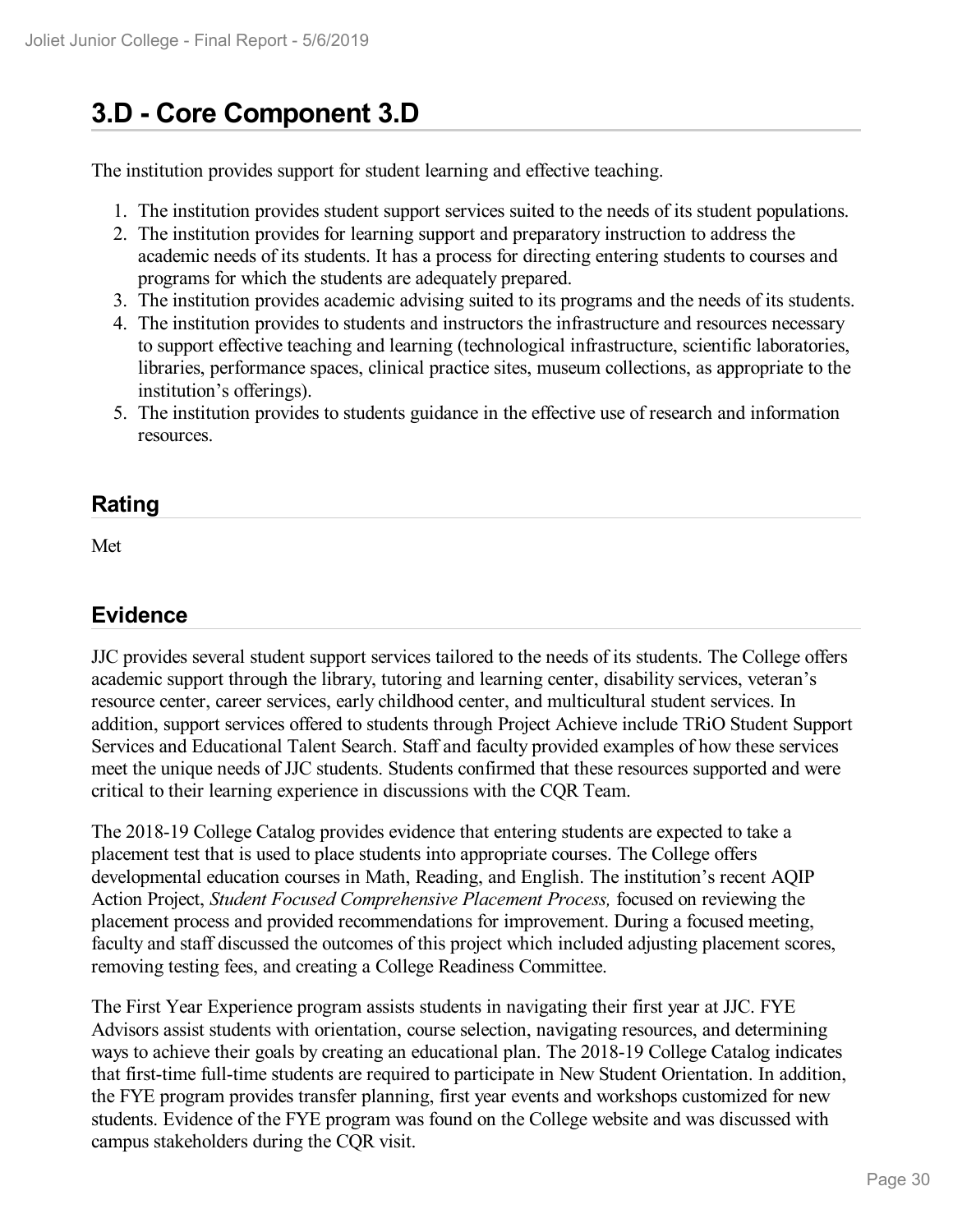The College provides academic advising for students and is currently undergoing a shift in its advising model. The CQR Team heard from staff, faculty, and students about the changes to the advising model. Previously, the institution used a faculty counselor model to provide both academic advising and mental health counseling for students. Conversations with campus leaders clarified that the new model is intended to increase student access to both academic advising and mental health counseling. The shift was identified through the College's BIT team, which has witnessed an increase in mental health needs since the team's inception several years earlier. The new model includes five professional staff advisors that will work with students entering the college or who are undecided. Once students declare their program, faculty advisors will be assigned to students based on their academic pathway. Faculty advisors currently volunteer for this role and are provided a semester stipend. The CQR Team recognizes that changes in models, like the one that has occurred in advising, will take time to be fully operational. The Team encourages the College to be cognizant of ongoing communication with and engagement of all stakeholders involved in implementing this new counseling and advising model.

JJC has the technological infrastructure and learning spaces needed to support the learning needs of students and instructors. The campus tour provided the CQR Team an overview of the library, classrooms, student support and engagement spaces, and laboratory spaces. In addition, the College has performance spaces including a black box theater and art gallery space. Learning spaces appeared to be up-to-date and provide technology needed for effective teaching and learning to occur.

Students are provided guidance for research and information literacy through resources provided by the library. The 2018-19 College Catalog describes courses provided by the library including LRES 100-Information in Society and LTA 2015-Information and Internet Literacy. Both courses provide students the opportunity to explore information literacy. Academic Honor Code and Intellectual Property statements are required for each syllabus. The student handbook and catalog provide additional evidence of policies and procedures that include guidance on the ethical use of technology.

### **Interim Monitoring (if applicable)**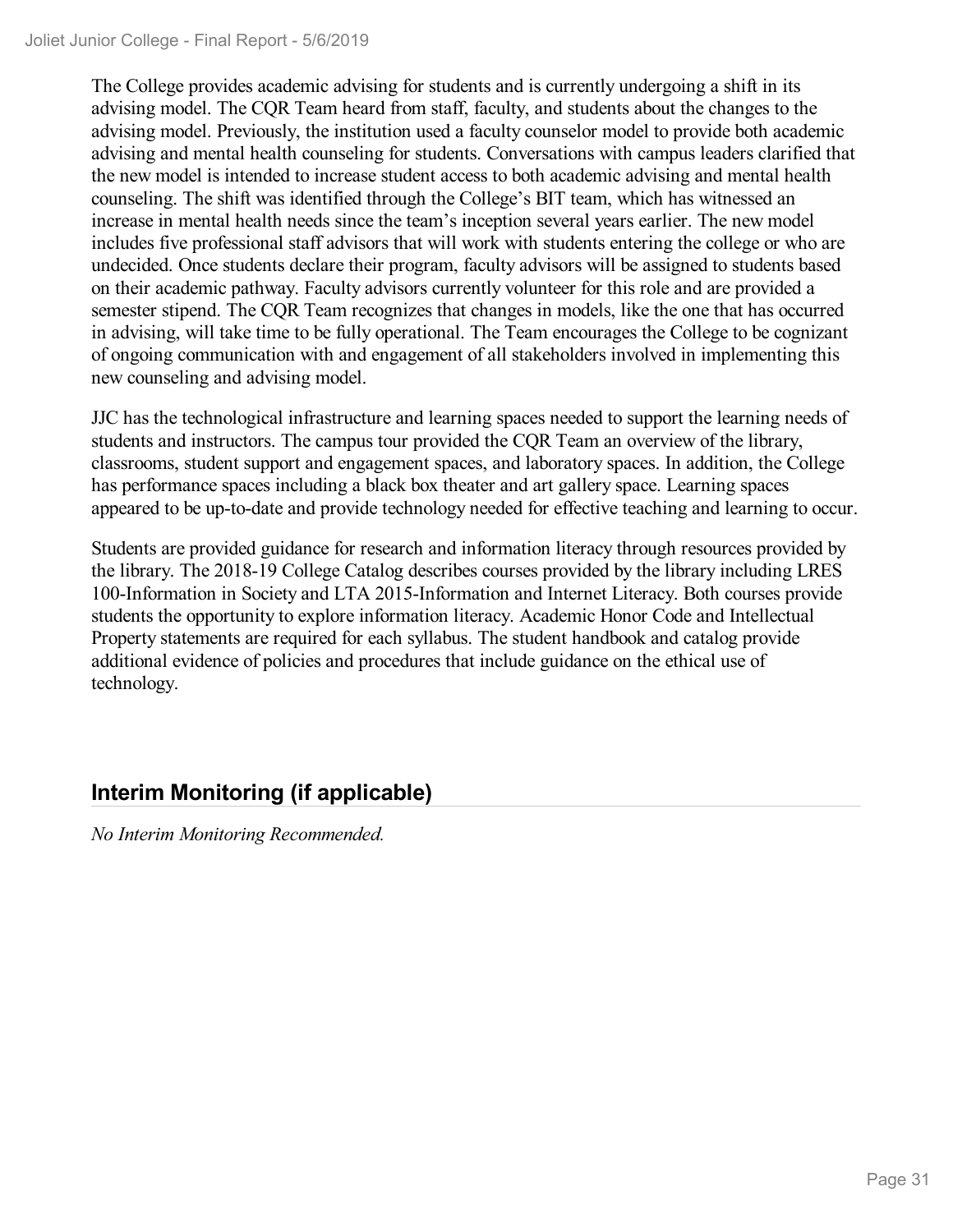## **3.E - Core Component 3.E**

The institution fulfills the claims it makes for an enriched educational environment.

- 1. Co-curricular programs are suited to the institution's mission and contribute to the educational experience of its students.
- 2. The institution demonstrates any claims it makes about contributions to its students' educational experience by virtue of aspects of its mission, such as research, community engagement, service learning, religious or spiritual purpose, and economic development.

#### **Rating**

Met

#### **Evidence**

JJC offers co-curricular programs and activities that are aligned with its institutional mission. The College has over 30 student clubs, leadership programming, and co-curricular opportunities. During the CQR visit, staff, faculty, and students provided several examples that demonstrated that cocurricular activities enrich the educational environment at JJC. These examples included Project Achieve, the First Year Experience program, student clubs, the Honors program, Phi Theta Kappa, and academic departmental grants designed to support innovation through Title III funding. Marketing materials and office spaces on-campus affirmed that these activities were robust and students were engaged in various co-curricular activities.

Co-curricular student learning outcomes are assessed according to activity. For example, Study Abroad experiences align with both program learning outcomes and general learning outcomes. These are assessed as part of the APU process. Students in STEM have the opportunity to participate in a summer research project, which is tied to student learning outcomes in Chemistry, Biology, and Physics. Programs hosted by the Student Development division are assessed at the program and event level. Staff described during the CQR visit how they assess student learning associated with its leadership and first year experience programs.

#### **Interim Monitoring (if applicable)**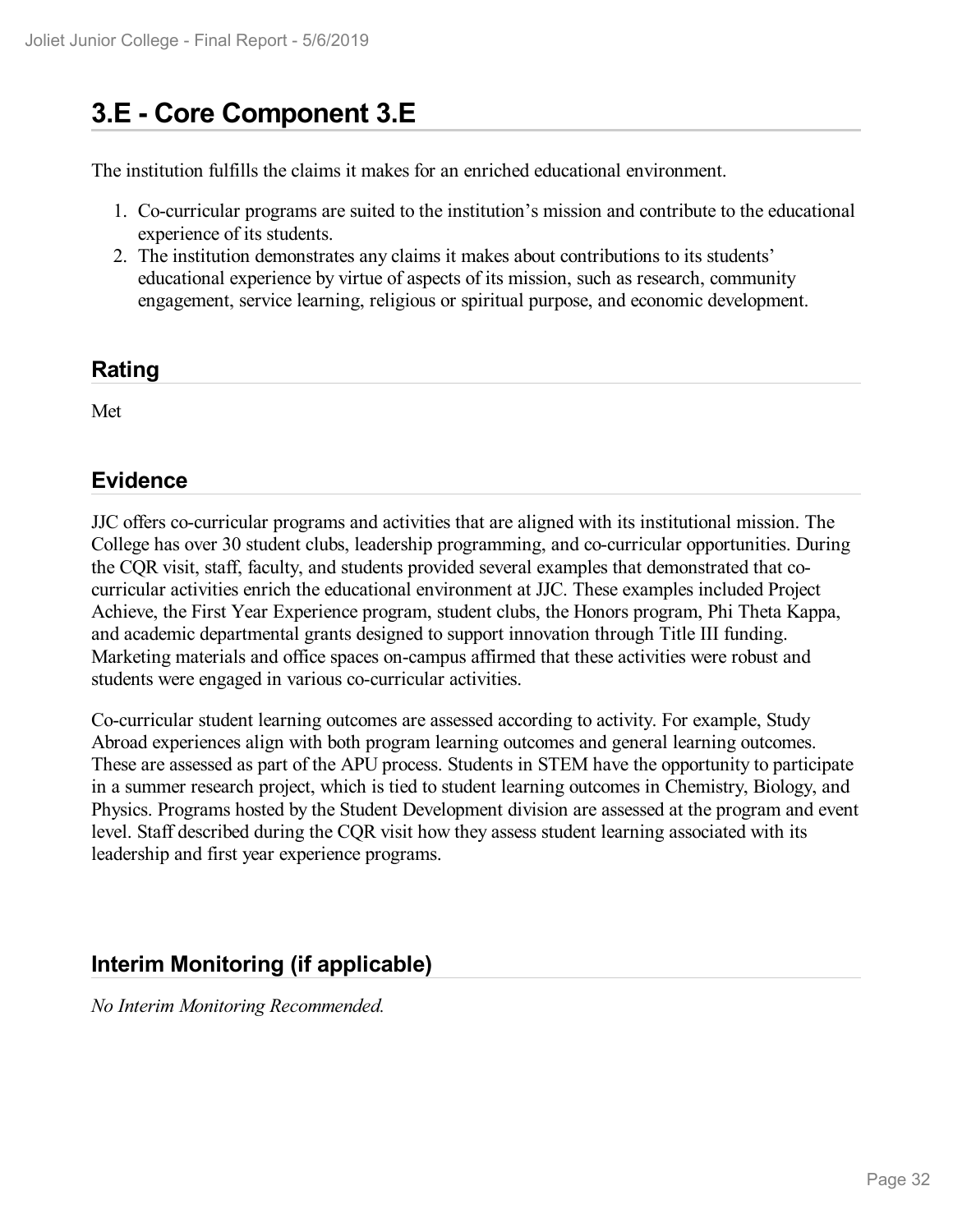## **3.S - Criterion 3 -Summary**

The institution provides high quality education, wherever and however its offerings are delivered.

#### **Evidence**

Joliet Junior College (JJC) is a community and technical college that offers transfer degrees (AA, AS, AAT) and Career and Technical Education (CTE) diplomas and certificates. Program quality and learning goals are consistent across delivery mode and location. Learning outcomes are articulated for programs and are reviewed and assessed through the Annual Program Review process. The College has identified general learning outcomes (GLOs) including Oral Communication, Written Communication, Quantitative Literacy, Applied Knowledge, Research, Cultural Issues, and Critical Thinking. JJC's general education outcomes are assessed using rubrics modeled after the AAC&U Value Rubrics. The GLOs ensure that every degree program engages students in the analysis, inquiry, and development of adaptable skills. Scholarship and discovery of knowledge are supported through faculty sabbaticals, professional development, and opportunities for students to participate in research and honors projects.

Faculty and staff are appropriately qualified and credentialed. JJC uses the APU process to determine appropriate levels of staffing. Contracts for full-time and adjunct faculty define faculty roles inside and outside the classroom, including how faculty load is determined, and evaluation procedures. Faculty are involved in assessment and curricular matters. Professional development is available for faculty and staff in-house. Faculty indicated that they had opportunities to participate in conferences coordinated by professional organizations aligned with their program area. Some staff discussed how budget constraints have limited their access to external opportunities for professional development.

JJC provides several student support services tailored to the needs of its students and includes the library, tutoring and learning center, disability services, veteran's resource center, career services, early childhood center, and multicultural student services. Project Achieve was noted as a signature program designed to proactively support student success. In addition, placement testing, development education courses, and first year experience programming assist students in their transition into JJC and help them set educational goals. Transitions in the Academic Advising and Counseling model were discussed by all stakeholders. These resources are available for students but some confusion existed about the model and why the recent change was occurring. Continued communication and transparency during the advising model shift is encouraged by the CQR Team.

JJC has the technological infrastructure and learning spaces needed to support the learning needs of students and instructors. The College provides performance spaces including a Black Box Theater and art gallery space, laboratories, and classrooms with up-to-date technology.

Co-curricular programs and activities align with the College's institutional mission and include over 30 student clubs, leadership programming, and programs such as Project Achieve, the First Year Experience program, the Honors program, and Phi Theta Kappa. Co-curricular student learning outcomes are assessed by activity. The APU process is used to evaluate assessment data and identify improvements based on these data.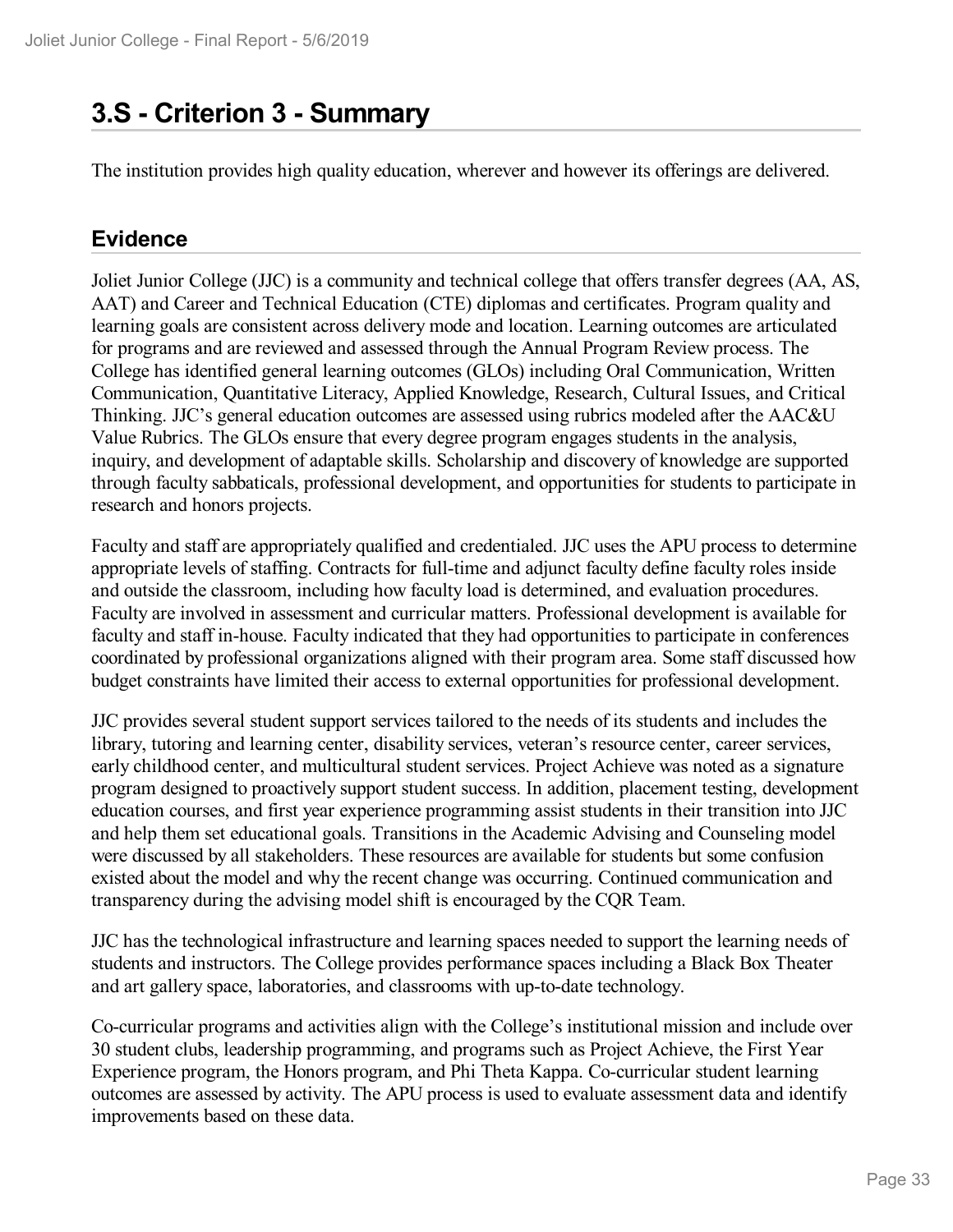## **4 -Teaching and Learning: Evaluation and Improvement**

The institution demonstrates responsibility for the quality of its educational programs, learning environments, and support services, and it evaluates their effectiveness for student learning through processes designed to promote continuous improvement.

## **4.A - Core Component 4.A**

The institution demonstrates responsibility for the quality of its educational programs.

- 1. The institution maintains a practice of regular program reviews.
- 2. The institution evaluates all the credit that it transcripts, including what it awards for experiential learning or other forms of prior learning, or relies on the evaluation of responsible third parties.
- 3. The institution has policies that assure the quality of the credit it accepts in transfer.
- 4. The institution maintains and exercises authority over the prerequisites for courses, rigor of courses, expectations for student learning, access to learning resources, and faculty qualifications for all its programs, including dual credit programs. It assures that its dual credit courses or programs for high school students are equivalent in learning outcomes and levels of achievement to its higher education curriculum.
- 5. The institution maintains specialized accreditation for its programs as appropriate to its educational purposes.
- 6. The institution evaluates the success of its graduates. The institution assures that the degree or certificate programs it represents as preparation for advanced study or employment accomplish these purposes. For all programs, the institution looks to indicators it deems appropriate to its mission, such as employment rates, admission rates to advanced degree programs, and participation rates in fellowships, internships, and special programs (e.g., Peace Corps and Americorps).

#### **Rating**

Met

#### **Evidence**

The College implements program review and evaluation at several scales and in a variety of ways. Newly proposed classes are reviewed by advisory committees and by the JJC Curriculum Committee. The Curriculum Committee has representatives from every department and reviews all curricular changes. Routine updates and/or revisions (e.g., changes to textbooks, assessment, and content outlines) to the master syllabus for courses are reviewed and approved by a Department chair, the applicable dean, the Curriculum Committee chair, and the Dean for Academic Excellence and Support.

Students review each class, each semester. Those student reviews serve to inform annual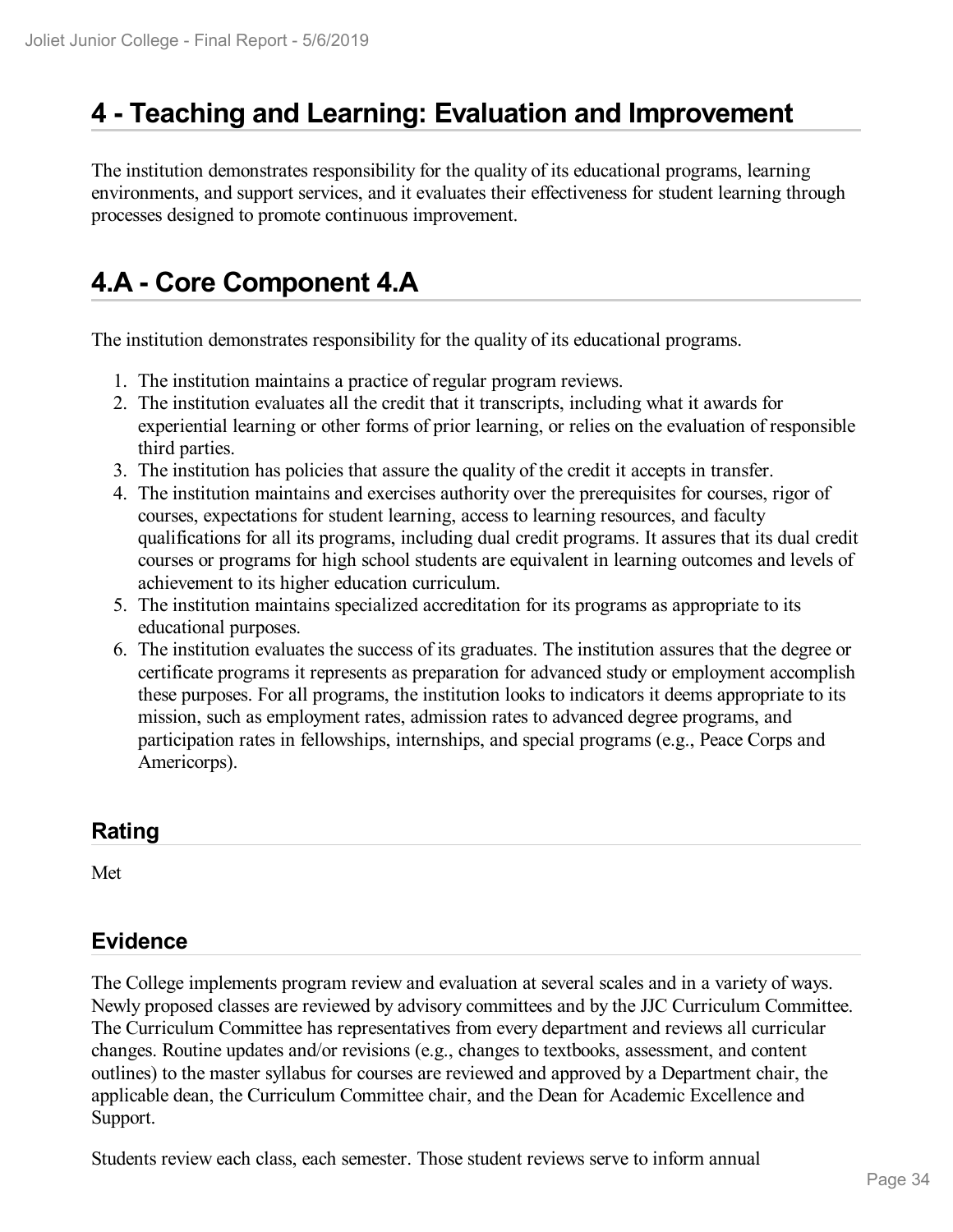programmatic reviews (i.e., Annual Program Updates, or APUs) which incorporate student evaluations as well peer visits and instructor reviews of classes. APUs are reviewed by the Department Chair each year. Each program completes a Program Review (PR) every five years; these reviews evaluate teaching and learning throughout the curriculum over the time involved. Each five year PR is reviewed by the JJC Program Improvement Committee, the JJC Vice President for Academic Affairs (VPAA) and the Illinois Community College Board (ICCB).

Academic credit for prior learning is well designed and implemented. The evaluation includes a review of the need for advanced placement based on the CLEP test, direct evaluation of credentials, military service and direct assessment of proficiency. Dual credit is offered through high schools in the District. Faculty offering dual credit have the same credentials as instructors at JJC. Syllabi of dual credit classes are evaluated through the curricular process, as are on-campus classes. During the CQR visit, a review of faculty files verified that instructors credentials are thoroughly reviewed prior to gaining approval to teach dual credit. The Illinois Articulation Initiative (IAI), a statewide transfer agreement among more than 100 participating colleges and universities in Illinois provides a structure for evaluating general education and major courses with required content. Further, articulation agreements with four-year schools (e.g., Lewis University, St Francis University) help ensure program quality.

JJC has 12 accredited curricula, including Automotive Service (Master/highest level), Culinary Arts, Practical Nursing, Registered Nursing, Veterinary Medical Technology, Health Information Management, Interior Design, Music, Orthotics and Prosthetics Technology, Diagnostic Medical Sonography, Horticulture Landscaping, and Business (which includes Accounting, Business Administration, Management and Supervision, and Marketing). Each of those curricula is taught and managed in such a way that accreditation criteria are met.

Programs and faculty members at the College use advisory committees, specialized accreditation, faculty expertise, student input, and a variety of other information sources to track graduates. Leaders and members of each program appear to have familiarity with placement and success of its graduates. Tools used to track and assess success appear to vary among programs and it was not clear to the Team that the College tracks and reports institution-wide success and placement data.

### **Interim Monitoring (if applicable)**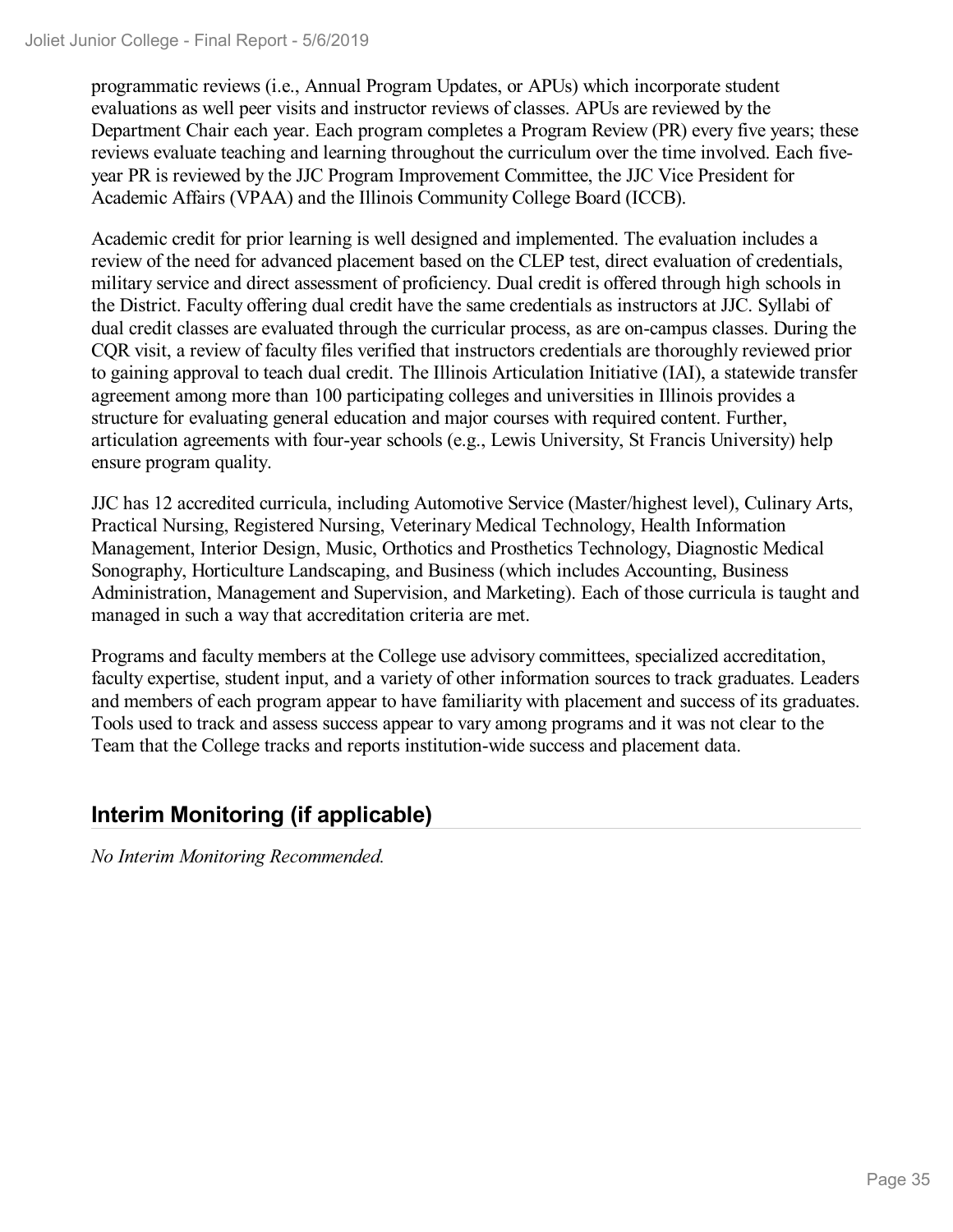## **4.B - Core Component 4.B**

The institution demonstrates a commitment to educational achievement and improvement through ongoing assessment of student learning.

- 1. The institution has clearly stated goals for student learning and effective processes for assessment of student learning and achievement of learning goals.
- 2. The institution assesses achievement of the learning outcomes that it claims for its curricular and co-curricular programs.
- 3. The institution uses the information gained from assessment to improve student learning.
- 4. The institution's processes and methodologies to assess student learning reflect good practice, including the substantial participation of faculty and other instructional staff members.

#### **Rating**

Met

#### **Evidence**

The College has completed an interactive, engaging and thorough process to develop uniform Student Learning Outcomes (SLOs). Assessment tools and artifacts for understanding achievement of SLOs vary among programs; artifacts are chosen, evaluated, and reported by each individual instructor. SLOs for accredited programs often are dictated by the accrediting body and are used by instructors.

SLO achievement for individual classes is used by instructors and Program Chairs to reflect on teaching and learning, to assess activities in classes that advance learning, and to assess classes and class activities that advance program level outcomes. The latter represent the basis of Annual Program Updates (APUs) which are the principal reporting tool for discussions between deans and chairs. APUs provide an opportunity for chairs to request resources for program activities and APUs are used by deans to inform and request resources from the Vice Presidents and Cabinet.

Some programs and curricula are certified and those have specific learning outcomes mandated by the accrediting body. Assessment of curricula is based to a large degree on certification (i.e., the percentage of graduates that attain certification in a designated area). Results of that certification process are then used to influence the ways classes and programs are conducted.

Overall, the practice of defining artifacts to assess SLOs, using SLOs to build and evaluate APUs, and using APUs to influence budgets and strategic decisions represents good educational practice. The process ensures that JJC's programs are reflective, and meet the needs of students and the community.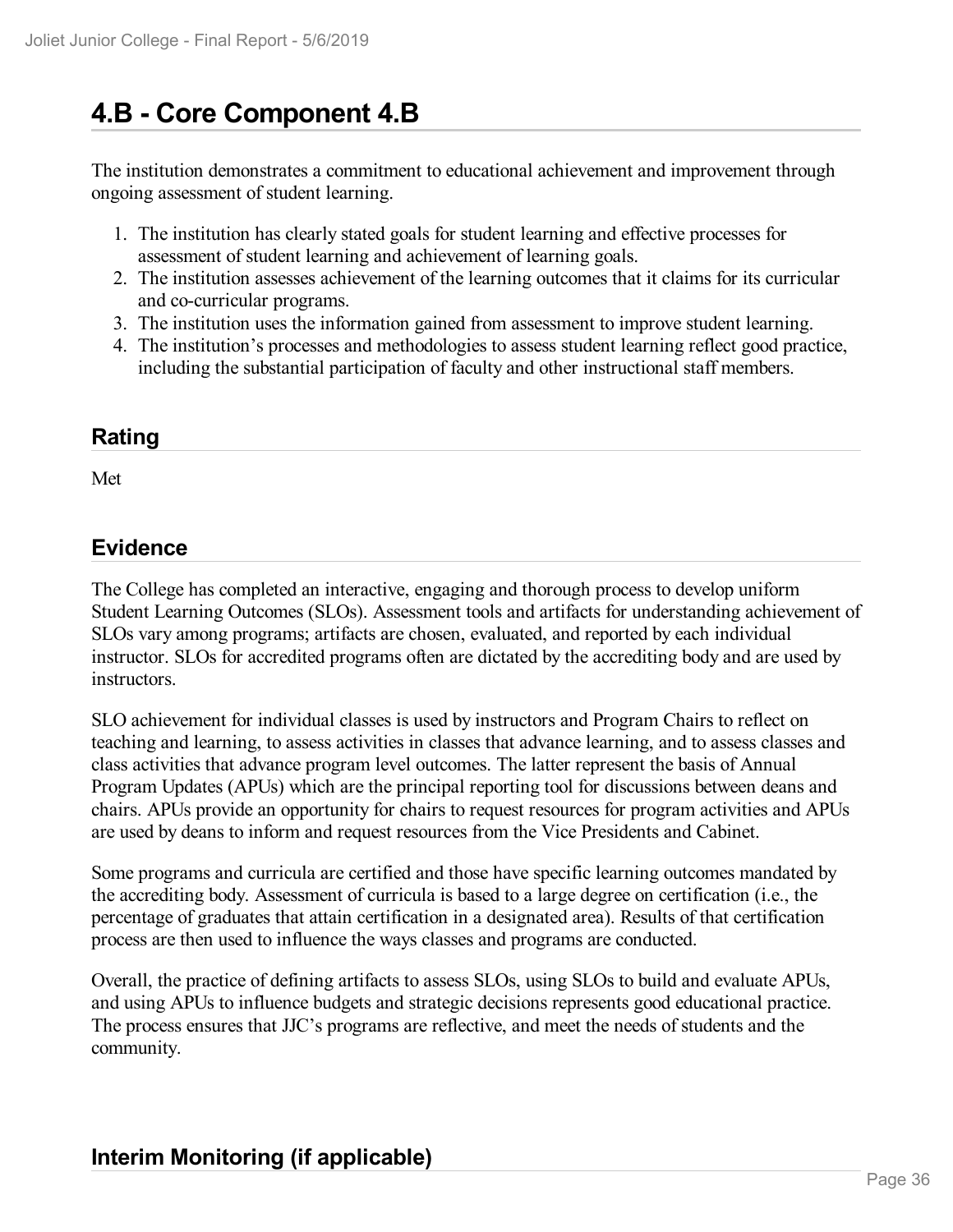Joliet Junior College - Final Report - 5/6/2019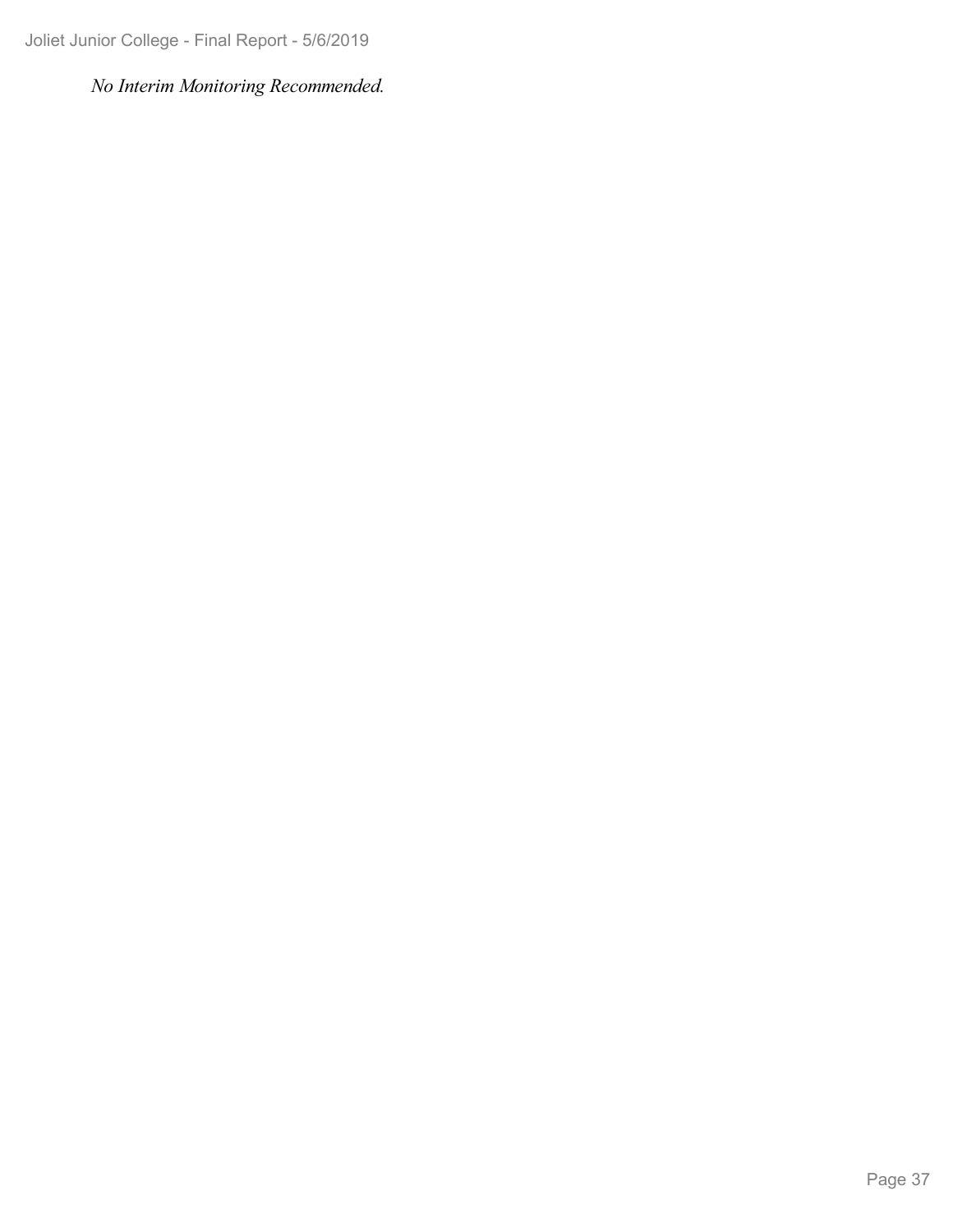# **4.C - Core Component 4.C**

The institution demonstrates a commitment to educational improvement through ongoing attention to retention, persistence, and completion rates in its degree and certificate programs.

- 1. The institution has defined goals for student retention, persistence, and completion that are ambitious but attainable and appropriate to its mission, student populations, and educational offerings.
- 2. The institution collects and analyzes information on student retention, persistence, and completion of its programs.
- 3. The institution uses information on student retention, persistence, and completion of programs to make improvements as warranted by the data.
- 4. The institution's processes and methodologies for collecting and analyzing information on student retention, persistence, and completion of programs reflect good practice. (Institutions are not required to use IPEDS definitions in their determination of persistence or completion rates. Institutions are encouraged to choose measures that are suitable to their student populations, but institutions are accountable for the validity of their measures.)

## **Rating**

Met

## **Evidence**

The College has developed institution-wide persistence and retention goals that include increasing enrollment by 2.2%, increasing persistence by 1.0 %, increasing retention by 1.0%, and increasing completion attainment by 11%. More specific, sub-population goals include increasing the success of developmental learners, assisting first generation and underrepresented students with financial literacy, ensuring successful transition to JJC, and preparing students to transition successfully to further education or the labor market. JJC's Division of Student Development used enrollment, persistence, retention, and completion data to develop a three-year Student Enrollment Management (SEM) Plan delineating activities for support services to advance those goals.

The Office of Institutional Research and Effectiveness (OIRE) collects student retention, persistence and completion data and uses the National Student Clearinghouse (NSC) data to track students who transfer to complete their degree. Data are expressed as fall-to-spring *Persistence* and fall-tofall *Retention.* The College participates in the Community College Survey of Student Engagement (CCSSE). Further, JJC implemented an AQIP Action Project on retention that held 35 focus group sessions to gather student data about factors that influence persistence and retention

The College uses an alert system to identify any student having trouble in any class. Students so identified receive offers of assistance through both email and phone contacts. Alerts are coordinated centrally so that a student having trouble in more than one class will become visible to student services support staff. The Communication Center makes calls, sends texts, and sends email to offer guidance (e.g., tutoring, writing support, financial aid) to bolster retention and completion.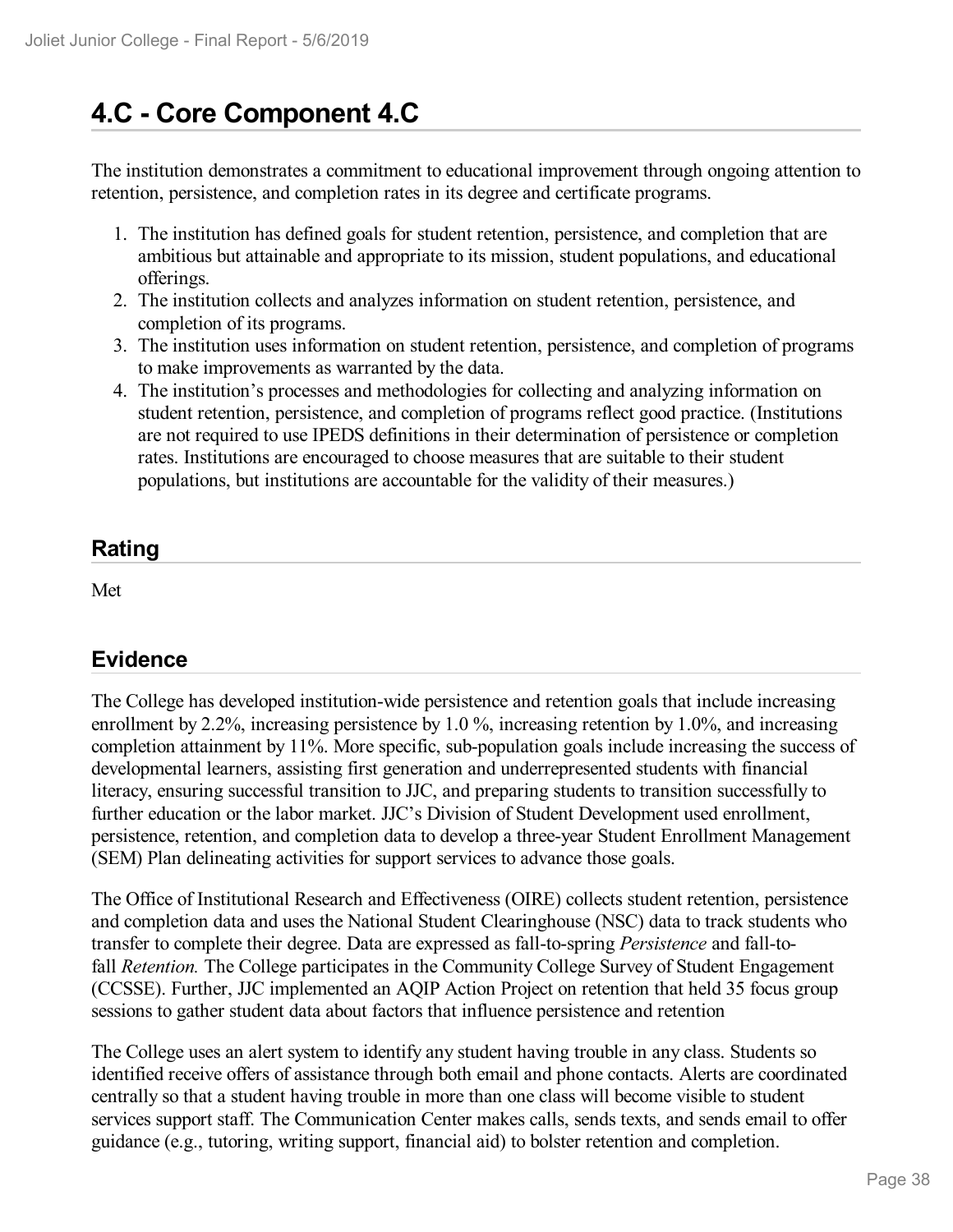JJC has 35 student organizations, each of which serves to increase students' sense of community. For example, each semester Multicultural Student Affairs provides outreach, academic guidance, personal support, cultural resources, and leadership to support and retain non-native English speakers and undocumented students. Veterans' Affairs provides networking, as well as academic, professional and personal support to former military students. Those services are available to, and are used by veterans from the community as well as students from the College.

Many students enter JJC as undecided (i.e., without a declared major). Guidance in selecting a major and a path toward an academic and professional future increases a student's sense of belonging and advances retention. The College holds a Major Exploration Fair annually, the Fair was developed as a direct response to the increase in undecided and deciding students. From fall 2014 to fall 2015, undecided students who completed NSO increased by 18% (from 407 to 481) and in subsequent years has varied between approximately 350 and 500 students per year.

JJC reports that the number of graduates increased by 7% and number of awards (certificates and degrees) earned increased by 21% between fiscal year 2012 and 2016, suggesting that attention to retention is having a positive influence. The College's new Strategic Enrollment Management (SEM) plan allows greater focus for increased effectiveness. The SEM has five pillars connecting enrollment and retention with the strategic plan: Pathways, Becoming a Hispanic Serving Institution, College and Career Readiness, Technology, and Professional Development. The College hosted several training sessions on enrollment management; during those, 66 professionals became trained on the Self-Service Student Planning Module (SPM) platform, which was new in 2017.

## **Interim Monitoring (if applicable)**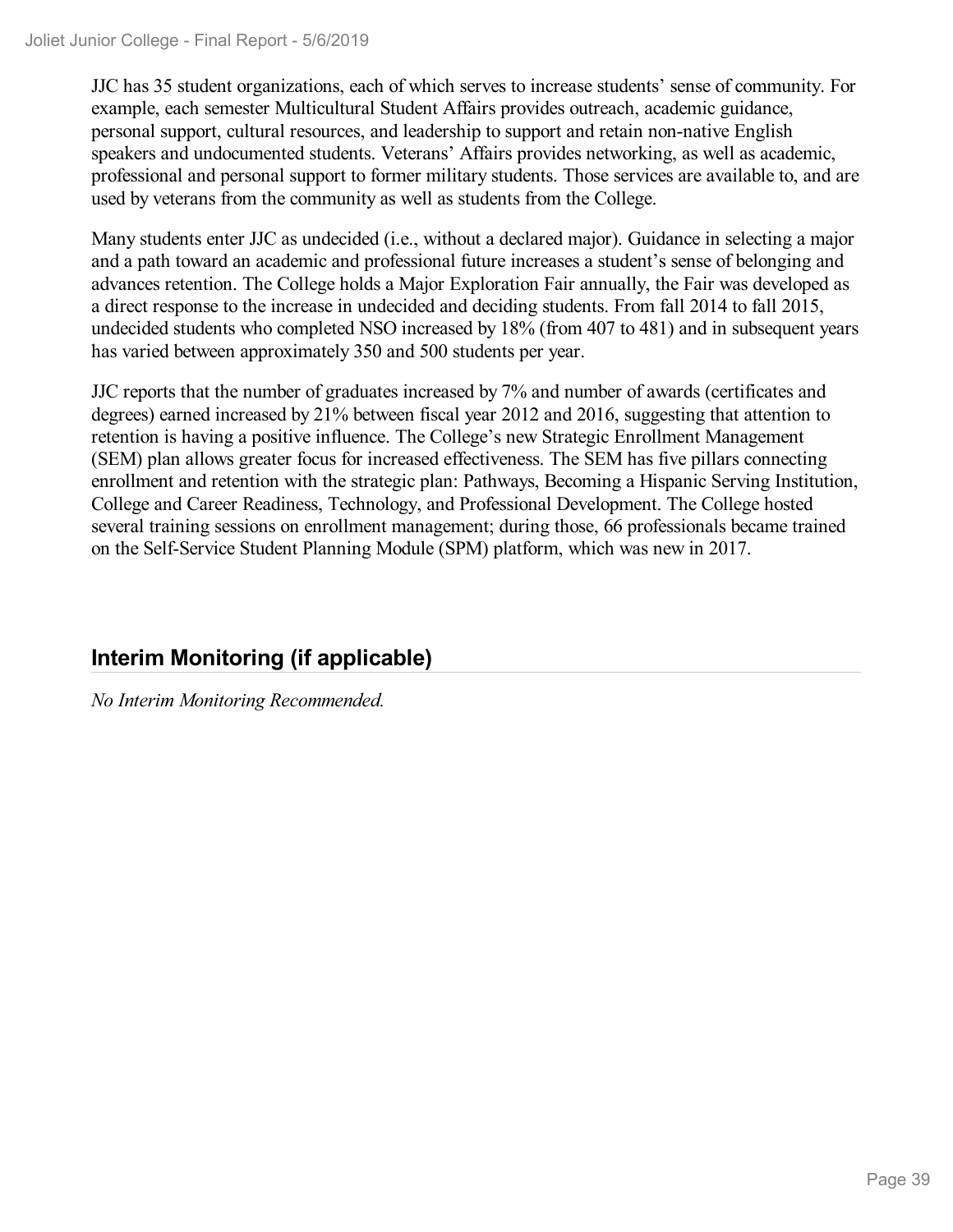# **4.S - Criterion 4 -Summary**

The institution demonstrates responsibility for the quality of its educational programs, learning environments, and support services, and it evaluates their effectiveness for student learning through processes designed to promote continuous improvement.

## **Evidence**

JJC has demonstrated that it is committed to the quality of its academic programming. All classes follow a master syllabus and students' evaluations of classes are used to improve the next offering. Each class is offered within a department or a program, and each program develops an Annual Program Update (APU) which serves as a reflective document about program quality. Every five years programs engage in a thorough program review. Program reviews (and even APUs) may contain requests for re-direction and/or changes in funding as appropriate. The College tracks persistence (Fall to Spring semester) and retention (Fall to Fall) for its students. JJC has adopted strategic goals for retention, tracks progress toward those goals and has shown consistent progress in achieving growth in retention.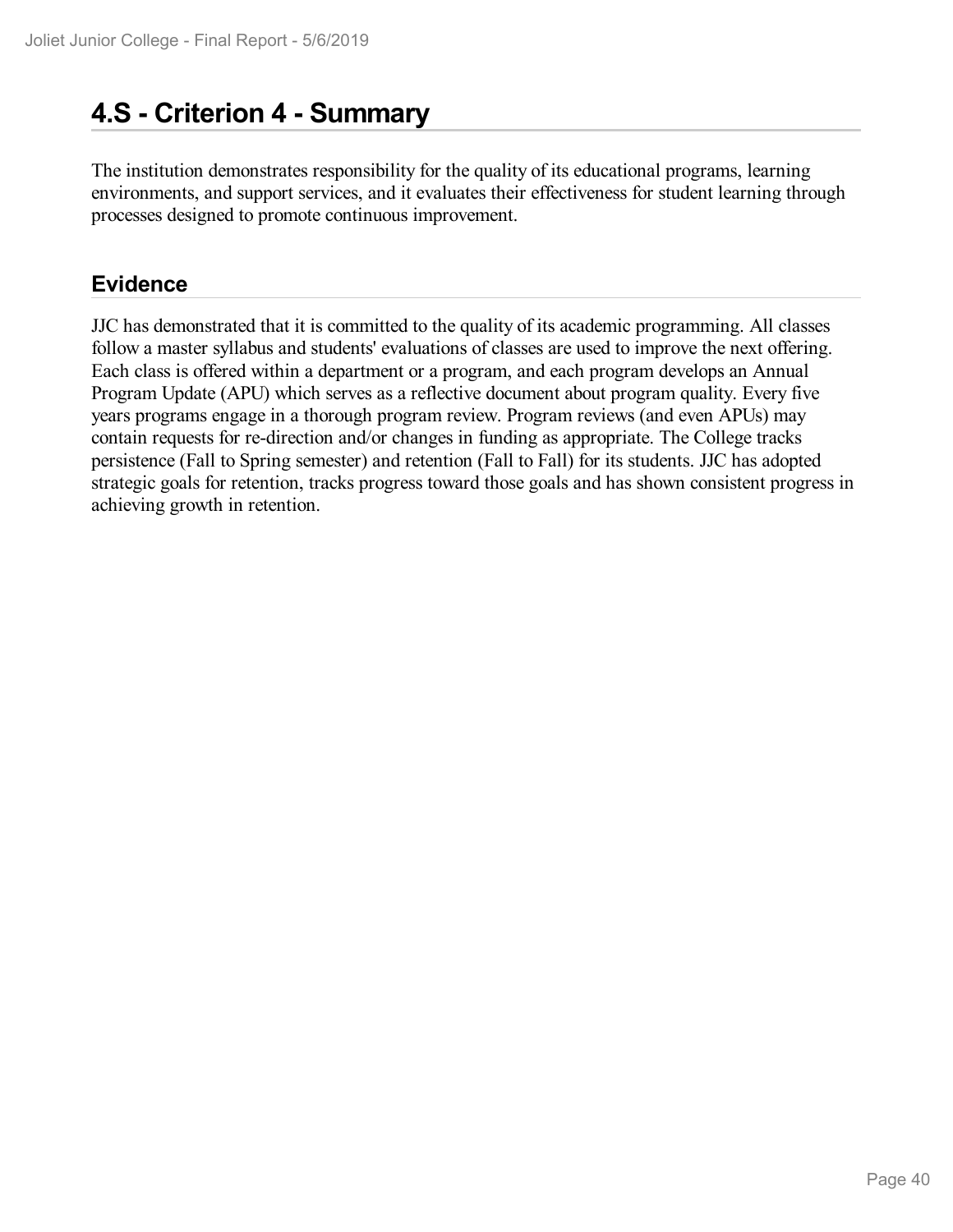## **5 -Resources, Planning, and Institutional Effectiveness**

The institution's resources, structures, and processes are sufficient to fulfill its mission, improve the quality of its educational offerings, and respond to future challenges and opportunities. The institution plans for the future.

# **5.A - Core Component 5.A**

The institution's resource base supports its current educational programs and its plans for maintaining and strengthening their quality in the future.

- 1. The institution has the fiscal and human resources and physical and technological infrastructure sufficient to support its operations wherever and however programs are delivered.
- 2. The institution's resource allocation process ensures that its educational purposes are not adversely affected by elective resource allocations to other areas or disbursement of revenue to a superordinate entity.
- 3. The goals incorporated into mission statements or elaborations of mission statements are realistic in light of the institution's organization, resources, and opportunities.
- 4. The institution's staff in all areas are appropriately qualified and trained.
- 5. The institution has a well-developed process in place for budgeting and for monitoring expense.

### **Rating**

Met

## **Evidence**

JJC has a well-developed process in place for budgeting that has served the College well, especially during times of state budget reductions. Requests are established at the department level and move to the President's Cabinet members where they are summarized to develop the final budget that is presented to the Board of Trustees. Through the budget request and APU processes departments are able to demonstrate and advocate for their specific budgetary needs, which are directly mapped back to JJC's mission and core values. In multiple conversations with faculty and administrators, the budgeting process was described as being transparent and that, even if they were not granted, the community felt budget requests were heard and given proper consideration.

Faculty and staff required credentials are based on position and policy and are verified through a process administered through the Human Resources Department. The visiting team reviewed a sample of individual records during the visit and found this to be a thorough, well documented process that includes an evaluation with a list of specific courses that each faculty member is approved to teach.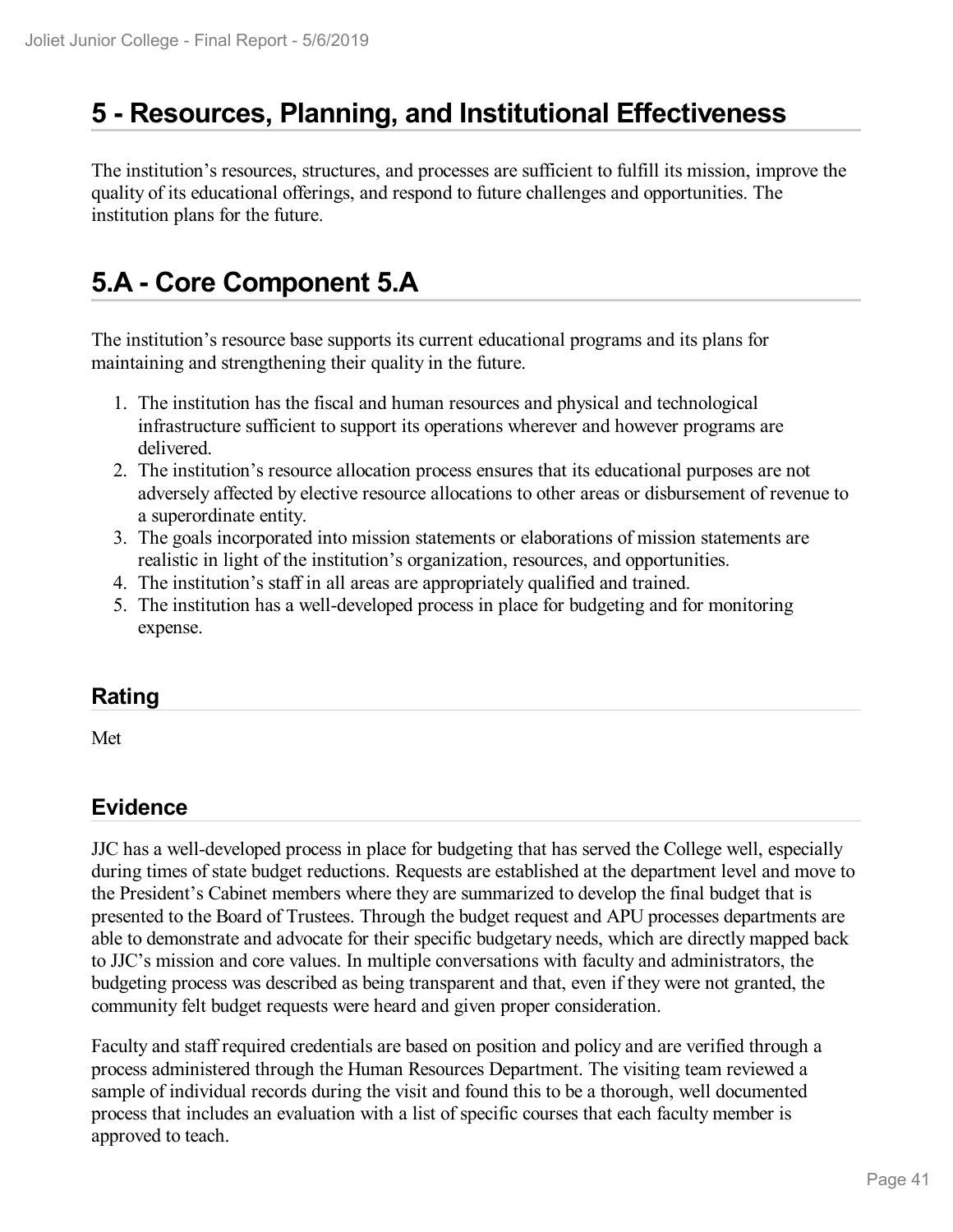JJC has made a commitment to invest in their employees through providing adequate professional development. The JJC Professional Development Advisory Team guides the professional development for the College and the Dean of Excellence provides coordination of those efforts. During various meetings, the available professional development activities and programs were referenced as being ample and diverse (e.g. 'Opening Week', 'PD Day', 'Department Chair PD series', 'President's Academy for Leadership', modules through 'Safe Colleges').

JJC has plans to effectively meet the technological needs of all stakeholders through its three year technology plan. This includes identifying and implementing a new ERP system. JJC is in the final stages of selecting a vendor and aim to phase in the new system over the next two years. Staff members expressed enthusiasm for the new system, recognizing the need, but are understandably concerned about the effort needed to accomplish the implementation.

## **Interim Monitoring (if applicable)**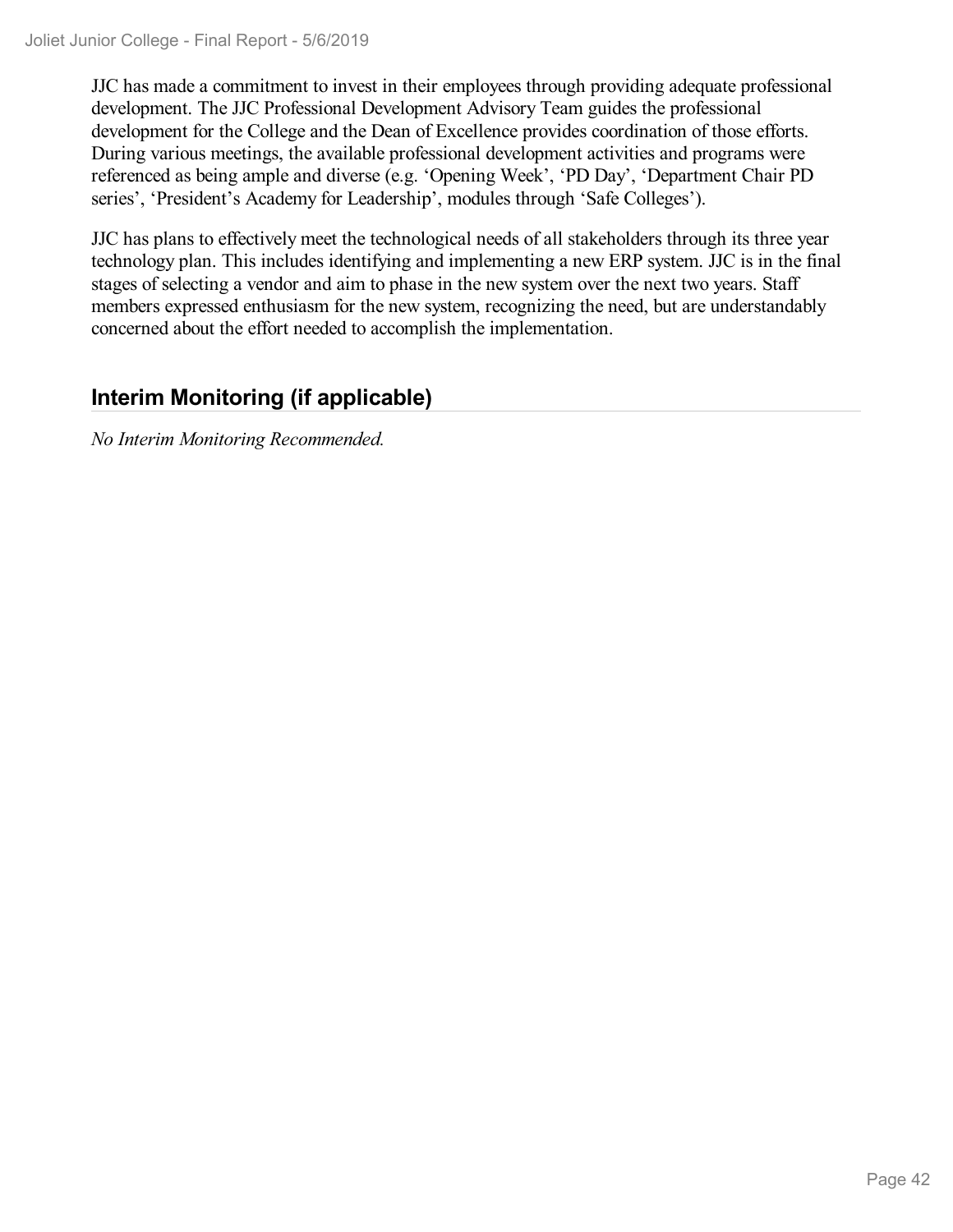# **5.B - Core Component 5.B**

The institution's governance and administrative structures promote effective leadership and support collaborative processes that enable the institution to fulfill its mission.

- 1. The governing board is knowledgeable about the institution; it provides oversight of the institution's financial and academic policies and practices and meets its legal and fiduciary responsibilities.
- 2. The institution has and employs policies and procedures to engage its internal constituencies including its governing board, administration, faculty, staff, and students—in the institution's governance.
- 3. Administration, faculty, staff, and students are involved in setting academic requirements, policy, and processes through effective structures for contribution and collaborative effort.

### **Rating**

Met

### **Evidence**

JJC is governed by the Board of Trustees which are elected to serve six-year terms, represent the seven-county district, and have fiduciary responsibilities for the overall governance of the College. The board is appropriately updated, through the president, by weekly updates, formal updates at board meetings, and through regular informal contact with board members. Additionally, board member serve on College committees to provide input and insight. Board members and employees demonstrated understanding of roles and responsibilities. In conversations during a meeting with members of the Trustees, it was clear that the Trustees are highly involved in both the local community as well as with the College.

JJC utilizes shared governance to engage all constituencies in decision making, information sharing and policy making. It is clear from interviews and evidence provided that current administration values and engages all stakeholder, formally and informally, in decision-making. Communication between students and College leadership was demonstrated to be intentional and active; for instance the Board of Trustees cited several examples of the student representative to the board providing valuable insight resulting in more informed decision making.

Many processes are in place to assure that stakeholders are involved in decision making including an active governance structure as well as multiple committees to address specific needs. In conversations during the visit, meeting participants including faculty and staff were readily able to articulate instances in which they were involved in making changes to policies or programs. Students reported that they would all be able to identify an individual on campus, faculty or staff, who they could take a problem or suggestion to in order to receive assistance. Faculty are primarily responsible for setting academic curriculum and requirements in consultation with administration, faculty, students, and staff. JJC maintains a thorough curricular review process, involving numerous stakeholders, as well an assessment system to monitor student learning outcomes and make curricular improvements.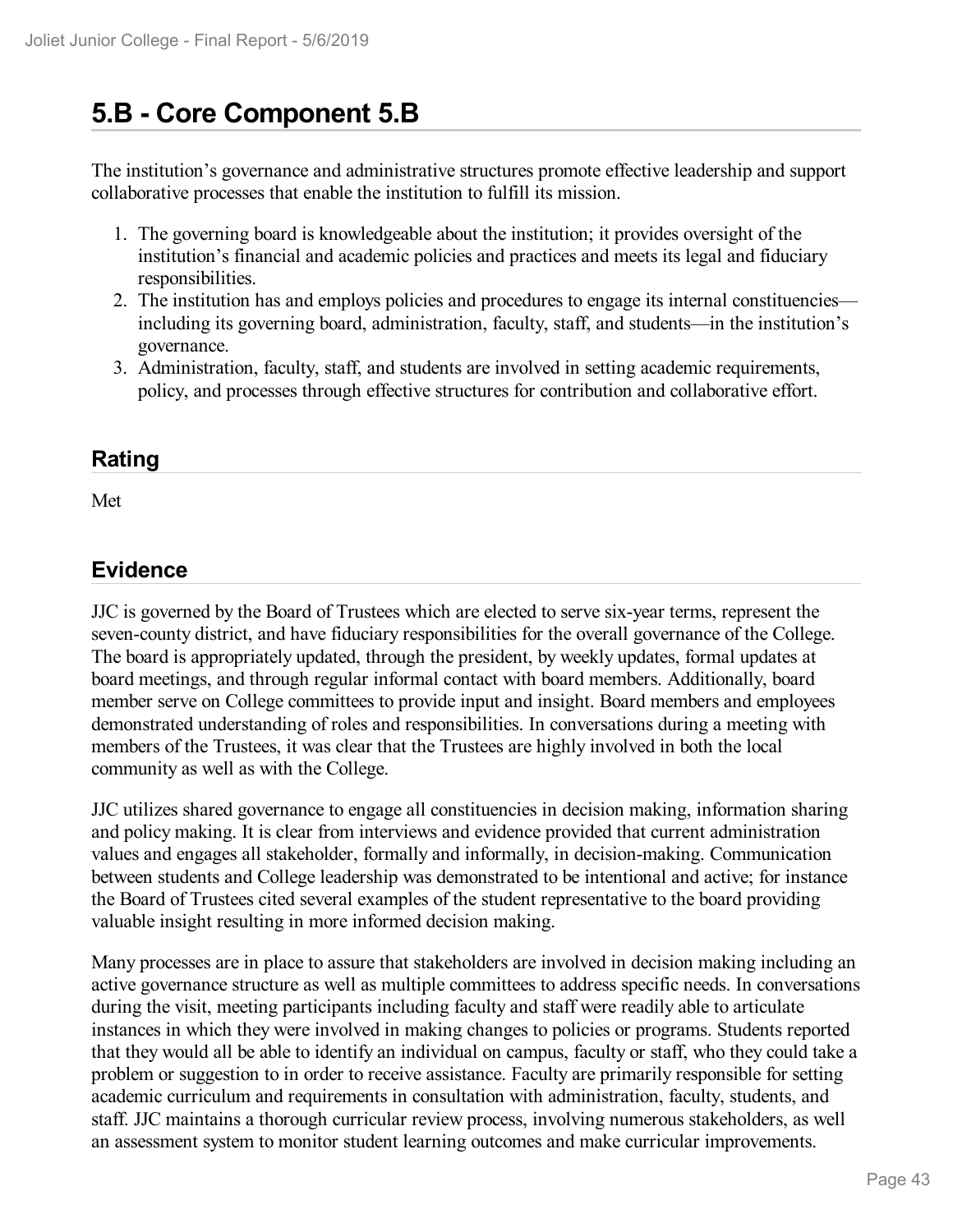## **Interim Monitoring (if applicable)**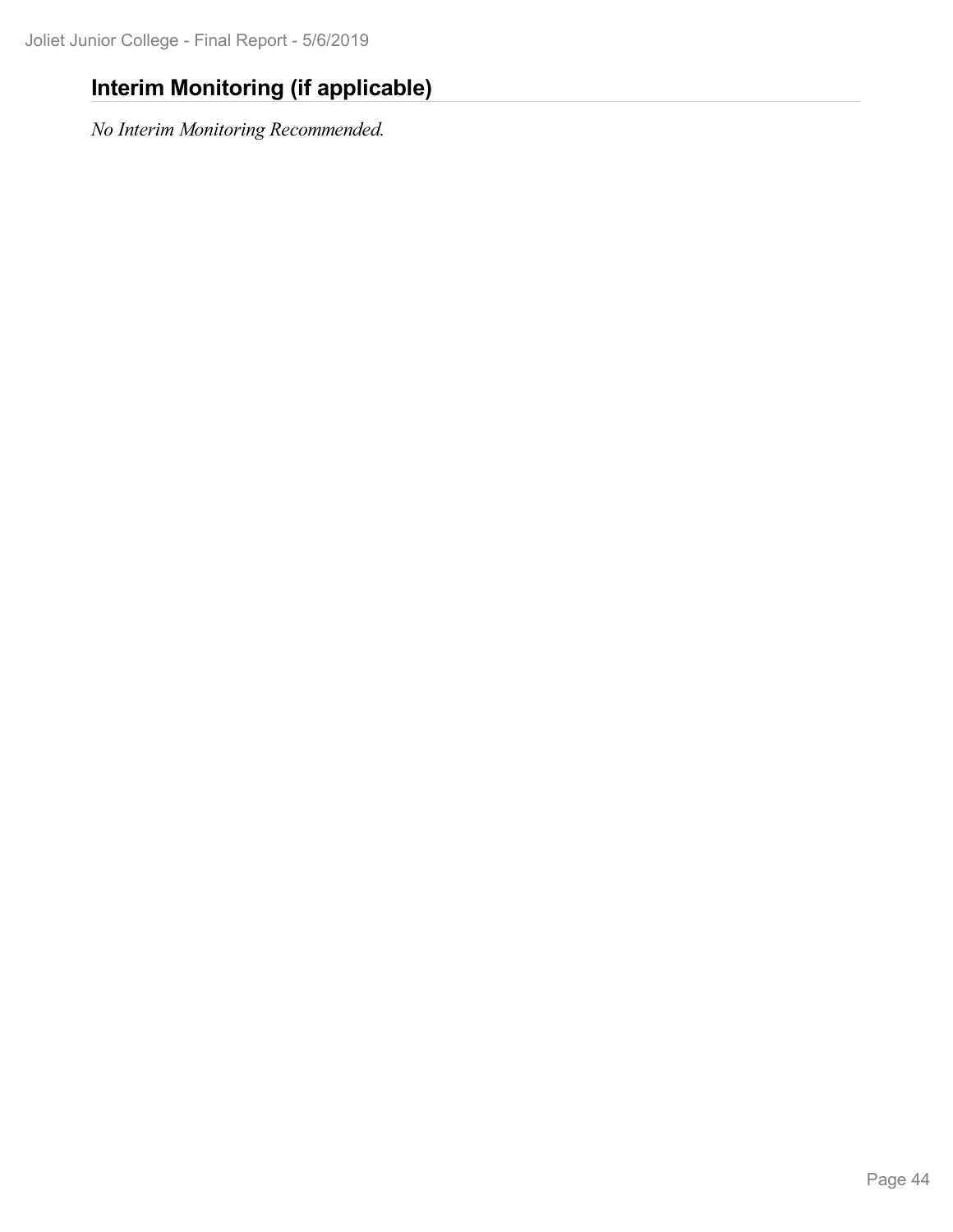## **5.C - Core Component 5.C**

The institution engages in systematic and integrated planning.

- 1. The institution allocates its resources in alignment with its mission and priorities.
- 2. The institution links its processes for assessment of student learning, evaluation of operations, planning, and budgeting.
- 3. The planning process encompasses the institution as a whole and considers the perspectives of internal and external constituent groups.
- 4. The institution plans on the basis of a sound understanding of its current capacity. Institutional plans anticipate the possible impact of fluctuations in the institution's sources of revenue, such as enrollment, the economy, and state support.
- 5. Institutional planning anticipates emerging factors, such as technology, demographic shifts, and globalization.

### **Rating**

Met

## **Evidence**

The College engages in systematic and inclusive planning as evidenced by JJC's Strategic Plan and Goals, which align with the established values. JJC's Strategic Goals reflect the College's commitment to student learning and completion, communication enhancement, collaboration with community partners and data utilization. The Mission and Strategic Plan are ingrained in many assessments and processes at the institution including the annual employee review process, the budget request process, and the Department APUs, as well as directly reviewing and tracking progress on the Strategic Plan. Departments complete an Annual Program Update (APU) that is aligned with the Strategic Plan. Budget requests also require an explanation of their alignment with the strategic goals. In conversations with faculty and staff during the visit, it is apparent that this system works to assure resources are directed toward achieving the mission and priorities of the institution.

The planning process is very inclusive. Not only does it provide an opportunity for community members to participate in the Strategic Planning process but the annual APUs from departments also provide an opportunity to communicate needs and priorities as they relate to the Strategic Plan and Mission. The Strategic Plan and Goals have been communicated to all areas of the College and are regularly reviewed with opportunity for input.

JJC also facilitates a robust and inclusive budgetary process which enables new initiatives and supports its strong fiscal position. The CFI and other financial indicators reflect the College's sound financial position. This is reflected in the College's ability to withstand the recent budget cuts made by the state without harm to core functions. The College is highly aware of the value of its relationships with external constituents. In many meetings, participants were able to describe relationships with the local businesses and K-12 schools in the community. Being largely funded by local taxes, the college is aware of the importance of these relationships.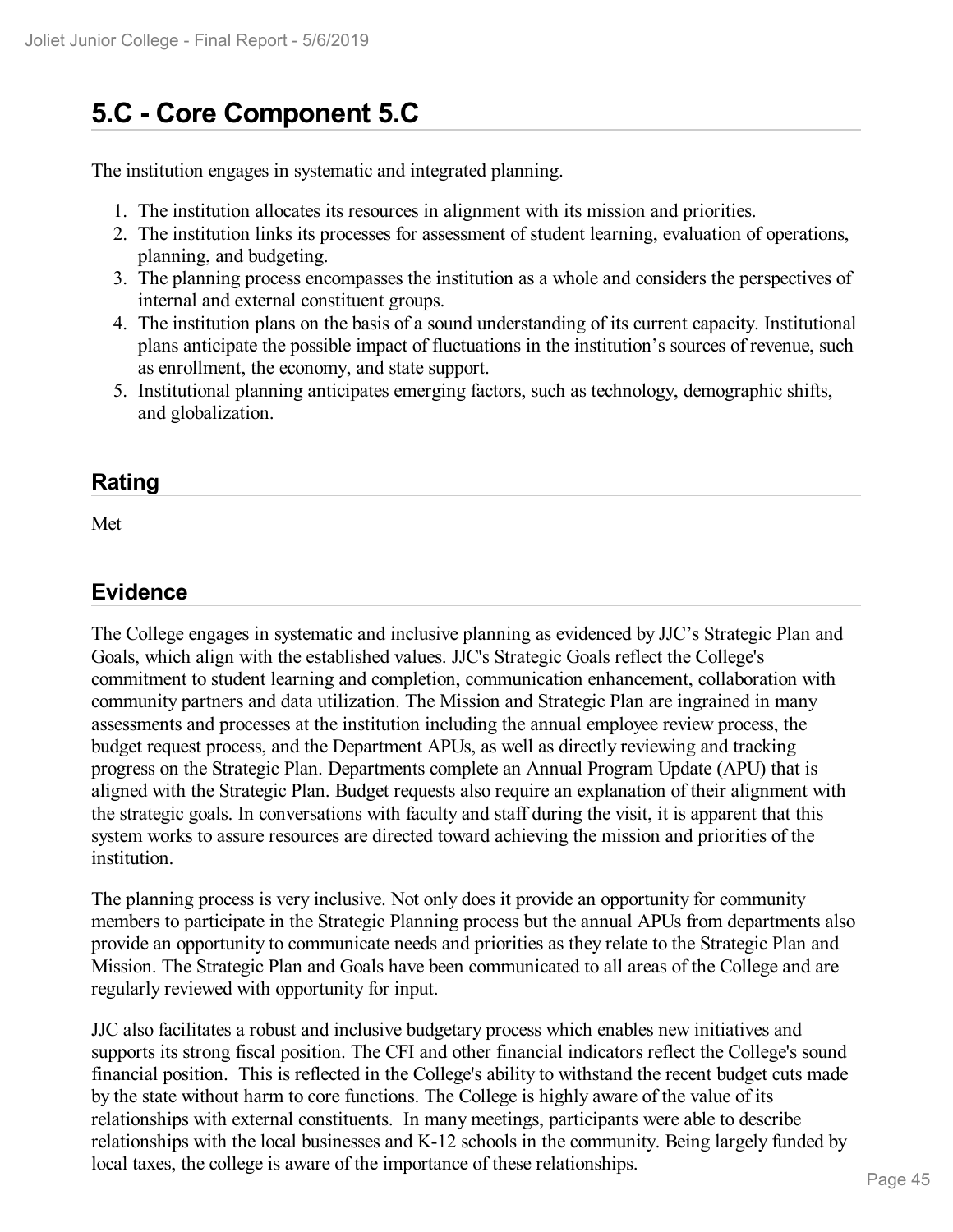The three year planning cycle enables JJC to adapt and plan for emerging needs and issues to best fulfill its mission. Through various meetings and interviews it was evident that College leadership, collaboratively with the Board of Trustees and other stakeholders, understands the anticipated demographic decline within higher education and are planning accordingly. In addition, they acknowledge the volatility of state funding and have managed that successfully. JJC has also recognized the increase in globalization with attention to students who are non-native English speakers as well as international programming.

## **Interim Monitoring (if applicable)**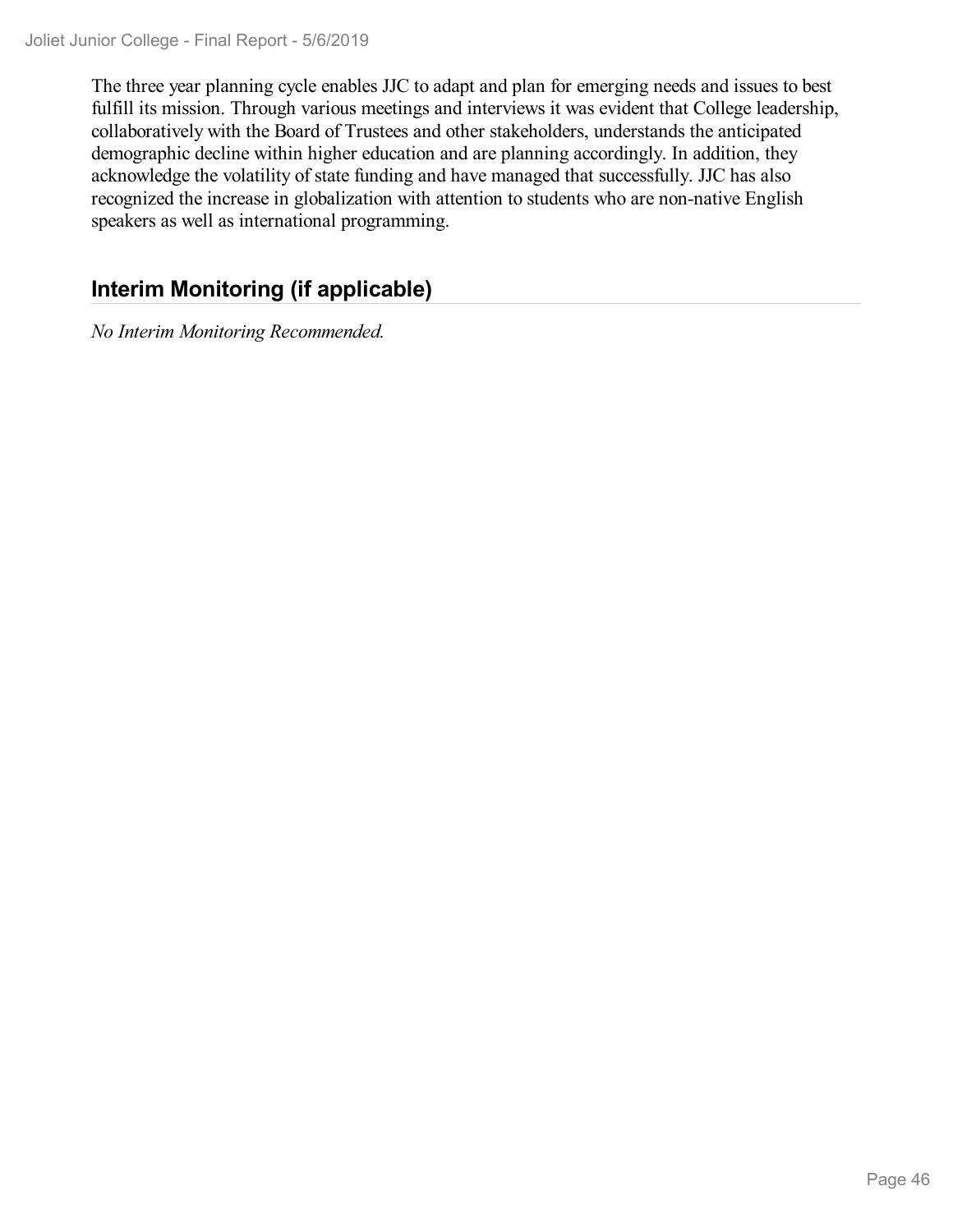## **5.D - Core Component 5.D**

The institution works systematically to improve its performance.

- 1. The institution develops and documents evidence of performance in its operations.
- 2. The institution learns from its operational experience and applies that learning to improve its institutional effectiveness, capabilities, and sustainability, overall and in its component parts.

### **Rating**

Met

## **Evidence**

JJC has a streamlined system of gathering information that maintains focus on continuous improvement and the Strategic Plan. This system is aligned at all levels from the individual, by aligning the employee annual performance process with the strategic plan to the department annual report (APU); program review process; budget process; and the College strategic planning process. All levels of reporting are aligned to focus on the Strategic Priorities and continuous improvement. It is evident through interviews and meetings that JJC has a strong commitment to continuous quality improvement and that community members understand the alignment of their efforts with the plan.

This alignment of multiple levels of reporting with the Strategic Plan allows the community to more easily measure and assess progress. This was demonstrated by employees indicating that assessment, documentation, and evaluation were utilized throughout programs and departments to enhance services and learning among students. In addition to the multiple examples in the written reports provided, meeting participants were able to provide many examples including improved student services such as placement testing, expanded partnerships with the community, and numerous updates to the curriculum.

Additionally, several examples of utilizing data to make informed decisions were provided – such as the SEM plan and utilization of the APUs to make budgetary decisions and positive outcomes from prior AQIP Action Projects. Meeting participants were also able to list future improvements that are either planned or in progress. There was an enthusiasm for these future projects such as the addition of some academic programs or renovations and also an understanding of how those projects were prioritized through the planning cycle.

## **Interim Monitoring (if applicable)**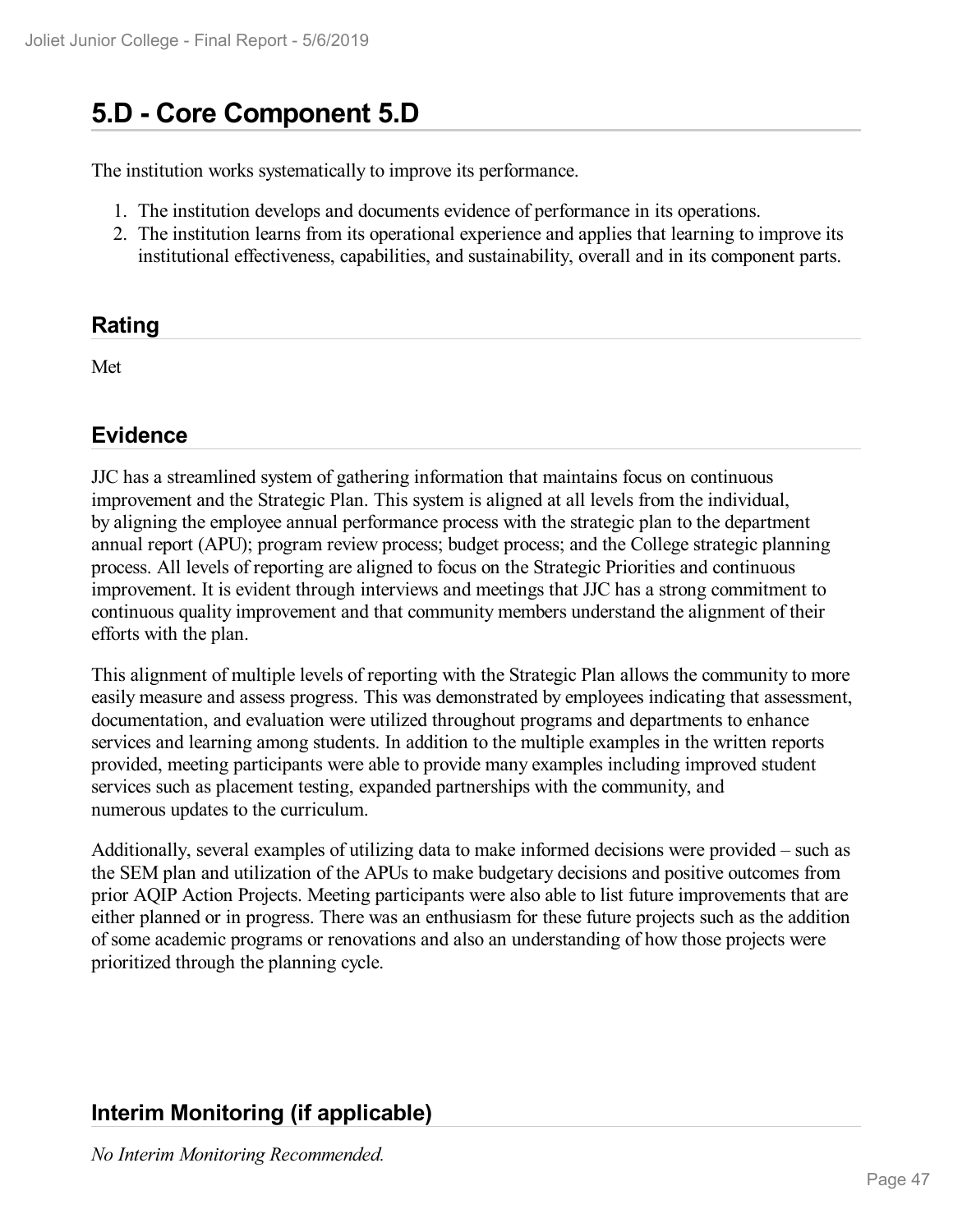## **5.S - Criterion 5 -Summary**

The institution's resources, structures, and processes are sufficient to fulfill its mission, improve the quality of its educational offerings, and respond to future challenges and opportunities. The institution plans for the future.

## **Evidence**

JJC is in a secure financial position. In recent years, the College has been able to make substantial investments in the physical facilities. These investments were apparent during the campus tour in that all facilities appear to be in excellent condition. The college is aware of challenges with enrollment given the demographics of the Midwest. However, the balance of income sources between tuition revenue, regional tax revenue and state funding in addition to external sources through the office of advancement and external partnerships provide some stability.

Both the documents provided as well as extensive conversations regarding funding and resources that were conducted during the visit indicate that the College has resources not only to maintain current programs but to make conservative investments in Strategic Investments. These investments are often funded by reducing existing expenses, which is a challenge that the College appears to be handling through its focused planning and budgeting process.

The planning process at JJC is institutionalized, forward-thinking, and inclusive. The Strategic Planning process is ongoing with frequent reviews. JJC is very mindful about including not only the campus community but in including external constituents to assure the community is involved and partnerships are formed wherever possible. The College is sensitive to the communities needs and also relatively agile in predicting and acting to serve those needs. Despite significant funding reductions from the state, the College has demonstrated strong management that has allowed it to continue to move new initiatives forward.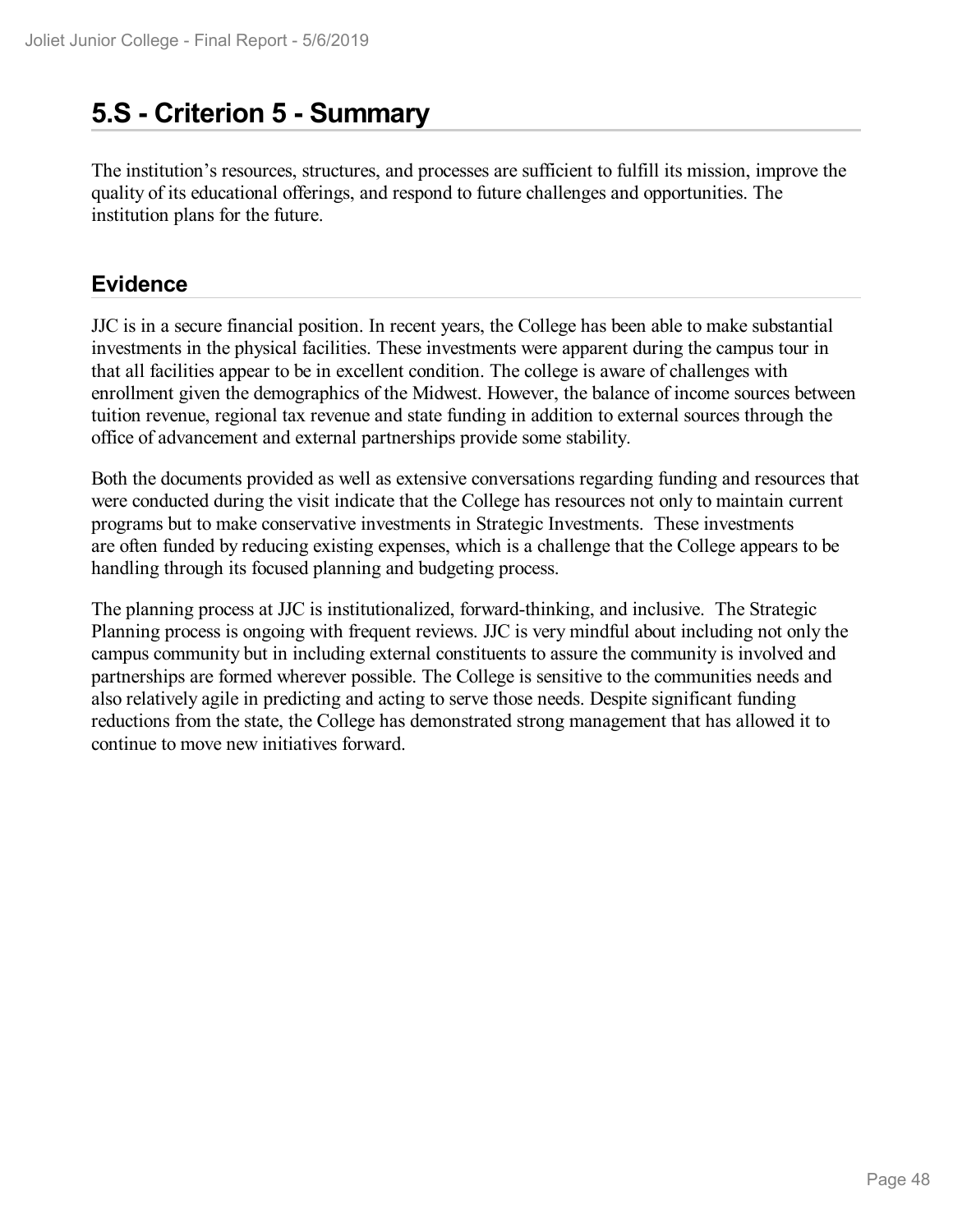# **6 -Commitment to Continuous Quality Improvement (CQI)**

# **6.A - Question 6.A**

### **Levels of Organizational Maturity in Relation to the AQIP Pathway Categories**

Please provide a brief paragraph or two that captures the team's perception of the institution's overall level of maturity (and the relevant challenges and strengths) and how the institution might further advance its agenda.

## **Evidence**

JJC's level of maturity in relation to the AQIP pathway is aligned. The institution is able to describe successful AQIP action projects that cut across numerous areas of the College. For example, JJC undertook an effort to improve the placement process that included faculty from multiple departments as well as from the testing office and College administration. Through this project, they were able to identify the relationship between English placement and success in Mathematics classes and make placement and curricular adjustments accordingly. This project has shown some success and is continuing as part of permanent structures within JJC.

Given the transition away from AQIP, the visiting team discussed with meeting participants whether the model of using Action Projects was integrated into the strategic planning process so that it would continue to be in place after the transition to Pathways. Participants in the conversation were able to explain how prioritizing projects is thoroughly connected to the strategic planning process so that projects such as these can continue to be successful in the future.

## **Interim Monitoring (if applicable)**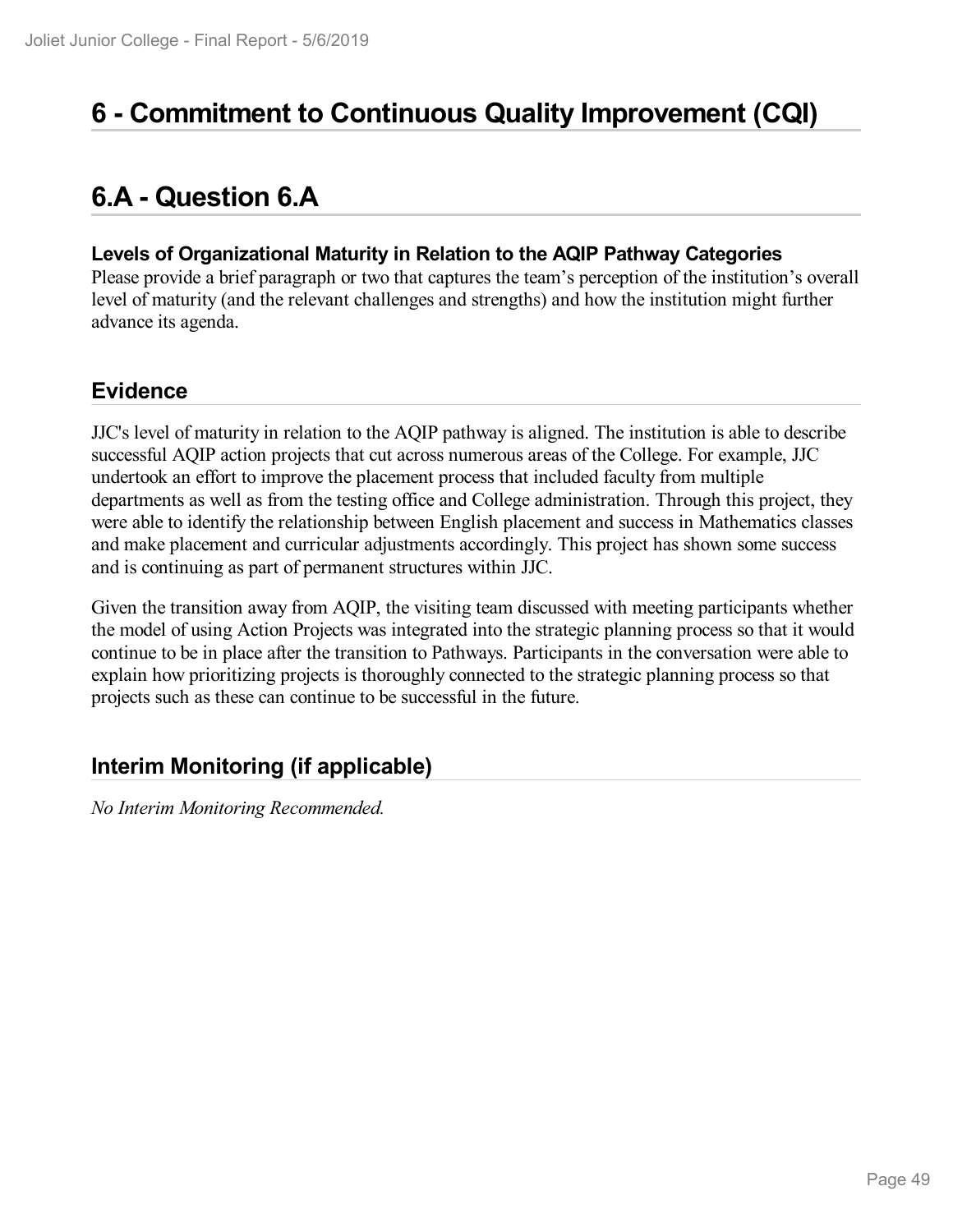# **6.B - Question 6.B**

### **Evidence of Principles of High-Performance Organizations**

Please provide a brief paragraph or two that indicates how and where the institution demonstrates its systematic approach to continuous quality improvement through aspirational values found in the Principles of High-Performance Organizations.

### **Evidence**

JJC demonstrates a dedication to continuous quality improvement through strong **leadership** that maintains an institution-wide **focus** on the institution's mission and strategic plan. This can be seen in the ongoing planning cycles that are widely inclusive, as well as the budgeting process and the program review process that all tie in to the strategic plan. Throughout the visit, participants in conversations were able to say how various processes, including budget requests, annual employee reviews, and partnerships with the community are all connected to the mission, vision, and goals of the institution. This focus was clearly a result of of the leadership consistently maintaining that focus on a quality culture and assuring everyone understands the mission of the institution both by modeling those values and by putting processes in place to assure the mission remains central.

JJC encourages **involvement** through an on-going, inclusive planning process in which progress is routinely reviewed and three year plans are updated. As part of this process **information** is shared widely, with reports regarding budget, enrollment, and outcome measures widely available to the campus. The budgeting process supports both **Agility, Collaboration,** and an investment in People because it is relatively transparent and ties directly to the strategic plan. For instance, it is relatively easy for faculty or staff to get start-up funding to explore new programs if they demonstrate how the initiative is connected to the College's mission and goals.

## **Interim Monitoring (if applicable)**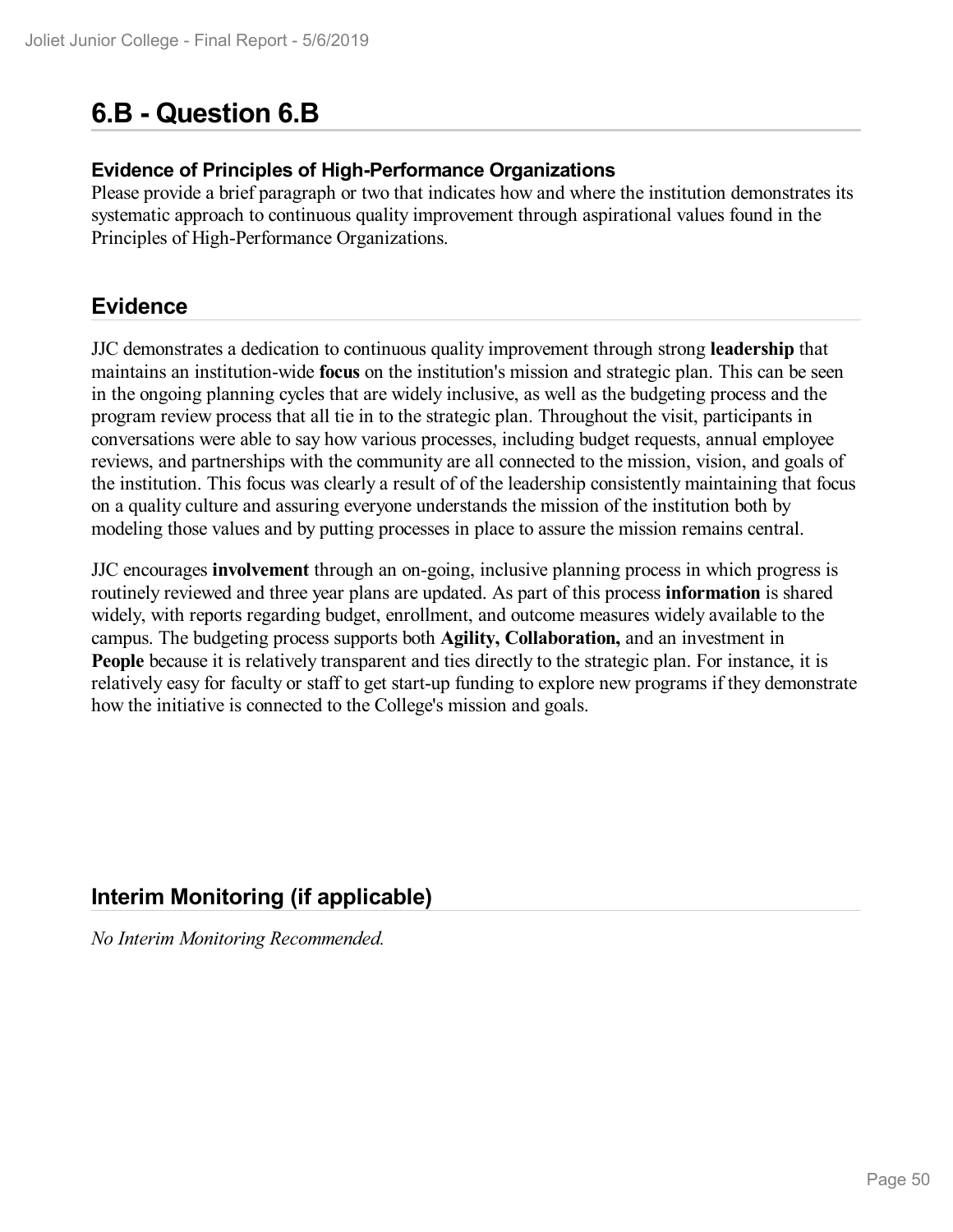# **7 -Commitment to the AQIP Pathway**

# **7.A - Question 7.A**

#### **Actions That Capitalize on Systems Appraisal Feedback**

Provide brief bullet points that demonstrate success or progress.

## **Evidence**

The College provided examples of how it acted on previous Systems Appraisal Feedback during a CQR focus meeting on CQI and AQIP. Examples included the work it engaged in related to assessment, data stewardship, and placement. It was clear the institution reviewed and used the Systems Appraisal feedback to guide its future AQIP Action Projects and CQI initiatives from conversations had with the CQR Team.

## **Interim Monitoring (if applicable)**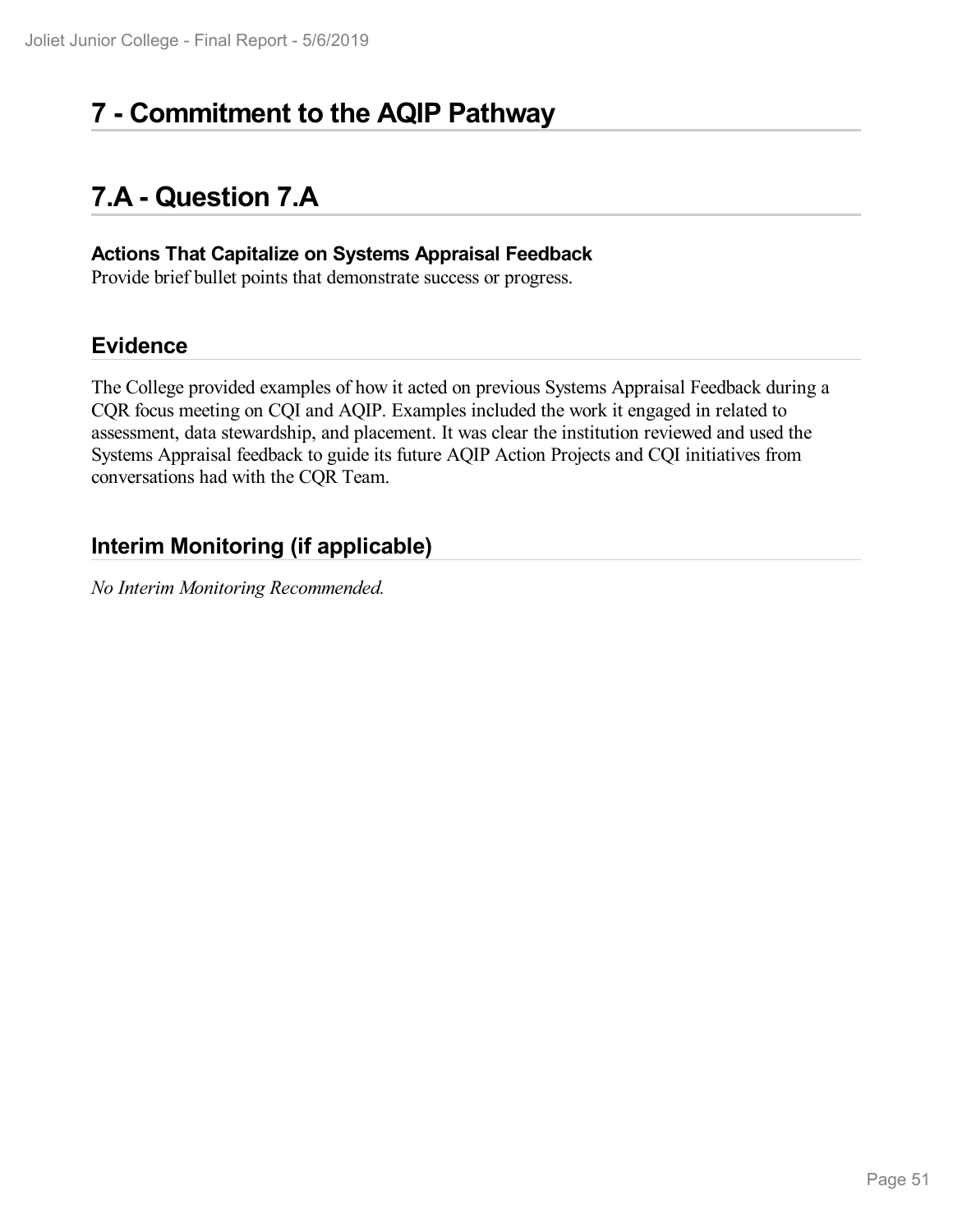# **7.B - Question 7.B**

### **Actions That Capitalize on Strategy Forum Participation**

Provide brief bullet points that demonstrate success or progress.

## **Evidence**

JJC participated in its last Strategy Forum in November 2017 and identified the AQIP Action Project, *Student Focused Comprehensive Placement Process,* which was focused on reviewing the placement process and charged with providing recommendations for improvement. Staff, faculty, and campus leaders discussed this project in-depth and the related outcomes. To date the College has:

- Completed the initial AQIP Action Project.
- Adjusted placement scores.
- Removed testing fees.
- Incorporated Ability to Benefit into placement score interpretation.
- Engaged community partners in K-12 institutions, adult education, and workforce.
- Served on state-wide committees focused on placement testing.
- Created a College Readiness Committee that continues to meet and have oversight over these processes and efforts.

## **Interim Monitoring (if applicable)**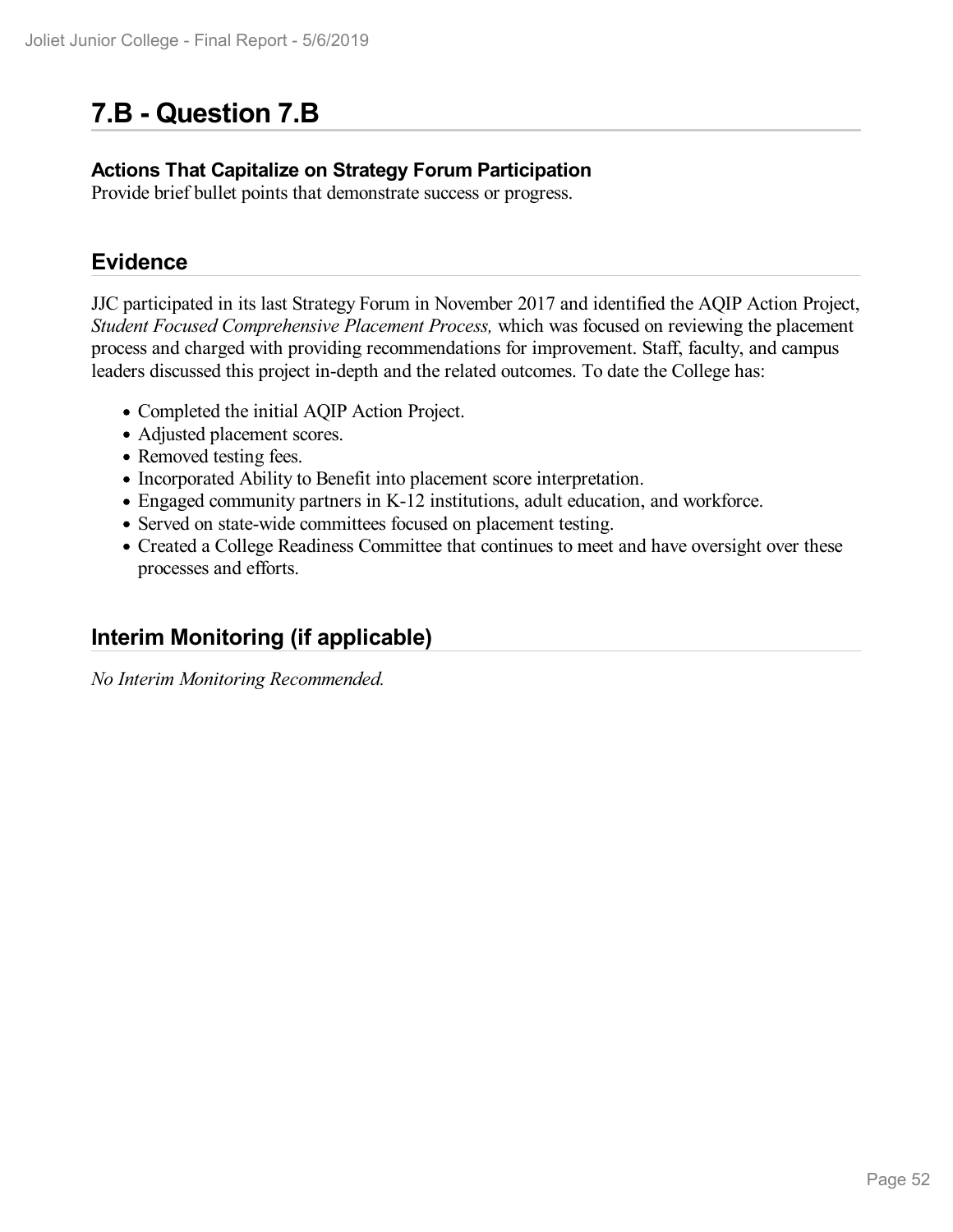# **7.C - Question 7.C**

### **Actions That Capitalize on Action Projects**

Provide brief bullet points that demonstrate success or progress.

### **Evidence**

The College has systematically engaged in AQIP Action Projects. Including the most recent projects of:

- Student Focused Comprehensive Placement Process
- Scheduling
- Faculty Initiative to Improve Retention, Persistence and Completion
- Data Stewardship

AQIP Action Projects have been aligned with the College's Priorities and Strategic Plan Goals as evidenced by the Institutional Effectiveness Report. Through conversations with campus stakeholders, the CQR Team noted that the College is positioned to continue CQI work using its Strategic Plan and Priorities as the driver for these initiatives.

### **Interim Monitoring (if applicable)**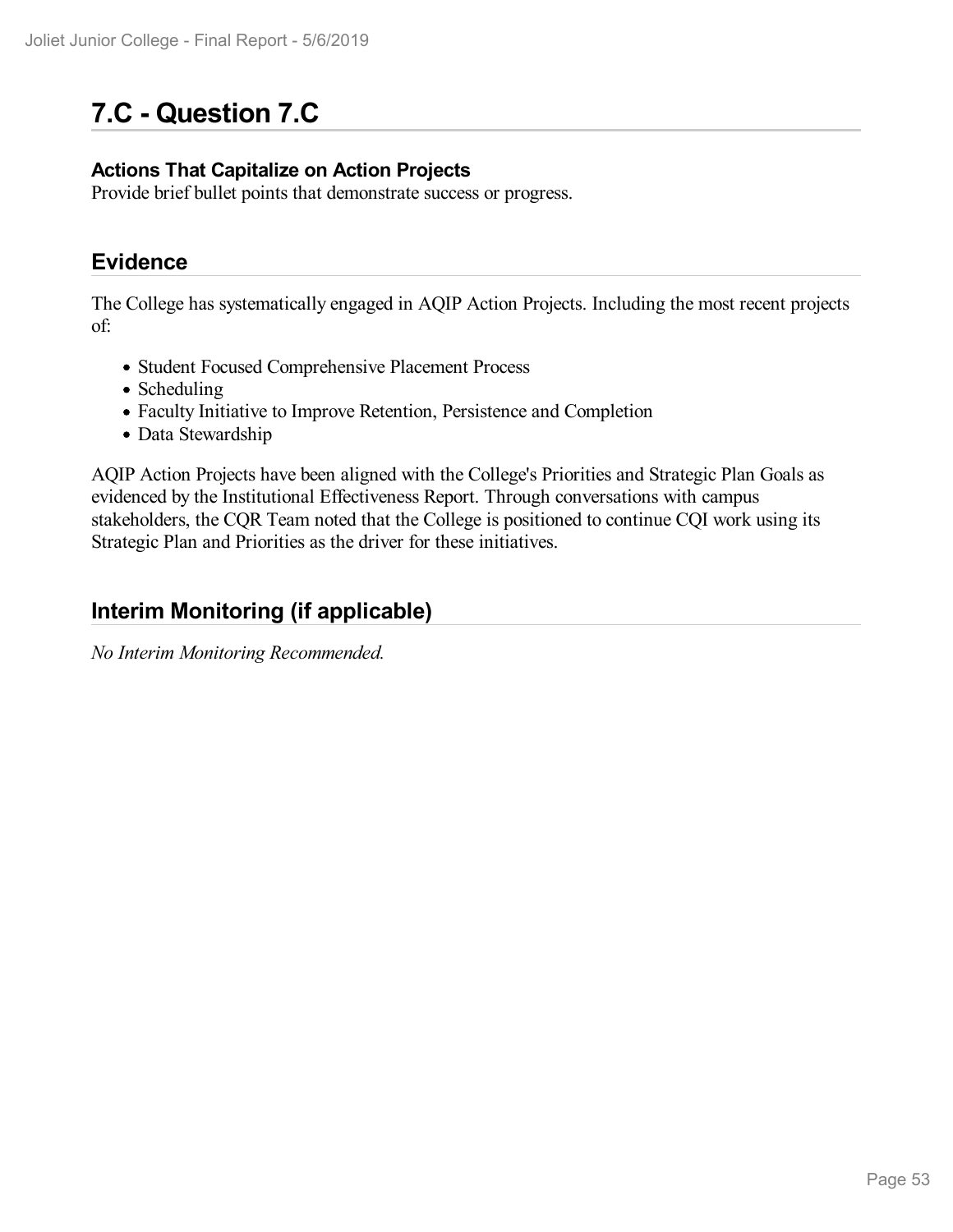# **7.D - Question 7.D**

### **Commitment to Active Engagement in the AQIP Pathway**

Provide brief bullet points that demonstrate success or progress.

### **Evidence**

JJC was committed to and actively engaged in the AQIP Pathway.

- Active engagement in AQIP Action Projects
- Participation in Strategy Forum Sessions
- Reviewing and incorporating Systems Appraisal feedback

The AQIP Pathway is currently in the process of being phased out. Regardless, the College is well positioned to continue its commitment to continuous quality improvement. Conversations with the CQR Team demonstrated that JJC is an institution committed to the tenants of CQI and uses these to strengthen its organization.

## **Interim Monitoring (if applicable)**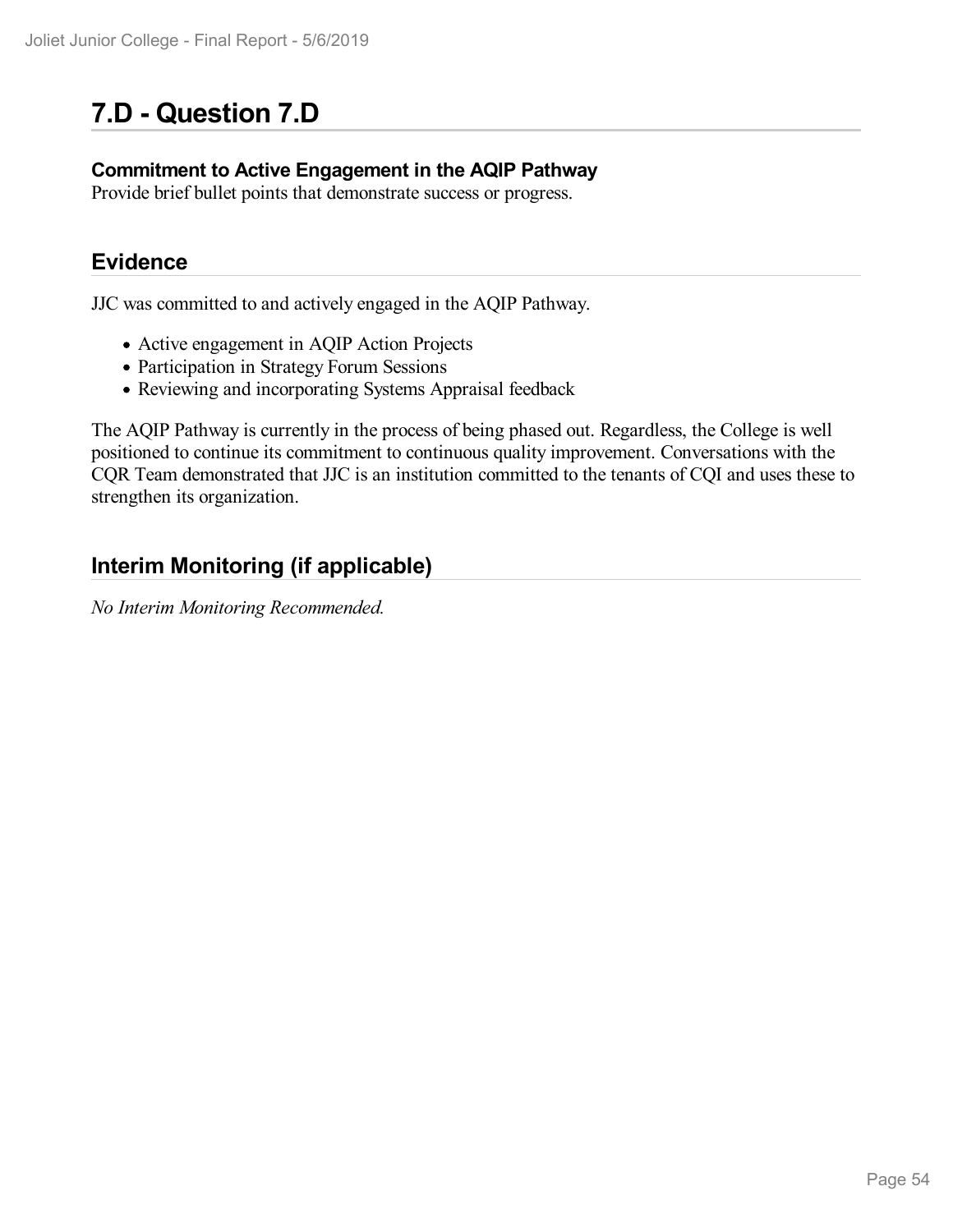# **Review Dashboard**

| <b>Number</b>  | <b>Title</b>                                           | Rating |
|----------------|--------------------------------------------------------|--------|
| 1              | Mission                                                |        |
| 1.A            | Core Component 1.A                                     | Met    |
| 1.B            | Core Component 1.B                                     | Met    |
| 1.C            | Core Component 1.C                                     | Met    |
| 1.D            | Core Component 1.D                                     | Met    |
| 1.S            | Criterion 1 - Summary                                  |        |
| $\overline{c}$ | Integrity: Ethical and Responsible Conduct             |        |
| 2.A            | Core Component 2.A                                     | Met    |
| 2.B            | Core Component 2.B                                     | Met    |
| 2.C            | Core Component 2.C                                     | Met    |
| 2.D            | Core Component 2.D                                     | Met    |
| 2.E            | Core Component 2.E                                     | Met    |
| 2.S            | Criterion 2 - Summary                                  |        |
| 3              | Teaching and Learning: Quality, Resources, and Support |        |
| 3.A            | Core Component 3.A                                     | Met    |
| 3.B            | Core Component 3.B                                     | Met    |
| 3.C            | Core Component 3.C                                     | Met    |
| 3.D            | Core Component 3.D                                     | Met    |
| 3.E            | Core Component 3.E                                     | Met    |
| 3.S            | Criterion 3 - Summary                                  |        |
| 4              | Teaching and Learning: Evaluation and Improvement      |        |
| 4.A            | Core Component 4.A                                     | Met    |
| 4.B            | Core Component 4.B                                     | Met    |
| 4.C            | Core Component 4.C                                     | Met    |
| 4.S            | Criterion 4 - Summary                                  |        |
| 5              | Resources, Planning, and Institutional Effectiveness   |        |
| 5.A            | Core Component 5.A                                     | Met    |
| 5.B            | Core Component 5.B                                     | Met    |
| 5.C            | Core Component 5.C                                     | Met    |
| 5.D            | Core Component 5.D                                     | Met    |
| 5.S            | Criterion 5 - Summary                                  |        |
| 6              | Commitment to Continuous Quality Improvement (CQI)     |        |
| 6.A            | Question 6.A                                           |        |
| 6.B            | Question 6.B                                           |        |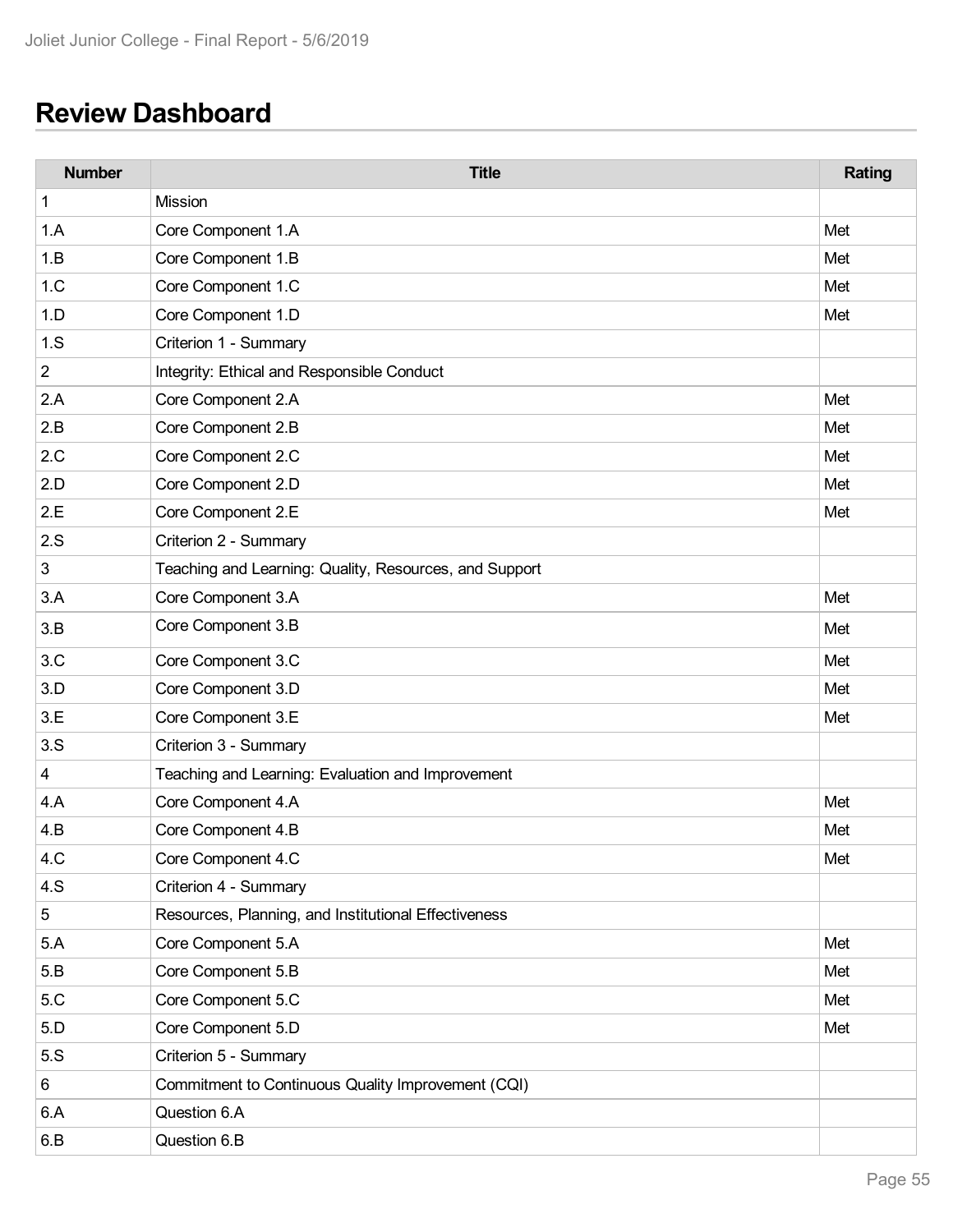|     | Commitment to the AQIP Pathway |  |
|-----|--------------------------------|--|
| 7.A | Question 7.A                   |  |
| 7.B | Question 7.B                   |  |
| 7.C | Question 7.C                   |  |
| 7.D | Question 7.D                   |  |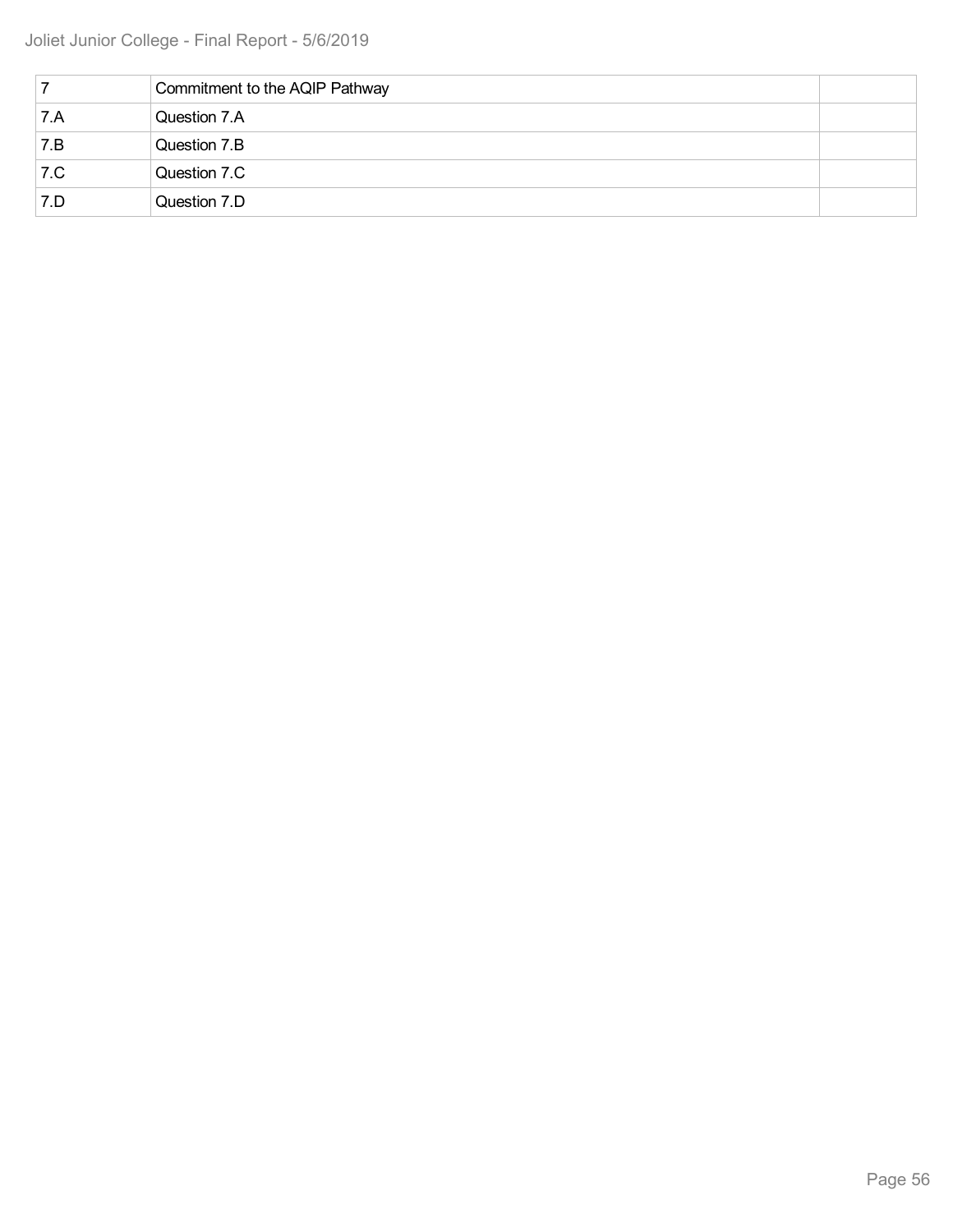## **Review Summary**

## **Conclusion**

JJC has demonstrated that it is performing well in terms of providing strong academic programs and student services that are frequently reviewed and meet the needs of their students. JJC is also in a stable financial position with a budgeting process, strategic planning process, and fiscal oversight process that are well designed and transparent and the physical facility is in excellent condition. The College plays a strong role in the local community and is attentive to the diverse needs of its students. The commitment to AQIP and to Continuous Quality Improvement are apparent both in written reports and in multiple site meetings in which AQIP Action Projects and other initiatives were mentioned as a means for improvements that have been made.

The participation in the site visit was strong with numerous individuals including students, faculty, staff, administrative leaders, Trustees, and community members taking part in the meetings. All participants appeared to be open and spoke freely about their interactions with JJC. The explanations and examples that participants provided regarding their experience with JJC provided a wide variety of perspectives, with numerous different examples, that all accurately reflected or enhanced the information in written materials provided prior to the visit.

### **Overall Recommendations**

**Criteria For Accreditation** Met

**Sanctions Recommendation** No Sanction

**Pathways Recommendation** Not applicable to this review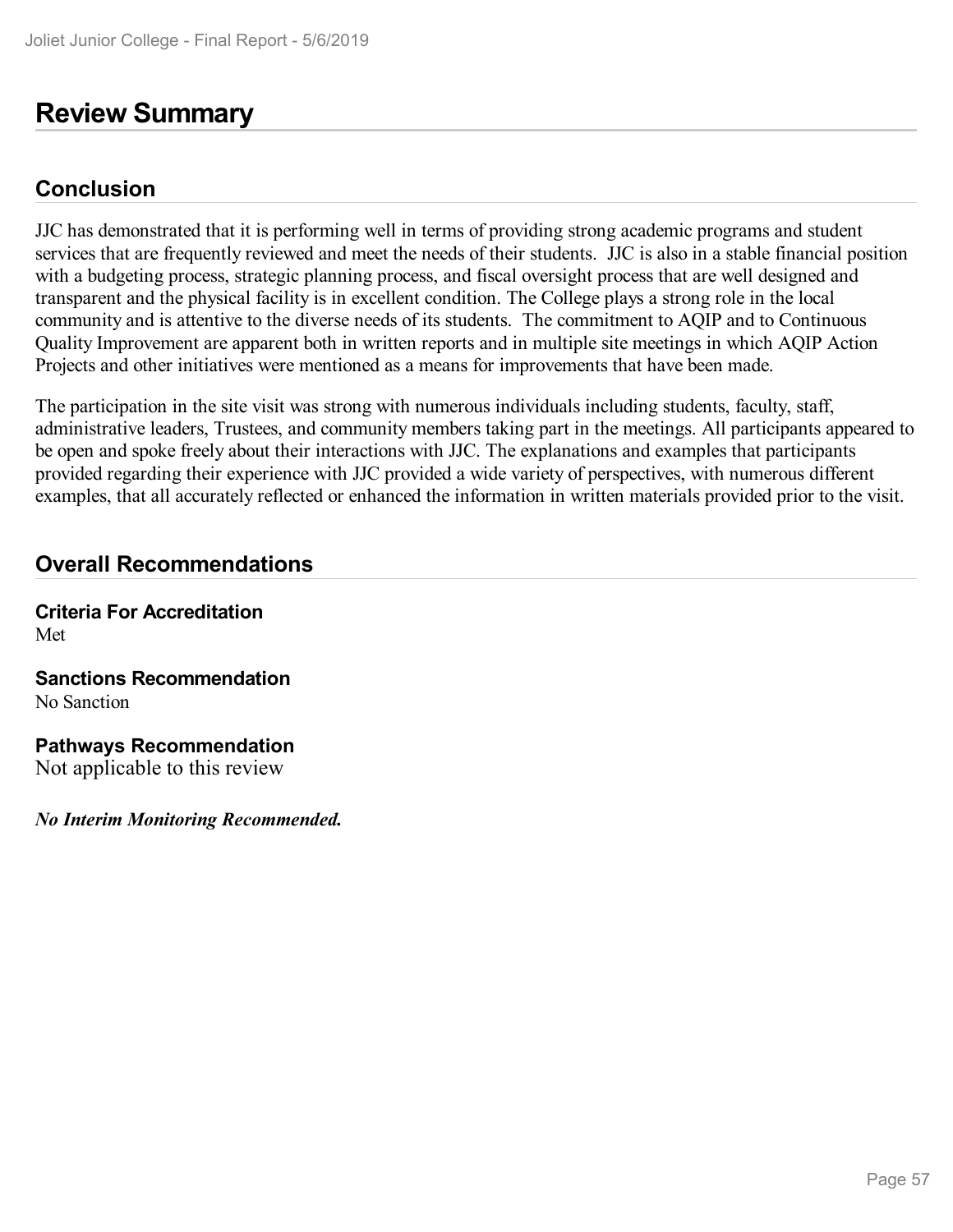## **Federal Compliance Worksheet for Evaluation Teams**

### *Evaluation of Federal Compliance Components*

This worksheet is to be completed preliminarily by a Federal Compliance reviewer and then, subsequent to the on-site evaluation, finalized by the peer review team that conducts the visit. When a federal compliance reviewer is not assigned, the worksheet is completed by the team. The team that conducts the visit is ultimately responsible for the contents of this worksheet in its entirety. When a Federal Compliance reviewer completes the form, the reviewer will evaluate the materials submitted in advance of the visit and refer any issues to the team no later than one week prior to the visit for further exploration and confirmation on-site. The team chair ensures that the team has reviewed the Federal Compliance reviewer's preliminary findings, makes any necessary adjustments to the preliminary evidentiary statements and findings in the worksheet subsequent to the on-site visit, and submits the finalized worksheet as an integral part of the team's final report.

The Federal Compliance reviewer and/or the team should separately review each item identified in the *Federal Compliance Filing by Institutions* (FCFI) and document their findings in the appropriate spaces below. Peer reviewers are expected to supply a rationale for each section of the Federal Compliance Evaluation. Refer to the *[Federal Compliance Overview](http://download.hlcommission.org/FedCompOverview_2019_PRC.pdf)* for information about applicable HLC policies and explanations of each requirement, as well as expectations for communication between the Federal Compliance Reviewer and the team.

Generally, if the team finds in the course of the review that there are substantive issues related to the institution's ability to fulfill the Criteria for Accreditation, such issues should be raised within the appropriate parts of the comprehensive evaluation team report. If the team recommends monitoring on a Federal Compliance Requirement in the form of a report or focused visit, the recommendation should be included in the Federal Compliance monitoring sections below, added to the appropriate section(s) of the team report, as well as in the Summary Section of the Team Report indicating any expectations for improvement.

#### *Submission Instructions*

**Federal Compliance reviewer:** Email this worksheet in an editable format to the team chair. The team chair's email address is provided in the Assurance System.

**Team chair:** The worksheet must be submitted to the HLC staff liaison for review with the draft team report and to the institution for corrections of errors of fact. The final worksheet must also be submitted to HLC with the final team report. See the Assurance System for instructions on completing these steps.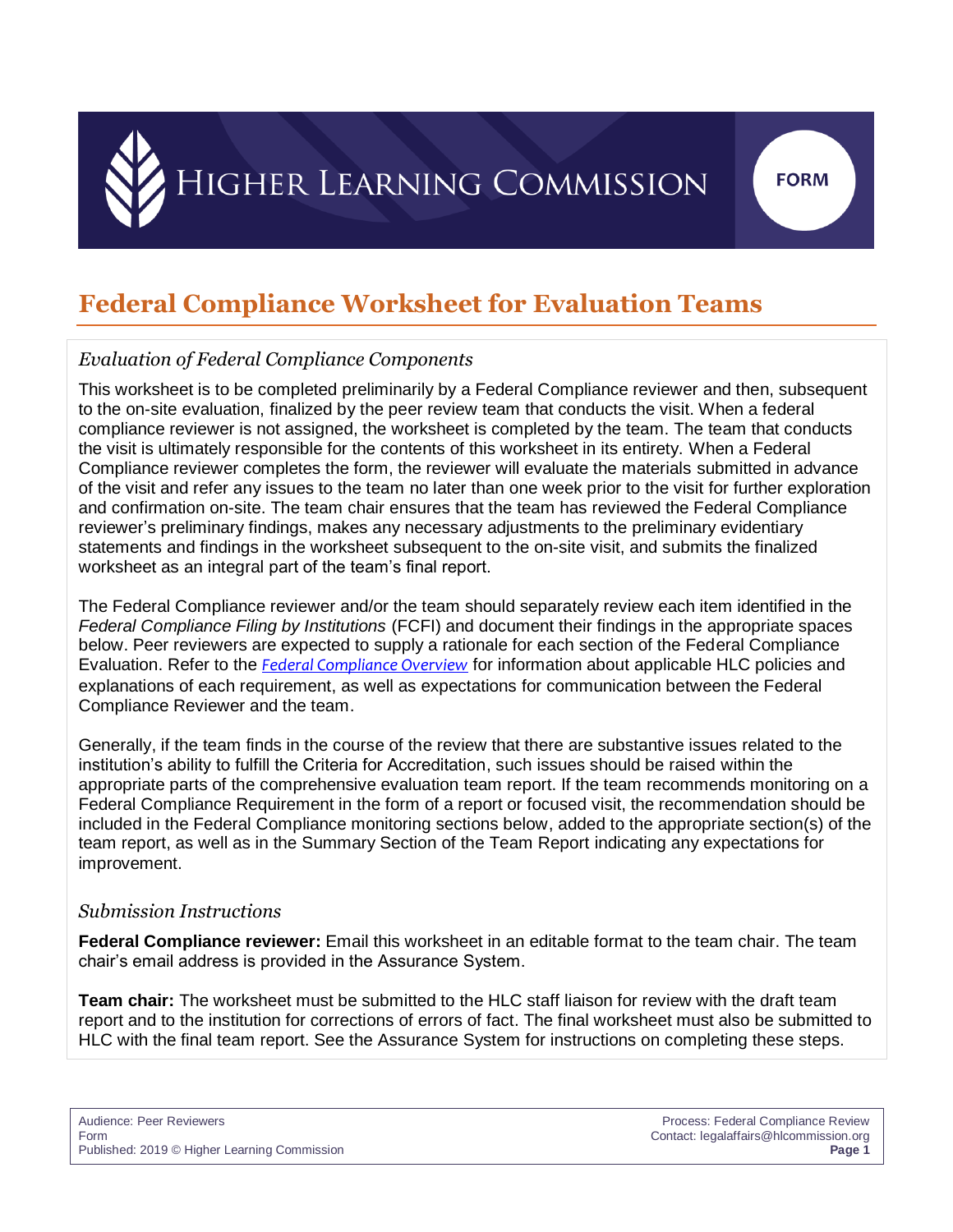Institution under review: Joliet Junior College

Please indicate who completed this worksheet:

 $\Box$  Evaluation team

 $\boxtimes$  Federal Compliance reviewer

Name: Robert Haas

#### **TEAM CHAIR ONLY:**

 $\boxtimes$  I confirm that the evaluation team reviewed the institution's compliance with the federal requirements in this worksheet and that the worksheet reflects the team's ultimate findings and related rationales.

#### **Assignment of Credits, Program Length and Tuition**

- 1. Review the documentation submitted by the institution and make a reasonable determination as to whether the institution's assignment of credit hours conforms to commonly accepted practice in higher education:
	- $\circ$  The institution's policy (or set of policies) and procedures for assignment of Credit Hour for all **types** of courses, disciplines, programs, credential levels, formats, regardless of modality
	- o The institution's course or program credit assignment **procedures** and its representative sample approval documentation
	- o The process the institution utilizes to verify length of academic period and compliance with credit hour requirements through course scheduling
- 2. Check the response that reflects the team's conclusions after reviewing this component of Federal Compliance:
	- $\boxtimes$  The institution meets HLC's requirements.
	- $\Box$  The institution meets HLC's requirements, but additional monitoring is recommended.
	- $\Box$  The institution does not meet HLC's requirements and additional monitoring is recommended.
	- $\Box$  The Federal Compliance reviewer/evaluation team also has comments that relate to the institution's compliance with the Criteria for Accreditation. *Related HLC Requirements: Core Component 3.A. and Assumed Practice B.1.*

Rationale:

JJC's programs and courses appear to reflect commonly accepted practices in higher education. JJC has an established policy regarding the definition of a credit hour:

*Contact hour to credit hour requirements are as follows: Lecture-oriented courses: 15 instructional contact hours per 1 credit hour. (i.e. 45 contact hours = 3 credit hours)*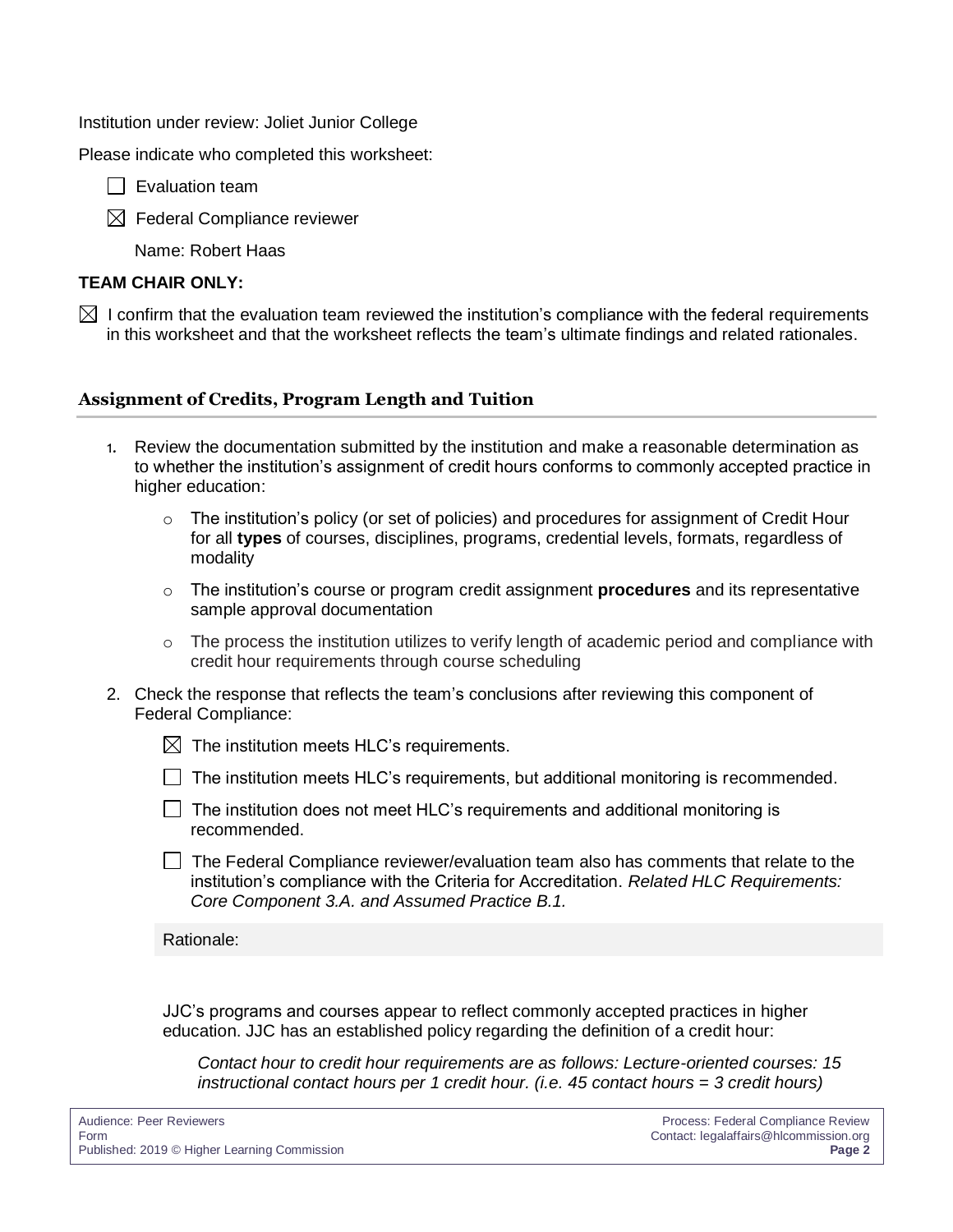*Laboratory, Clinical Laboratory or Clinical Practicum courses: 30-60 contact hours per 1 credit hour. (i.e. 90 contact hours = 3 credit hours) Internship or On-the-Job Training courses: 75-149 contact hours per 1 credit hour. (i.e. 225 contact hours = 3 credit hours).*

A review of 22 different course syllabi showed that not all syllabi communicated the inclass/out of class work expectations for students. For example, the MGMT101 syllabi (a 3 credit hour course) clearly defined the work expectation for students (10 hours per week for a 15 week course, 18 hours per week for a compressed course) but the time expectation was not clearly defined on most of the syllabi reviewed. The time expectation for the online version of PSYC101, a 3 credit course, was listed as 4-6 hours per week, which falls outside of JJC's definition. Other syllabi reviewed generally did not include that class times, so it was not possible to make a determination about the credit hours to expected work metric.

The site visit team was encouraged to explore the class schedules to determine the relationship among credit hours, contact hours, and how JJC communicates the expected out-of-class work to students. In conversations with faculty and students, the site team found evidence that the time expectations and other course expectations are shared. However, it is recommended that the credit hour policy be added to course syllabi to assure the information is communicated consistently.

Additional monitoring, if any:

#### **Institutional Records of Student Complaints**

- 1. Verify that the institution has a policy and procedure(s) for addressing student complaints.
- 2. Check the response that reflects the team's conclusions after reviewing this component of Federal Compliance:
	- $\boxtimes$  The institution meets HLC's requirements.
	- $\Box$  The institution meets HLC's requirements, but additional monitoring is recommended.
	- $\Box$  The institution does not meet HLC's requirements and additional monitoring is recommended.
	- $\Box$  The Federal Compliance reviewer/evaluation team also has comments that relate to the institution's compliance with the Criteria for Accreditation. *Related HLC Requirements: Core Component 2.A and Assumed Practice A.3, A.4.*

Rationale:

Joliet Junior College (JJC) has a comprehensive policy for addressing student complaints. Students can enter a complaint through the JJC Web Site in an easy-to-use online form, and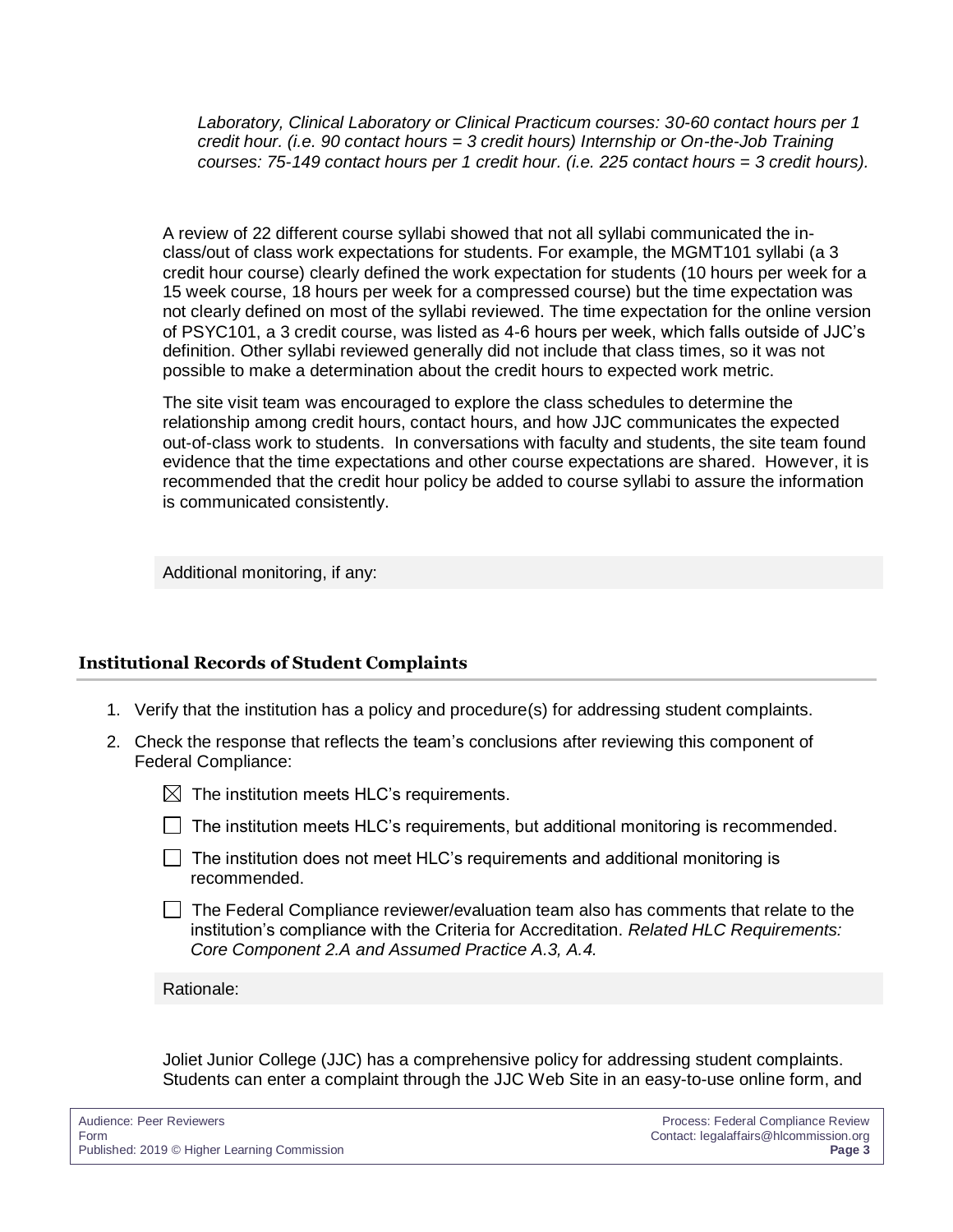the policies and JJC clearly describes the procedures students need. JJC's Behavioral Intervention Team (BIT) meets monthly (more often if needed) to address issues related to behavioral threats, and the Dean of Students is a Deputy Title IX coordinator. JJC also provided a log showing the number of student complaints grouped into 14 broad categories and provided evidence the College tracks and acts on complaints to make improvements where warranted. JJC began using Maxient software in 2018-19 to track complaints and results.

Additional monitoring, if any:

#### **Publication of Transfer Policies**

- 1. Verify that the institution has demonstrated it is appropriately disclosing its transfer policies to students and to the public.
	- o Review the institution's transfer policies.
	- $\circ$  Review the list of articulation agreements the institution has in place, including articulation agreements at the institution level and for specific programs and how the institution publicly discloses information about those articulation agreements.
	- o The information the institution provides should explain any program-specific articulation agreements in place. Also, the information the institution provides should include whether the articulation agreement anticipates that the institution:
		- **EXEC** Accepts credits for courses offered by the other institution(s) in the articulation agreement.
		- Offers courses for which credits are accepted by the other institution(s) in the articulation agreements.
		- Both offers courses and accepts credits with the other institution(s) in the articulation agreement.
		- What specific credits articulate through the agreement (e.g., general education only; pre-professional nursing courses only; etc.).
- 2. Check the response that reflects the team's conclusions after reviewing this component of Federal Compliance:

 $\boxtimes$  The institution meets HLC's requirements.

- $\Box$  The institution meets HLC's requirements, but additional monitoring is recommended.
- $\Box$  The institution does not meet HLC's requirements and additional monitoring is recommended.
- $\Box$  The Federal Compliance reviewer/evaluation team also has comments that relate to the institution's compliance with the Criteria for Accreditation. *Related HLC Requirements: Core Component 2.A and Assumed Practice A.5.D.*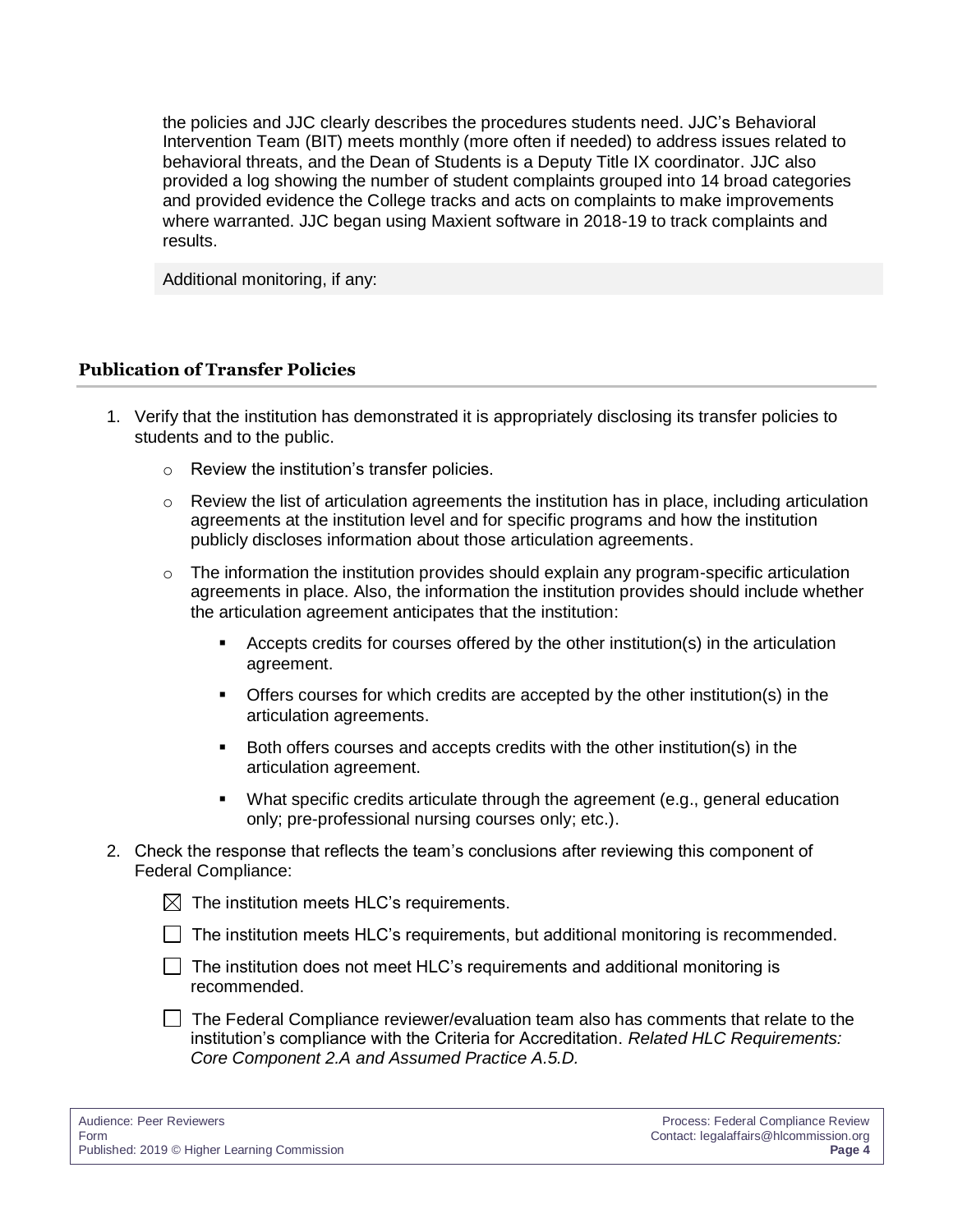Rationale:

JJC includes a Transfer Credit Evaluation Request form on the College's website and lists over 50 different links to four-year colleges with which JJC has transfer agreements in place. The JJC Transfer Web Page also includes a link to Transferology and clearly describes processes for requesting information. JJC has clearly defined policies for evaluating transfer credit, including CLEP and other Prior Leaning Assessment (PLA) credits.

Additional monitoring, if any:

#### **Practices for Verification of Student Identity**

- 1. If the institution **does not** have students enrolled in distance or correspondence courses, indicate this in the responses below.
- 2. If the institution **does** have students enrolled in distance or correspondence courses, confirm that the institution verifies the identity of students. Confirm that it appropriately discloses additional fees related to verification to students, and that the method of verification makes reasonable efforts to protect students' privacy.
	- $\circ$  Determine how the institution verifies that the student who enrolls in a course is the same student who submits assignments, takes exams and earns a final grade. The team should ensure that the institution's approach respects student privacy.
	- $\circ$  Check that any costs related to verification (e.g., fees associated with test proctoring) and charged directly to students are explained to the students prior to enrollment in distance or correspondence courses.
- 3. Check the response that reflects the team's conclusions after reviewing this component of Federal Compliance:
	- $\Box$  The institution does not have students enrolled in distance or correspondence courses.
	- $\boxtimes$  The institution meets HLC's requirements.
	- $\Box$  The institution meets HLC's requirements, but additional monitoring is recommended.
	- $\Box$  The institution does not meet HLC's requirements and additional monitoring is recommended.
	- $\Box$  The Federal Compliance reviewer/evaluation team also has comments that relate to the institution's compliance with the Criteria for Accreditation. *Related HLC Requirement: Core Component 2.A.*

Rationale:

JJC uses an Active Directory (AD) Service to verify student identity through a secure login and password combination. JJC does not currently use any biometric authentication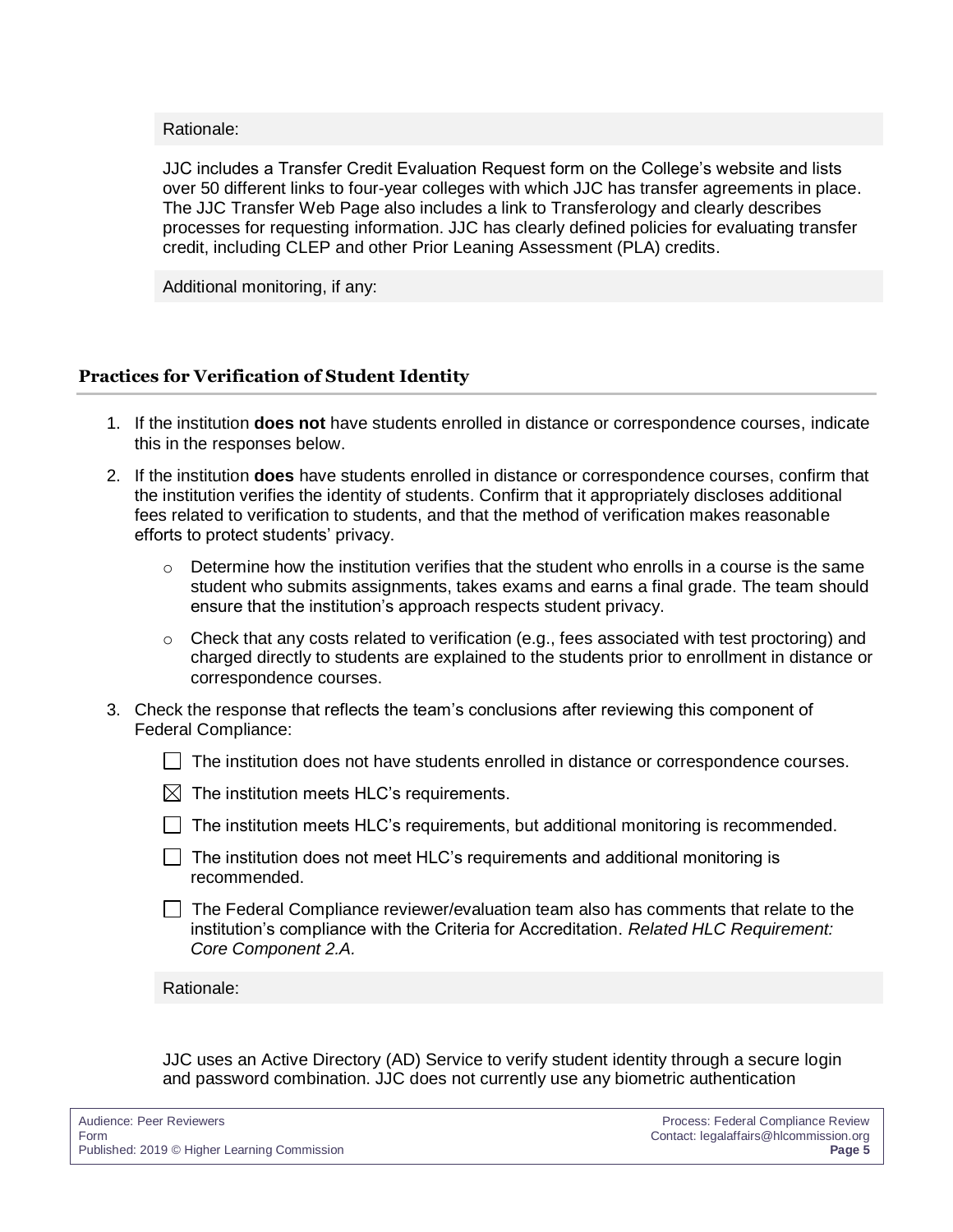processes. The use of AD ensures that passwords are not stored on related systems and places the responsibility for security on the JJC IT staff. Costs to online students who decide to take proctored exams off-site are clearly disclosed to students; on-site exam proctoring is offered at no cost on JJC's main campus, the Romeoville Campus, and the City Center Campus.

Additional monitoring, if any:

#### **Title IV Program Responsibilities**

- 1. This requirement has several components the institution must address. The team should verify that the following requirements are met:
	- o **General Program Requirements.** The institution has provided HLC with information about the fulfillment of its Title IV program responsibilities, particularly findings from any review activities by the U.S. Department of Education. It has, as necessary, addressed any issues the Department has raised regarding the institution's fulfillment of its responsibilities. (See Appendices A and B.)
	- o **Financial Responsibility Requirements.** The institution has provided HLC with information about the Department's review of composite ratios and financial audits. It has, as necessary, addressed any issues the Department has raised regarding the institution's fulfillment of its responsibilities in this area. *Related HLC Requirements: Core Components 5.A, 2.B; Assumed Practice D.* (See Appendix C.)
	- o **Campus Crime Information, Athletic Participation and Financial Aid, and Related Disclosures.** The institution has provided HLC with information about its disclosures. It has demonstrated, the institution's compliance with these regulations.
	- o **Student Right to Know/Equity in Athletics.** The institution has provided HLC with information about its disclosures. It has demonstrated the compliance with these regulations. *Related HLC Requirement: Assumed Practice A.6.*
	- o **Satisfactory Academic Progress Policy.** The institution has provided HLC with information about its compliance with this regulation. *Related HLC Requirements: Criterion 3.A; Assumed Practice A.5.*
- 2. Check the response that reflects the team's conclusions after reviewing this component of Federal Compliance:

 $\boxtimes$  The institution meets HLC's requirements.

- $\Box$  The institution meets HLC's requirements, but additional monitoring is recommended.
- $\Box$  The institution does not meet HLC's requirements and additional monitoring is recommended.
- $\Box$  The Federal Compliance reviewer/evaluation team also has comments that relate to the institution's compliance with the Criteria for Accreditation. (See related HLC Requirements with each section of the Title IV Responsibilities above.)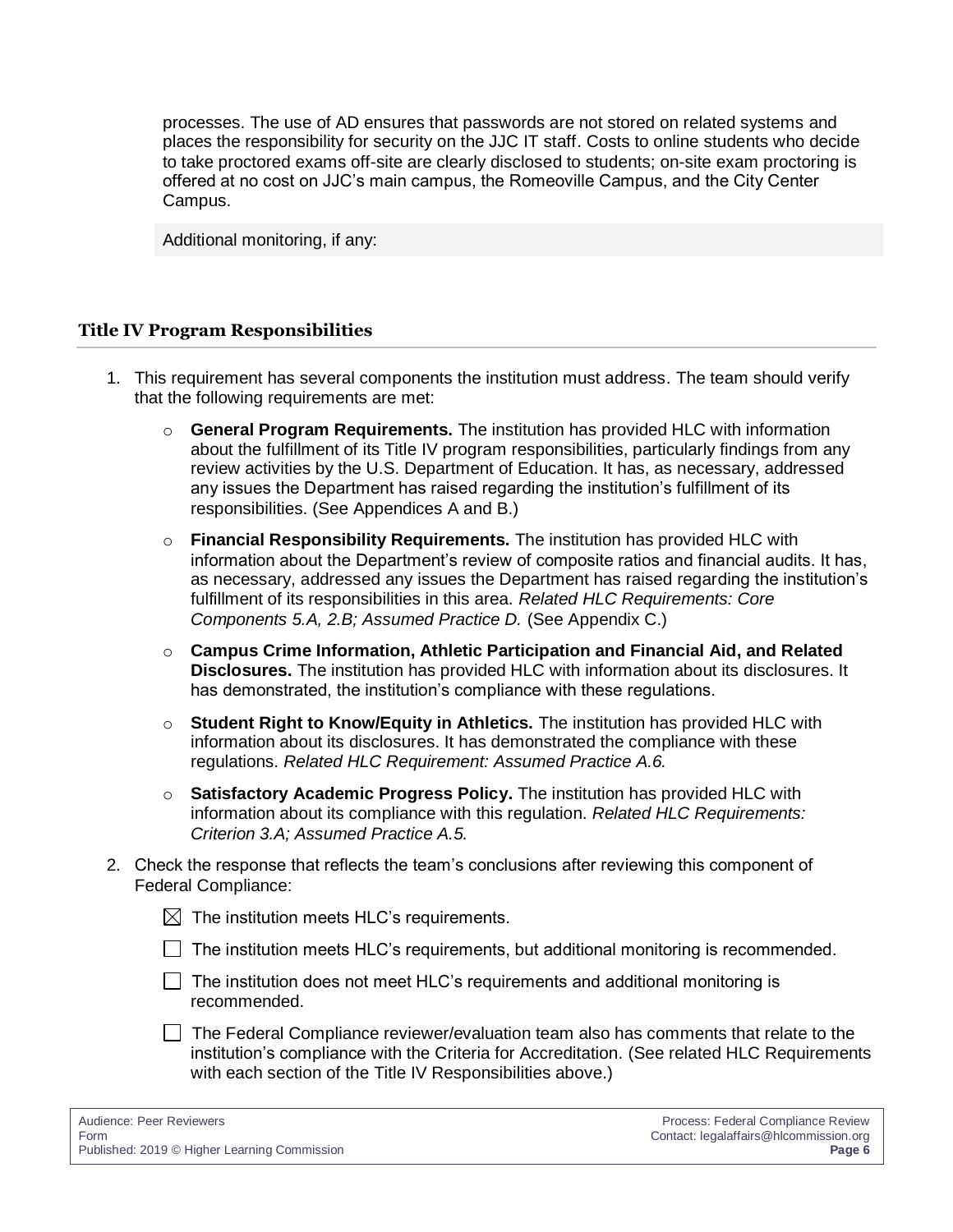#### Rationale:

#### **General Program Requirements**

JJC was recertified for Title IV on January 23, 2019. An issue in 2015 involving inadequate notification to students was resolved satisfactorily. The issue involved a fine related to inadequate disclosure of the Clery report to prospective and current students, which JJC paid. JJC created a Compliance and Accountability Team to ensure compliance with Clery Act requirements. In June 2018, a significant deficiency involving the miscalculation of financial need for one student was found and corrected; no financial penalty was assessed.

#### **Financial Responsibility Requirements**

JJC is in a generally strong financial position. The College's revenues in FY18 exceed expenditures by \$9 million, which represents approximately 5% of JJC's \$176 million operating budget. The College has approximately \$15 million in debt service each year; CFI ratios are within acceptable ranges.

JJC posts its audit reports and other financial information such as budgets and forecasts on the College website.

Campus Crime, Athletic Participation Financial Aid, and Related Disclosures are published on the College website and in the College catalog.

#### **Student Right to Know/Equity in Athletics**

Information related to student right to know and equity in athletics is maintained and appropriately published by the Office of Institutional Effectiveness, the Athletic Director, the Financial Aid Director, and the Compliance Officer. The information is easily accessible through the JJC website.

#### **Satisfactory Academic Progress Policy**

SAP policies are established and clearly disclosed to students on the JJC website.

Additional monitoring, if any:

#### **Publication of Student Outcome Data**

- 1. Verify that the institution makes student outcome data available and easily accessible to the public. Data may be provided at the institutional or departmental level or both, but the institution must disclose student outcome data that address the broad variety of its programs.
- 2. Check the response that reflects the team's conclusions after reviewing this component of Federal Compliance: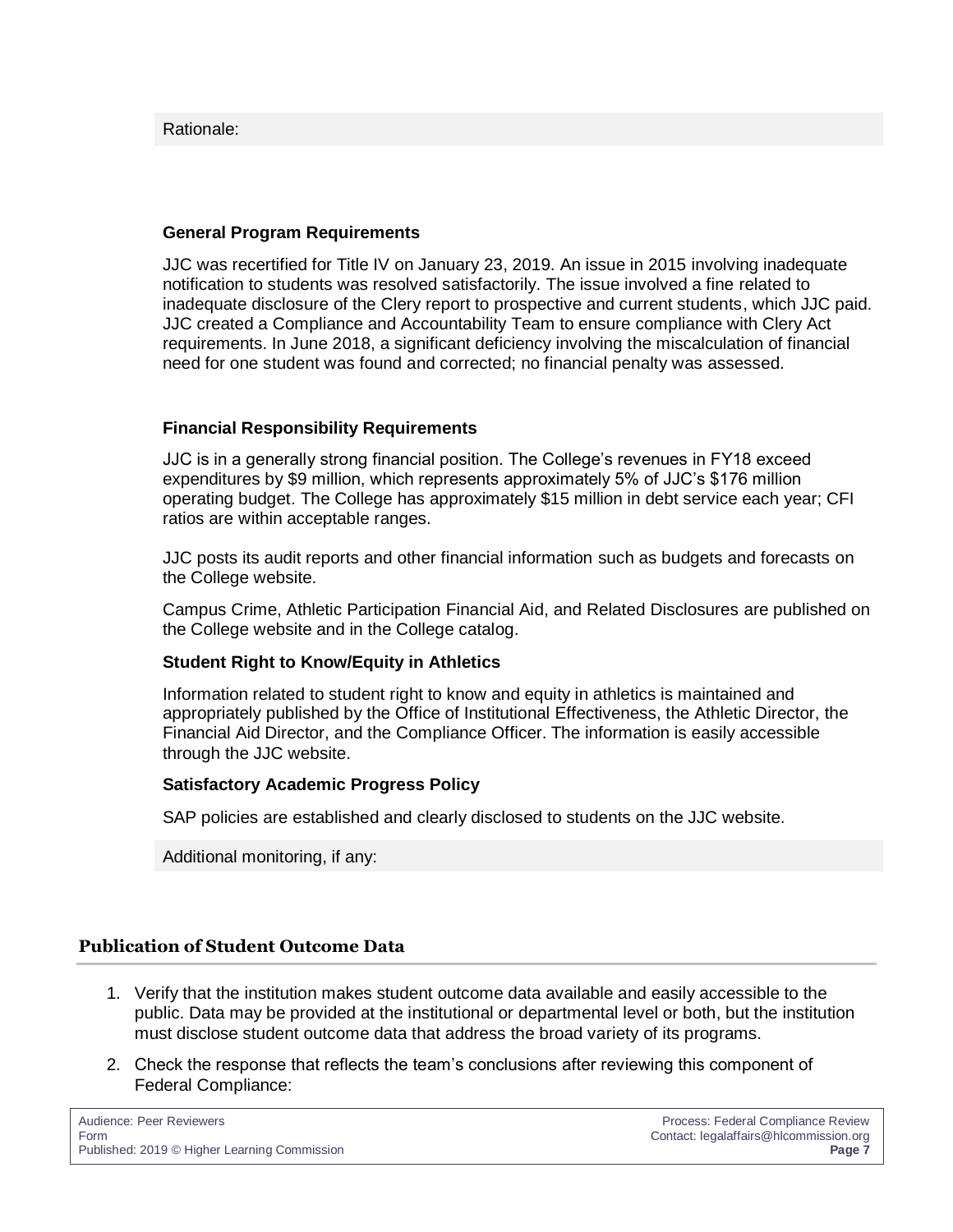|  | $\boxtimes$ The institution meets HLC's requirements. |  |  |
|--|-------------------------------------------------------|--|--|
|--|-------------------------------------------------------|--|--|

- $\Box$  The institution meets HLC's requirements, but additional monitoring is recommended.
- $\Box$  The institution does not meet HLC's requirements and additional monitoring is recommended.
- $\Box$  The Federal Compliance reviewer/evaluation team also has comments that relate to the institution's compliance with the Criteria for Accreditation. *Related HLC Requirement: Assumed Practice A.6.*

Rationale:

JJC publishes outcome data on the College website at [https://www.jjc.edu/about](https://www.jjc.edu/about-jjc/institutional-research-effectiveness/consumer-information)[jjc/institutional-research-effectiveness/consumer-information.](https://www.jjc.edu/about-jjc/institutional-research-effectiveness/consumer-information) JJC does provide longitudinal data about student demographics.

Prior to the site team visit, the outcome data listed on the consumer information site showed only overall graduation rates for the entire student cohort but does not address outcomes for specific programs. During the site visit, JJC demonstrated that this information was publicly available on the website through the Office of Institutional Research. Prior to the completion of this report, JJC demonstrated that the information had been moved to a more prominent location on the website.

Additional monitoring, if any:

#### **Standing With State and Other Accrediting Agencies**

1. Verify that the institution discloses accurately to the public and HLC its relationship with any other specialized, professional or institutional accreditors and with all governing or coordinating bodies in states in which the institution may have a presence.

**Note:** If the team is recommending initial or continued accreditation status, and the institution is now or has been in the past five years under sanction or show-cause with, or has received an adverse action (i.e., withdrawal, suspension, denial or termination) from, any other federally recognized specialized or institutional accreditor or a state entity, then the team must explain the sanction or adverse action of the other agency in the body of the assurance section of the team report and provide its rationale for recommending HLC status despite this action.

2. Check the response that reflects the team's conclusions after reviewing this component of Federal Compliance:

 $\boxtimes$  The institution meets HLC's requirements.

 $\Box$  The institution meets HLC's requirements, but additional monitoring is recommended.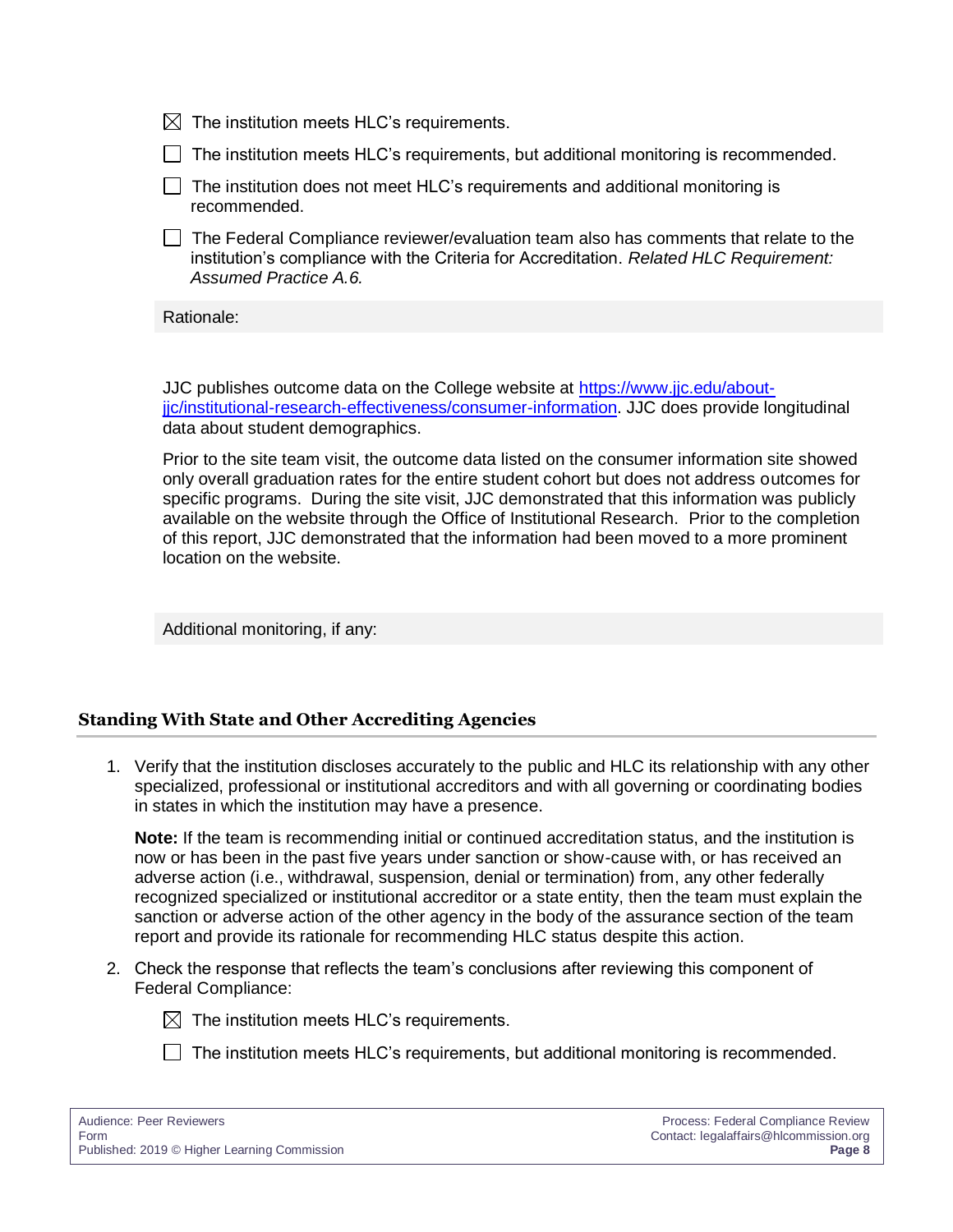$\Box$  The institution does not meet HLC's requirements and additional monitoring is recommended.

 $\Box$  The Federal Compliance reviewer/evaluation team also has comments that relate to the institution's compliance with the Criteria for Accreditation. *Related HLC Requirements: Core Component 2.B; Assumed Practices A.7, C.4.*

Rationale:

JJC provides a clear description of its standing with HLC and other accrediting agencies through the College website: [https://www.jjc.edu/about-jjc/administrative](https://www.jjc.edu/about-jjc/administrative-services/institutional-research-effectiveness/accreditation)[services/institutional-research-effectiveness/accreditation](https://www.jjc.edu/about-jjc/administrative-services/institutional-research-effectiveness/accreditation)

Additional monitoring, if any:

#### **Institutional Materials Related to Federal Compliance Reviewed by the Team**

Provide a list of materials reviewed here:

All Elements of the JJC Federal Compliance Submission

JJC Website www.jjc.edu

IPEDS

College Catalog and other information

JJC Policies

Programs listed on the JJC Website

The following Course Syllabi in multiple formats where applicable:

ACCY209 Cost Accounting AGRI262 Agriculture Credit and Finance ART107 Graphic Design I PSYC101 General Psychology PCIT101 Intro to Process Technology TMAT108 Technical Mathematics II TWL130 Principles of Operation Management ENG204 Introduction to Literature GAME200 Game Design ECON104 Principles of Economics II (Micro) EEAS113 Industrial Controls II OFS101 Fundamentals of Document Formatting INTD133 Kitchen and Bath Basics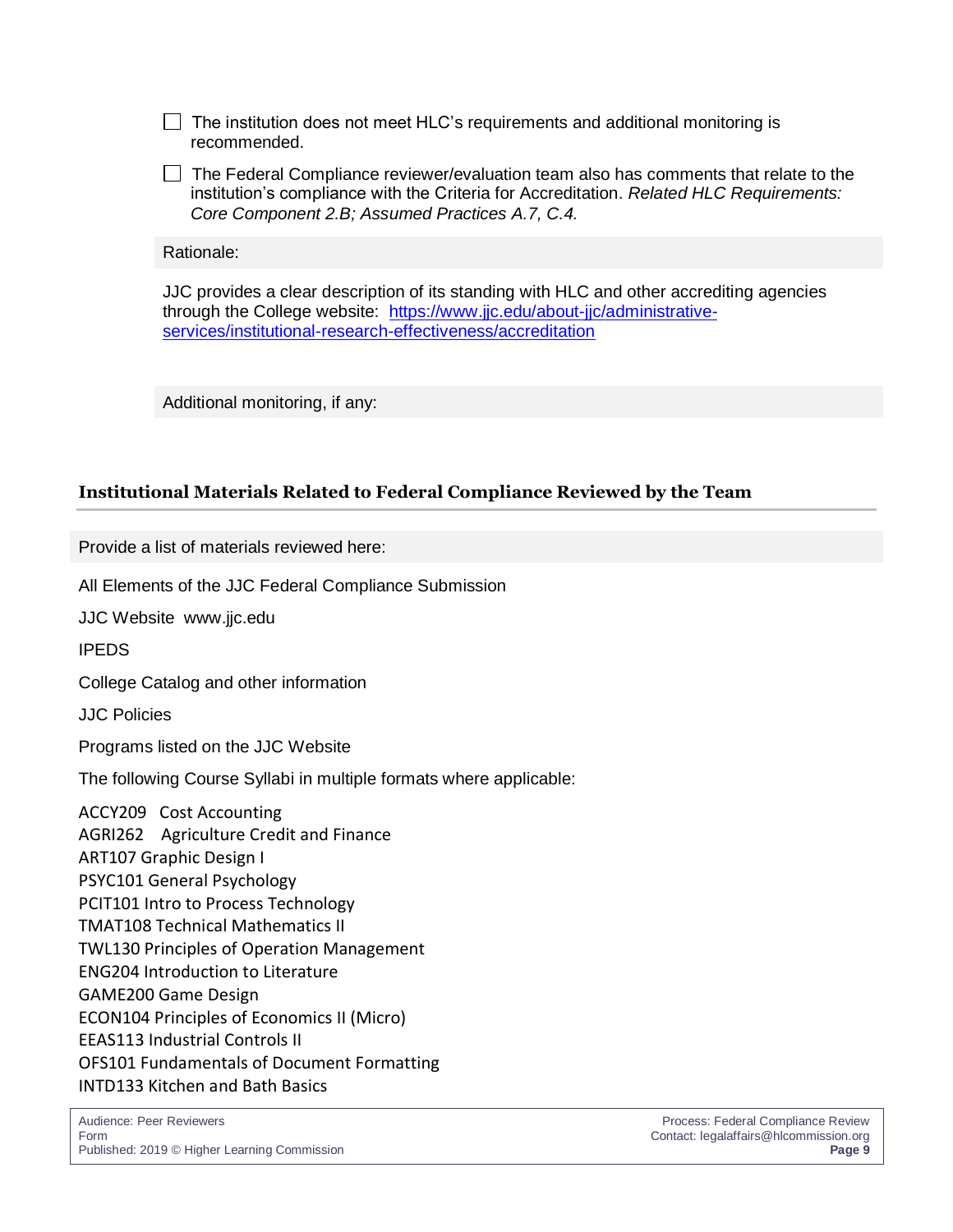MGMT101 Principles of Management NURS164 Concepts in Pediatric Nursing PHYS101 General Physics I WLDG101 Introduction to the Welding Process CRJ100 Introduction to Criminal Justice System CA225 Cakes I HVAC126 Duct Design and Installation Applications PCIT231 Analyzing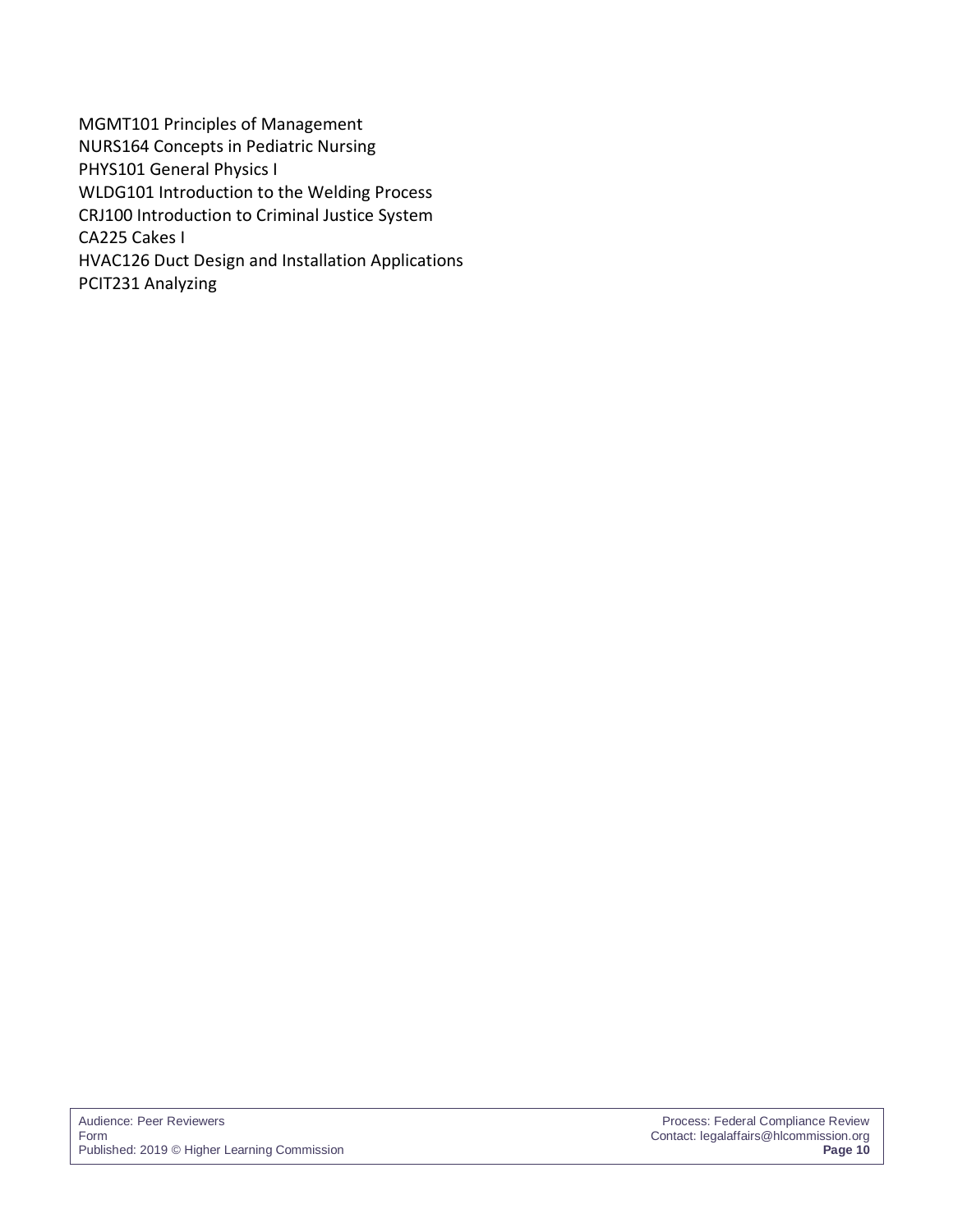

## **Team Worksheet for Evaluating an Institution's Assignment of Credit Hours and Clock Hours**

Institution Under Review: Joliet Junior College

Review the *Worksheet for Institutions on the Assignment of Credit Hours and Clock Hours*, including all supplemental materials. Applicable sections and supplements are referenced in the corresponding sections and questions below.

#### **Part 1. Institutional Calendar, Term Length and Type of Credit**

#### *Instructions*

Review Section 1 of Appendix A. Verify that the institution has calendar and term lengths within the range of good practice in higher education.

#### *Responses*

#### **A. Answer the Following Question**

1. Are the institution's calendar and term lengths, including non-standard terms, within the range of good practice in higher education? Do they contribute to an academic environment in which students receive a rigorous and thorough education?

|  | $\boxtimes$ Yes |  | $\Box$ No |
|--|-----------------|--|-----------|
|--|-----------------|--|-----------|

Comments:

#### **B. Recommend HLC Follow-Up, If Appropriate**

Is any HLC follow-up required related to the institution's calendar and term length practices?

| $\boxtimes$ No |  |
|----------------|--|
|                |  |

#### Rationale:

Audience: Peer Reviewers Process: Credit Hour and Clock Hour Review Form Contact: 800.621.7440 Published: 2016 © Higher Learning Commission **Page 1**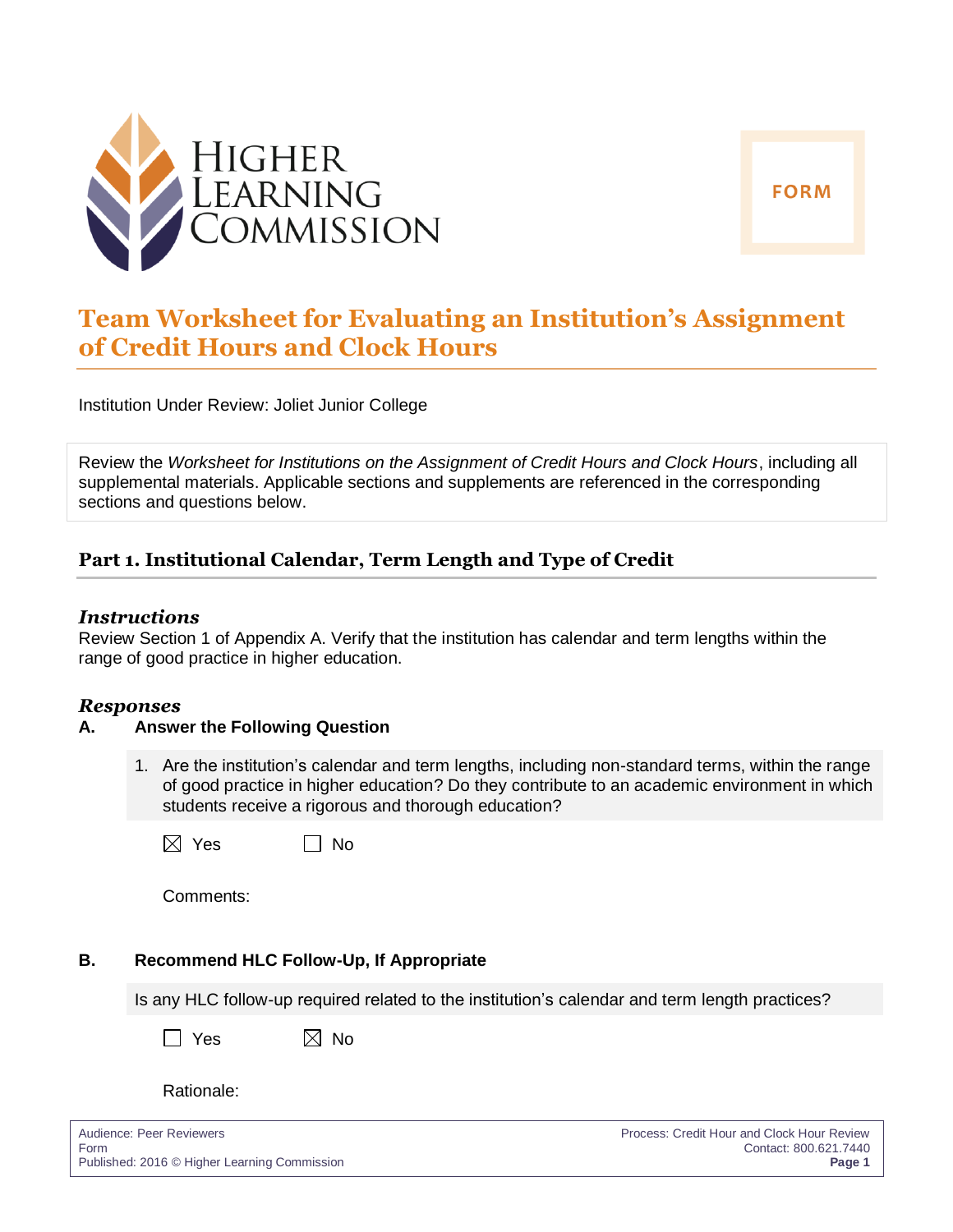Identify the type of HLC monitoring required and the due date:

#### **Part 2. Policy and Practices on Assignment of Credit Hours**

#### *Instructions*

Review Sections 2–4 of the *Worksheet for Institutions on the Assignment of Credit Hours and Clock Hours*, including supplemental materials as noted below. In assessing the appropriateness of the credit allocations provided by the institution the team should complete the following steps. The outcomes of the team's review should be reflected in its responses below.

- 1. **Format of Courses and Number of Credits Awarded.** Review the *Form for Reporting an Overview of Credit Hour Allocations and Instructional Time for Courses* (Supplement A1 to the *Worksheet for Institutions*) completed by the institution, which provides an overview of credit hour assignments across institutional offerings and delivery formats.
- 2. Scan the course descriptions in the catalog and the number of credit hours assigned for courses in different departments at the institution (see Supplements B1 and B2 to *Worksheet for Institutions*, as applicable).
	- At semester-based institutions courses will be typically be from two to four credit hours (or approximately five quarter hours) and extend approximately 14–16 weeks (or approximately 10 weeks for a quarter). The descriptions in the catalog should reflect courses that are appropriately rigorous and have collegiate expectations for objectives and workload. Identify courses/disciplines that seem to depart markedly from these expectations.
	- Institutions may have courses that are in compressed format, self-paced, or otherwise alternatively structured. Credit assignments should be reasonable. (For example, as a fulltime load for a traditional semester is typically 15 credits, it might be expected that the norm for a full-time load in a five-week term is 5 credits; therefore, a single five-week course awarding 10 credits would be subject to inquiry and justification.)
	- Teams should be sure to scan across disciplines, delivery mode and types of academic activities.
	- Federal regulations allow for an institution to have two credit-hour awards: one award for Title IV purposes and following the federal definition and one for the purpose of defining progression in and completion of an academic program at that institution. HLC procedure also permits this approach.
- 3. Scan course schedules to determine how frequently courses meet each week and what other scheduled activities are required for each course (see Supplement B3 to *Worksheet for Institutions*). Pay particular attention to alternatively structured or other courses completed in a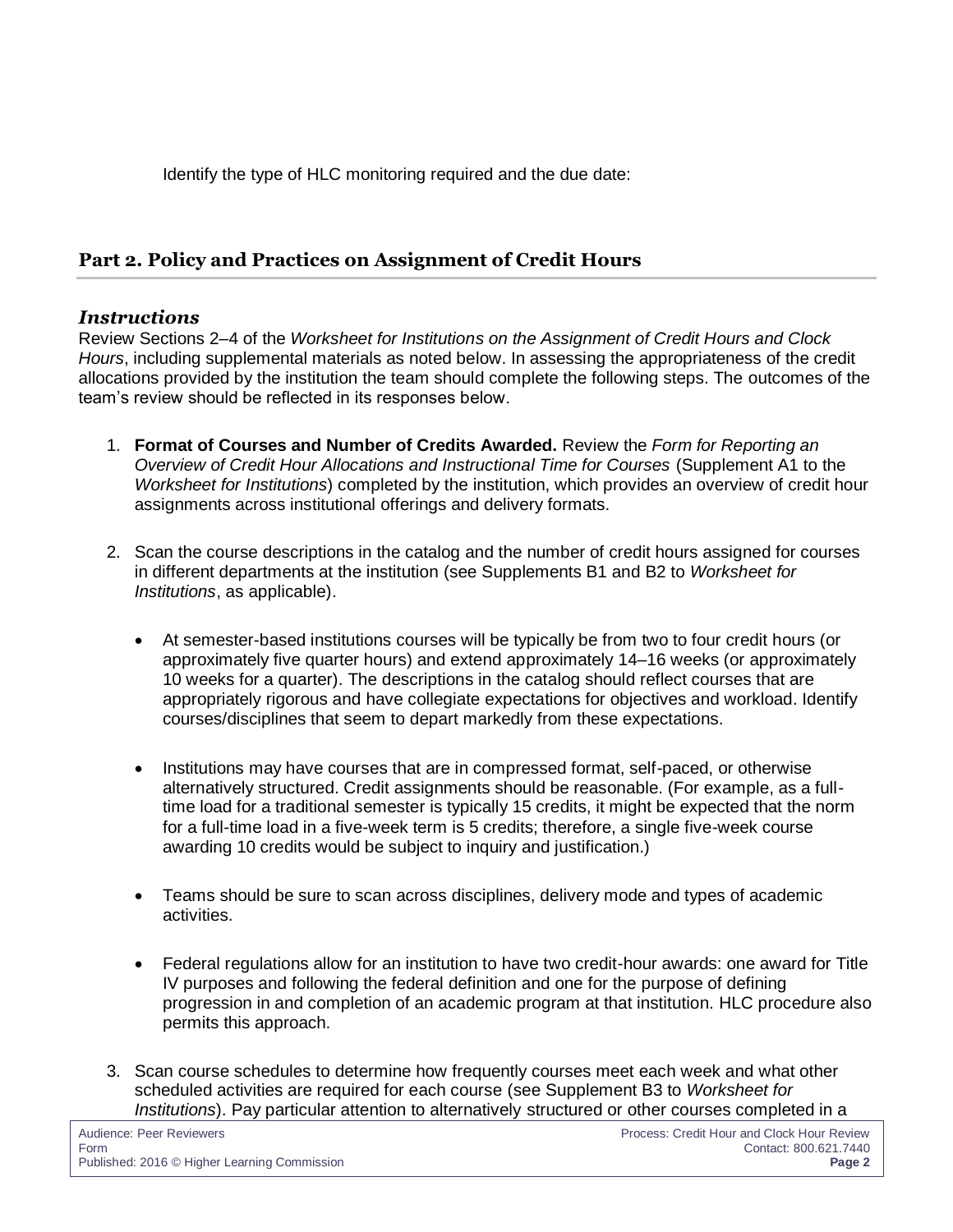short period of time or with less frequently scheduled interaction between student and instructor that have particularly high credit hour assignments.

- 4. Sampling. Teams will need to sample some number of degree programs based on the headcount at the institution and the range of programs it offers.
	- For the programs sampled, the team should review syllabi and intended learning outcomes for several courses, identify the contact hours for each course, and review expectations for homework or work outside of instructional time.
	- At a minimum, teams should anticipate sampling at least a few programs at each degree level.
	- For institutions with several different academic calendars or terms or with a wide range of academic programs, the team should expand the sample size appropriately to ensure that it is paying careful attention to alternative format and compressed and accelerated courses.
	- Where the institution offers the same course in more than one format, the team is advised to sample across the various formats to test for consistency.
- 5. **Direct Assessment or Competency-Based Programs.** Review the information provided by the institution regarding any direct assessment or competency-based programs that it offers, with regard to the learning objectives, policies and procedures for credit allocation, and processes for review and improvement in these programs.
- 6. **Policy on Credit Hours and Total Credit Hour Generation.** With reference to the institutional policies on the assignment of credit provided in Supplement A2 to *Worksheet for Institutions*, consider the following questions:
	- Does the institution's policy for awarding credit address all the delivery formats employed by the institution?
	- Does that policy address the amount of instructional or contact time assigned and homework typically expected of a student with regard to credit hours earned?
	- For institutions with courses in alternative formats or with less instructional and homework time than would be typically expected, does that policy also equate credit hours with intended learning outcomes and student achievement that could be reasonably achieved by a student in the time frame allotted for the course?
	- Is the policy reasonable within the federal definition as well as within the range of good practice in higher education? (Note that HLC will expect that credit hour policies at public institutions that meet state regulatory requirements or are dictated by the state will likely meet federal definitions as well.)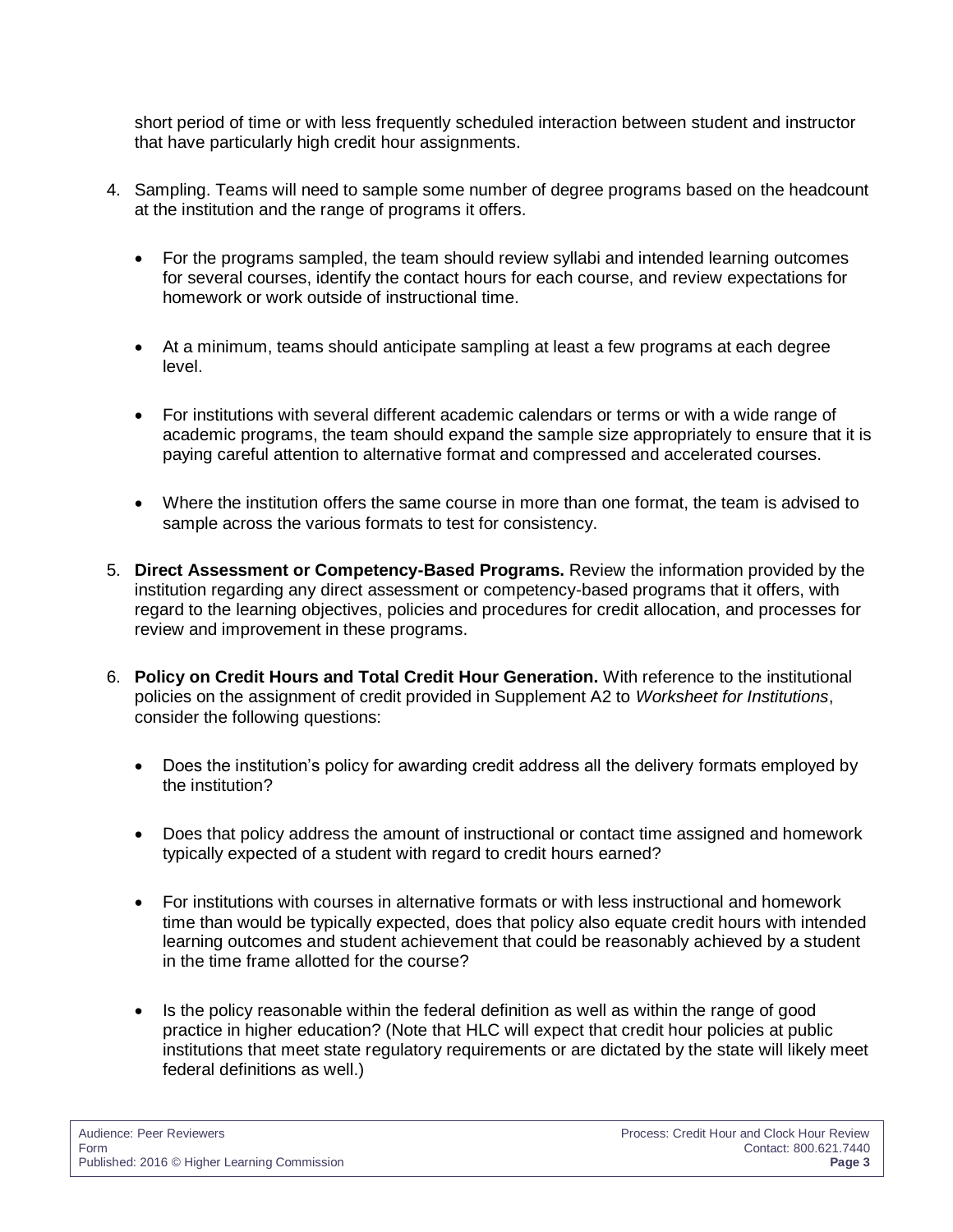- If so, is the institution's assignment of credit to courses reflective of its policy on the award of credit?
- Do the number of credits taken by typical undergraduate and graduate students, as well as the number of students earning more than the typical number of credits, fall within the range of good practice in higher education?
- 7. If the answers to the above questions lead the team to conclude that there may be a problem with the credit hours awarded the team should recommend the following:
	- If the problem involves a poor or insufficiently detailed institutional policy, the team should call for a revised policy as soon as possible by requiring a monitoring report within no more than one year that demonstrates the institution has a revised policy and provides evidence of implementation.
	- If the team identifies an application problem and that problem is isolated to a few courses or a single department, division or learning format, the team should call for follow-up activities (a monitoring report or focused evaluation) to ensure that the problems are corrected within no more than one year.
	- If the team identifies systematic noncompliance across the institution with regard to the award of credit, the team should notify the HLC staff immediately and work with staff members to design appropriate follow-up activities. HLC shall understand systematic noncompliance to mean that the institution lacks any policies to determine the award of academic credit or that there is an inappropriate award of institutional credit not in conformity with the policies established by the institution or with commonly accepted practices in higher education across multiple programs or divisions or affecting significant numbers of students.

#### *Worksheet on Assignment of Credit Hours*

#### **A. Identify the Sample Courses and Programs Reviewed by the Team**

#### **B. Answer the Following Questions**

- 1. Institutional Policies on Credit Hours
	- a. Does the institution's policy for awarding credit address all the delivery formats employed by the institution? (Note that for this question and the questions that follow an institution may have a single comprehensive policy or multiple policies.)

 $\boxtimes$  Yes  $\Box$  No

Comments:

Policy 4.13.00 specifies the following: The U.S. Department of Education credit hour definition for the Title IV aid Purposes is the amount of work that reasonably approximates not less than: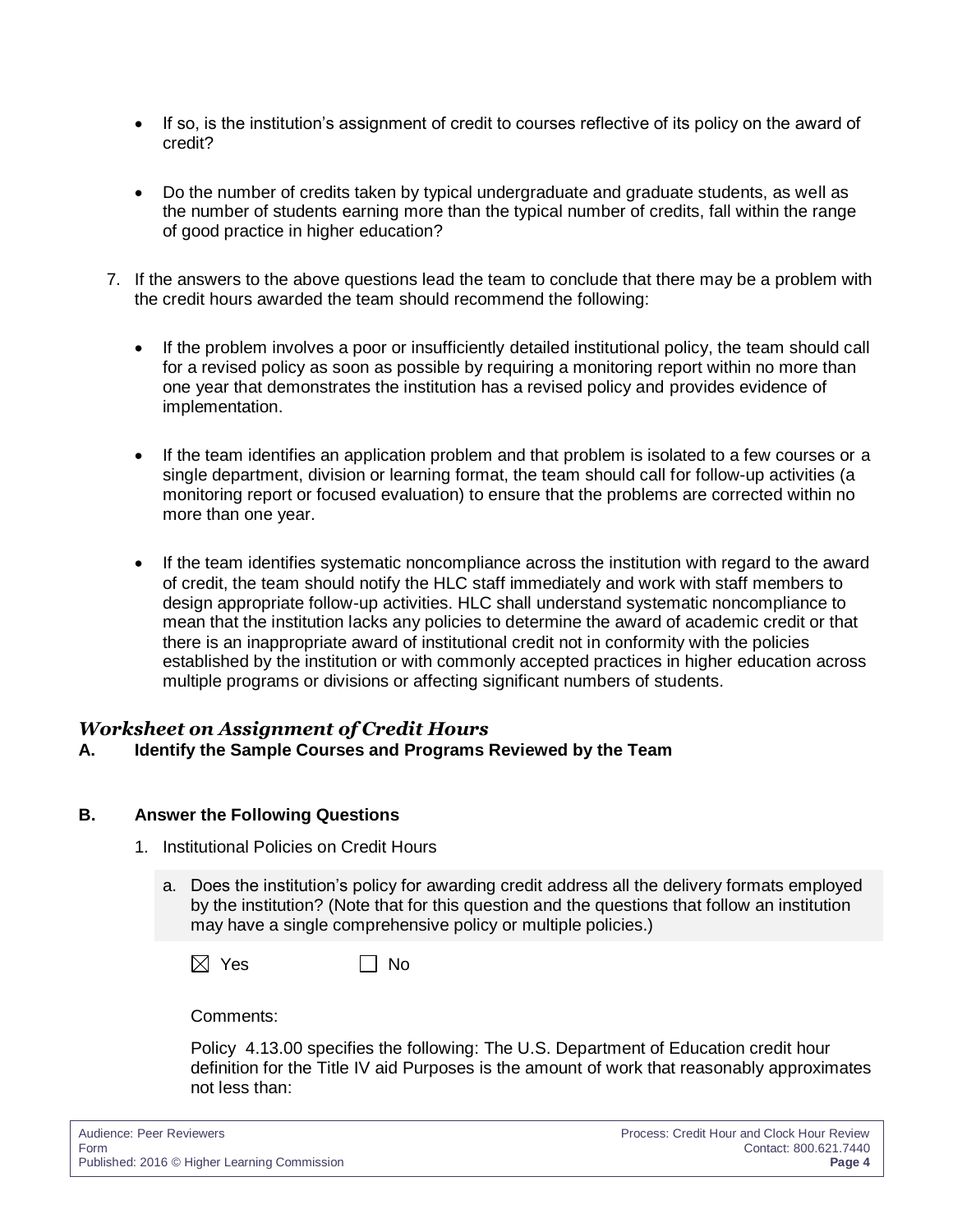1. One hour of classroom or direct faculty instruction and a minimum of two hours of out of class student work each week for approximately fifteen weeks for a semester (or the equivalent amount of work over a different amount of time); or

2. At least an equivalent amount of work as required in #1 above for other academic activities such as laboratory work, internships, practica, studio work, or other academic work leading to the award of credit hours.

The use of the Federal credit hour definition is required for all courses for which the institution awards Federal student aid. The college may set a higher standard that requires more student work per credit hour and use a measure of metric different from this definition for academic and non-federal purposes.

b. Does that policy relate the amount of instructional or contact time provided and homework typically expected of a student to the credit hours awarded for the classes offered in the delivery formats offered by the institution? (Note that an institution's policy must go beyond simply stating that it awards credit solely based on assessment of student learning and should also reference instructional time.)

| $\boxtimes$ Yes |  | $\Box$ No |
|-----------------|--|-----------|
|-----------------|--|-----------|

Comments:

c. For institutions with non-traditional courses in alternative formats or with less instructional and homework time than would be typically expected, does that policy equate credit hours with intended learning outcomes and student achievement that could be reasonably achieved by a student in the time frame and utilizing the activities allotted for the course?

|  | $\boxtimes$ Yes |  | $\Box$ No |
|--|-----------------|--|-----------|
|--|-----------------|--|-----------|

Comments:

A randomly selected sample of course syllabi confirmed the policy is followed.

d. Is the policy reasonable within the federal definition as well as within the range of good practice in higher education? (Note that HLC will expect that credit hour policies at public institutions that meet state regulatory requirements or are dictated by the state will likely meet federal definitions as well.)

 $\boxtimes$  Yes  $\qquad \qquad \Box$ 

Comments:

- 2. Application of Policies
	- a. Are the course descriptions and syllabi in the sample academic programs reviewed by the team appropriate and reflective of the institution's policy on the award of credit? (Note that

| Audience: Peer Reviewers                     | Process: Credit Hour and Clock Hour Review |
|----------------------------------------------|--------------------------------------------|
| Form                                         | Contact: 800.621.7440                      |
| Published: 2016 © Higher Learning Commission | Page 5                                     |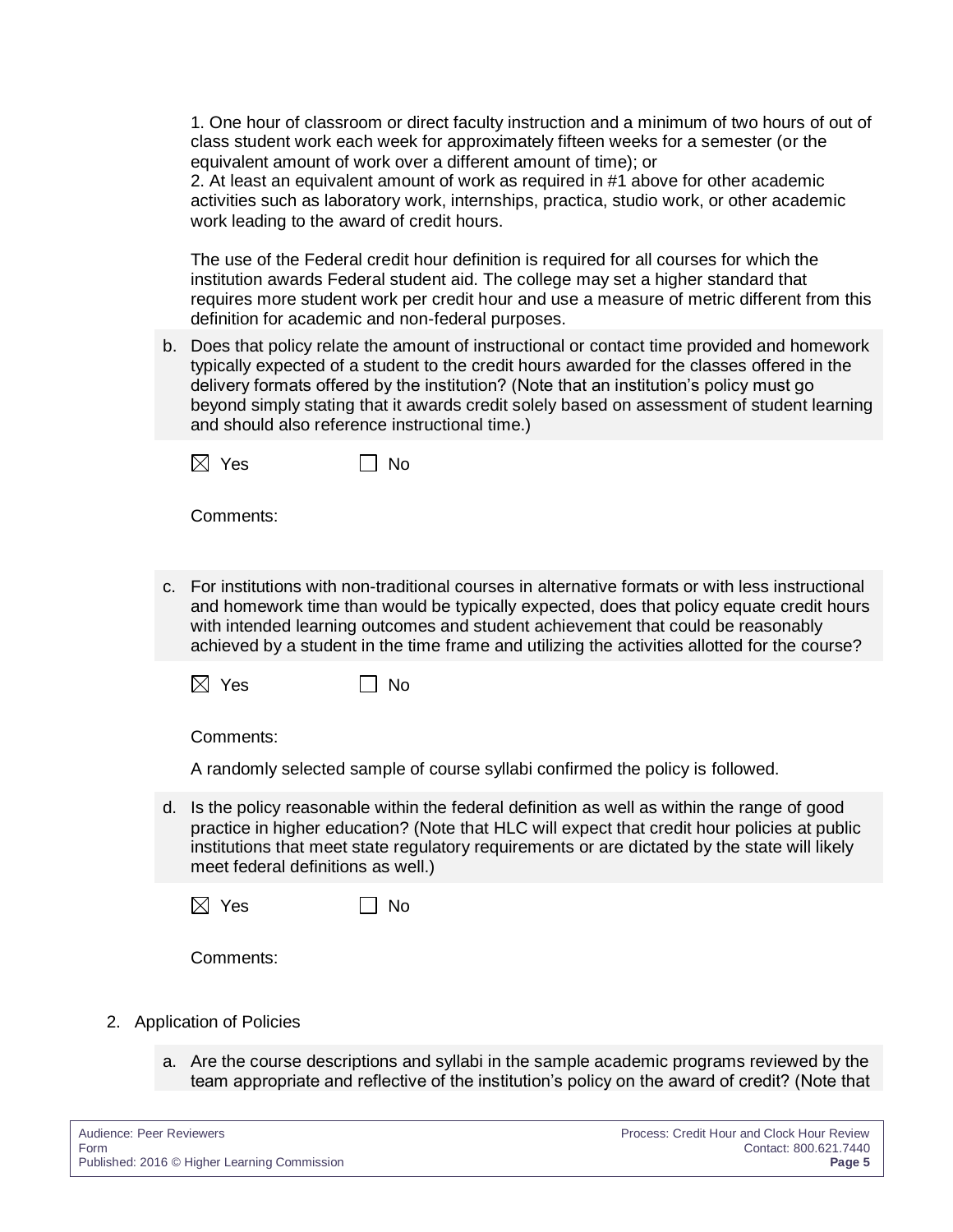|    |                                    | HLC will expect that credit hour policies at public institutions that meet state regulatory<br>requirements or are dictated by the state will likely meet federal definitions as well.)                                                                                                                                                                                  |                                                                     |
|----|------------------------------------|--------------------------------------------------------------------------------------------------------------------------------------------------------------------------------------------------------------------------------------------------------------------------------------------------------------------------------------------------------------------------|---------------------------------------------------------------------|
|    | $\boxtimes$ Yes                    | <b>No</b>                                                                                                                                                                                                                                                                                                                                                                |                                                                     |
|    | Comments:                          |                                                                                                                                                                                                                                                                                                                                                                          |                                                                     |
|    |                                    | A randomly selected sample of course syllabi confirmed the policy is followed.                                                                                                                                                                                                                                                                                           |                                                                     |
|    |                                    | b. Are the learning outcomes in the sample reviewed by the team appropriate to the courses<br>and programs reviewed and in keeping with the institution's policy on the award of credit?                                                                                                                                                                                 |                                                                     |
|    | $\boxtimes$ Yes                    | <b>No</b>                                                                                                                                                                                                                                                                                                                                                                |                                                                     |
|    | Comments:                          |                                                                                                                                                                                                                                                                                                                                                                          |                                                                     |
| C. |                                    | If the institution offers any alternative-delivery or compressed-format courses or programs,<br>are the course descriptions and syllabi for those courses appropriate and reflective of the<br>institution's policy on the award of academic credit?                                                                                                                     |                                                                     |
|    | $\boxtimes$ Yes                    | No                                                                                                                                                                                                                                                                                                                                                                       |                                                                     |
|    | Comments:                          |                                                                                                                                                                                                                                                                                                                                                                          |                                                                     |
|    |                                    | Course syllabi in multiple formats were reviewed.                                                                                                                                                                                                                                                                                                                        |                                                                     |
| d. | allocation of credit is justified? | If the institution offers alternative-delivery or compressed-format courses or programs, are<br>the learning outcomes reviewed by the team appropriate to the courses and programs<br>reviewed and in keeping with the institution's policy on the award of credit? Are the<br>learning outcomes reasonable for students to fulfill in the time allocated, such that the |                                                                     |
|    | $\boxtimes$ Yes                    | <b>No</b>                                                                                                                                                                                                                                                                                                                                                                |                                                                     |
|    | Comments:                          |                                                                                                                                                                                                                                                                                                                                                                          |                                                                     |
|    |                                    | e. Is the institution's actual assignment of credit to courses and programs across the<br>institution reflective of its policy on the award of credit and reasonable and appropriate<br>within commonly accepted practice in higher education?                                                                                                                           |                                                                     |
|    | $\boxtimes$ Yes                    | No                                                                                                                                                                                                                                                                                                                                                                       |                                                                     |
|    | Audience: Peer Reviewers           |                                                                                                                                                                                                                                                                                                                                                                          | Process: Credit Hour and Clock Hour Review<br>Contact: 800.621.7440 |

Published: 2016 © Higher Learning Commission **Page 6**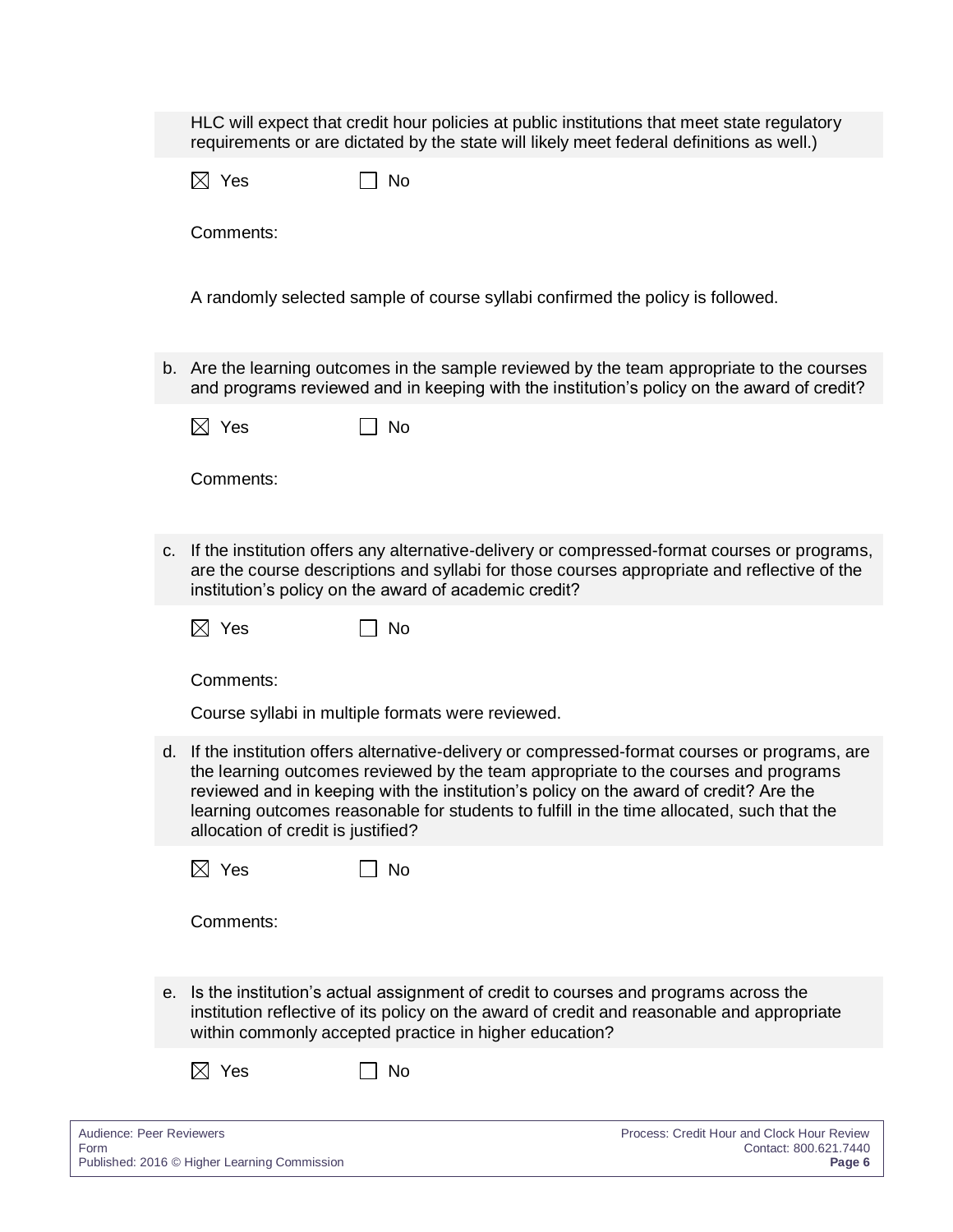Comments:

#### **C. Recommend HLC Follow-up, If Appropriate**

Review the responses provided in this worksheet. If the team has responded "no" to any of the questions above, the team will need to assign HLC follow-up to assure that the institution comes into compliance with expectations regarding the assignment of credit hours.

Is any HLC follow-up required related to the institution's credit hour policies and practices?

 $\Box$  Yes  $\boxtimes$  No

Rationale:

Based on JJC's Federal Compliance Document, Credit hour worksheet, a review of the JJC web site, and a review of randomly selected course syllabi JJC's credit hour policies and practices are appropriate.

Identify the type of HLC monitoring required and the due date:

N/A

#### **D. Systematic Noncompliance in One or More Educational Programs With HLC Policies Regarding the Credit Hour**

Did the team find systematic noncompliance in one or more education programs with HLC policies regarding the credit hour?

 $\Box$  Yes  $\boxtimes$  No

Identify the findings:

Rationale:

## **Part 3. Clock Hours**

#### *Instructions*

Review Section 5 of *Worksheet for Institutions*, including Supplements A3–A6. Before completing the worksheet below, answer the following question:

Does the institution offer any degree or certificate programs in clock hours or programs that must be reported to the Department of Education in clock hours for Title IV purposes even though students may earn credit hours for graduation from these programs?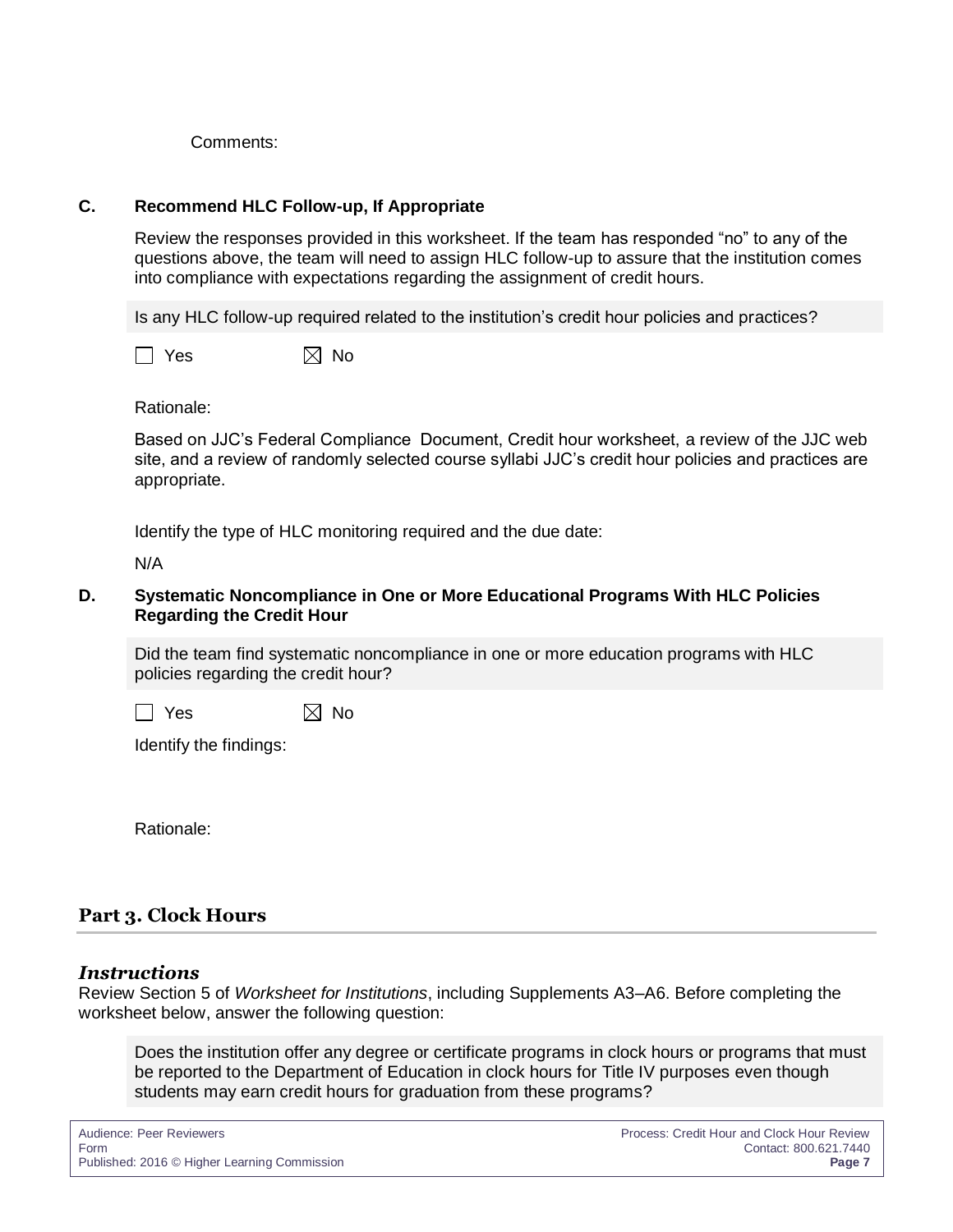$\Box$  Yes  $\boxtimes$  No

#### **If the answer is "Yes," complete the "Worksheet on Clock Hours."**

**Note:** This worksheet is not intended for teams to evaluate whether an institution has assigned credit hours relative to contact hours in accordance with the Carnegie definition of the credit hour. This worksheet solely addresses those programs reported to the Department of Education in clock hours for Title IV purposes.

Non-degree programs subject to clock hour requirements (for which an institution is required to measure student progress in clock hours for federal or state purposes or for graduates to apply for licensure) are not subject to the credit hour definitions per se but will need to provide conversions to semester or quarter hours for Title IV purposes. Clock hour programs might include teacher education, nursing or other programs in licensed fields.

Federal regulations require that these programs follow the federal formula listed below. If there are no deficiencies identified by the accrediting agency in the institution's overall policy for awarding semester or quarter credit, the accrediting agency may provide permission for the institution to provide less instruction so long as the student's work outside class in addition to direct instruction meets the applicable quantitative clock hour requirements noted below.

Federal Formula for Minimum Number of Clock Hours of Instruction (34 CFR §668.8):

1 semester or trimester hour must include at least 37.5 clock hours of instruction 1 quarter hour must include at least 25 clock hours of instruction

Note that the institution may have a lower rate if the institution's requirement for student work outside of class combined with the actual clock hours of instruction equals the above formula provided that a semester/trimester hour includes at least 30 clock hours of actual instruction and a quarter hour includes at least 20 semester hours.

### *Worksheet on Clock Hours*

#### **A. Answer the Following Questions**

 $\Box$  No

1. Does the institution's credit-to-clock-hour formula match the federal formula?

| ~<br>۰.<br>۰.<br>×<br>× |  |
|-------------------------|--|
|                         |  |

Comments:

- 2. If the credit-to-clock-hour conversion numbers are less than the federal formula, indicate what specific requirements there are, if any, for student work outside of class.
- 3. Did the team determine that the institution's credit hour policies are reasonable within the federal definition as well as within the range of good practice in higher education? (Note that if

| Audience: Peer Reviewers                     | Process: Credit Hour and Clock Hour Review |
|----------------------------------------------|--------------------------------------------|
| Form                                         | Contact: 800.621.7440                      |
| Published: 2016 © Higher Learning Commission | Page 8                                     |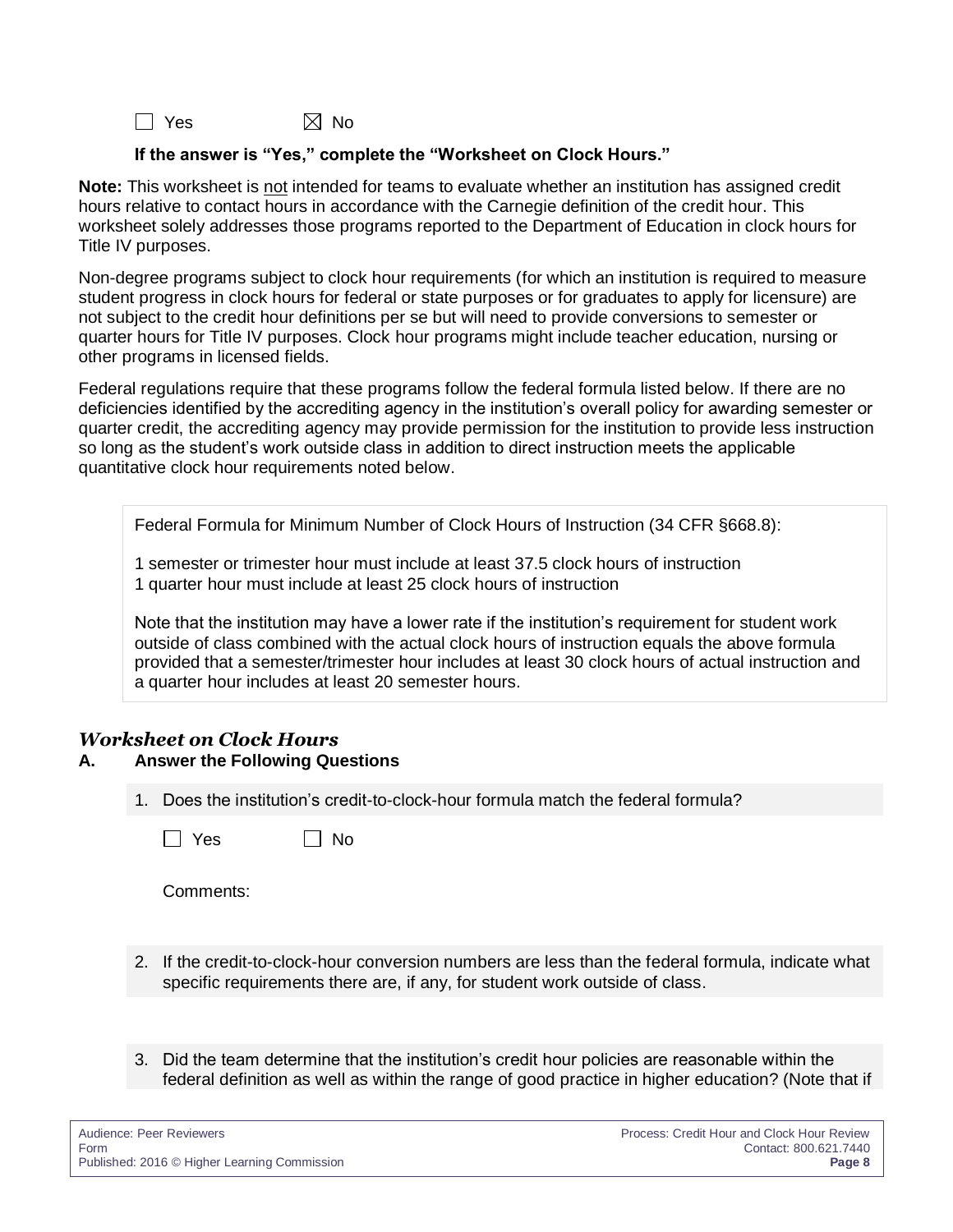|                                                                                                                                                                                                                                                                                      |  | C below.)                        | the team answers "No" to this question, it should recommend follow-up monitoring in section   |
|--------------------------------------------------------------------------------------------------------------------------------------------------------------------------------------------------------------------------------------------------------------------------------------|--|----------------------------------|-----------------------------------------------------------------------------------------------|
|                                                                                                                                                                                                                                                                                      |  | Yes<br>$\perp$                   | $\perp$<br>No                                                                                 |
|                                                                                                                                                                                                                                                                                      |  | Comments:                        |                                                                                               |
| 4. Did the team determine in reviewing the assignment of credit to courses and programs across<br>the institution that it was reflective of the institution's policy on the award of credit and<br>reasonable and appropriate within commonly accepted practice in higher education? |  |                                  |                                                                                               |
|                                                                                                                                                                                                                                                                                      |  | $\Box$ Yes                       | <b>No</b>                                                                                     |
|                                                                                                                                                                                                                                                                                      |  | Comments:                        |                                                                                               |
| В.                                                                                                                                                                                                                                                                                   |  | credit-to-clock-hour conversion? | Does the team approve variations, if any, from the federal formula in the institution's       |
|                                                                                                                                                                                                                                                                                      |  | $\Box$ Yes                       | <b>No</b>                                                                                     |
| C.                                                                                                                                                                                                                                                                                   |  |                                  | Recommend HLC Follow-up, If Appropriate                                                       |
|                                                                                                                                                                                                                                                                                      |  |                                  |                                                                                               |
|                                                                                                                                                                                                                                                                                      |  |                                  | Is any HLC follow-up required related to the institution's clock hour policies and practices? |
|                                                                                                                                                                                                                                                                                      |  | Yes                              | <b>No</b>                                                                                     |
|                                                                                                                                                                                                                                                                                      |  | Rationale:                       |                                                                                               |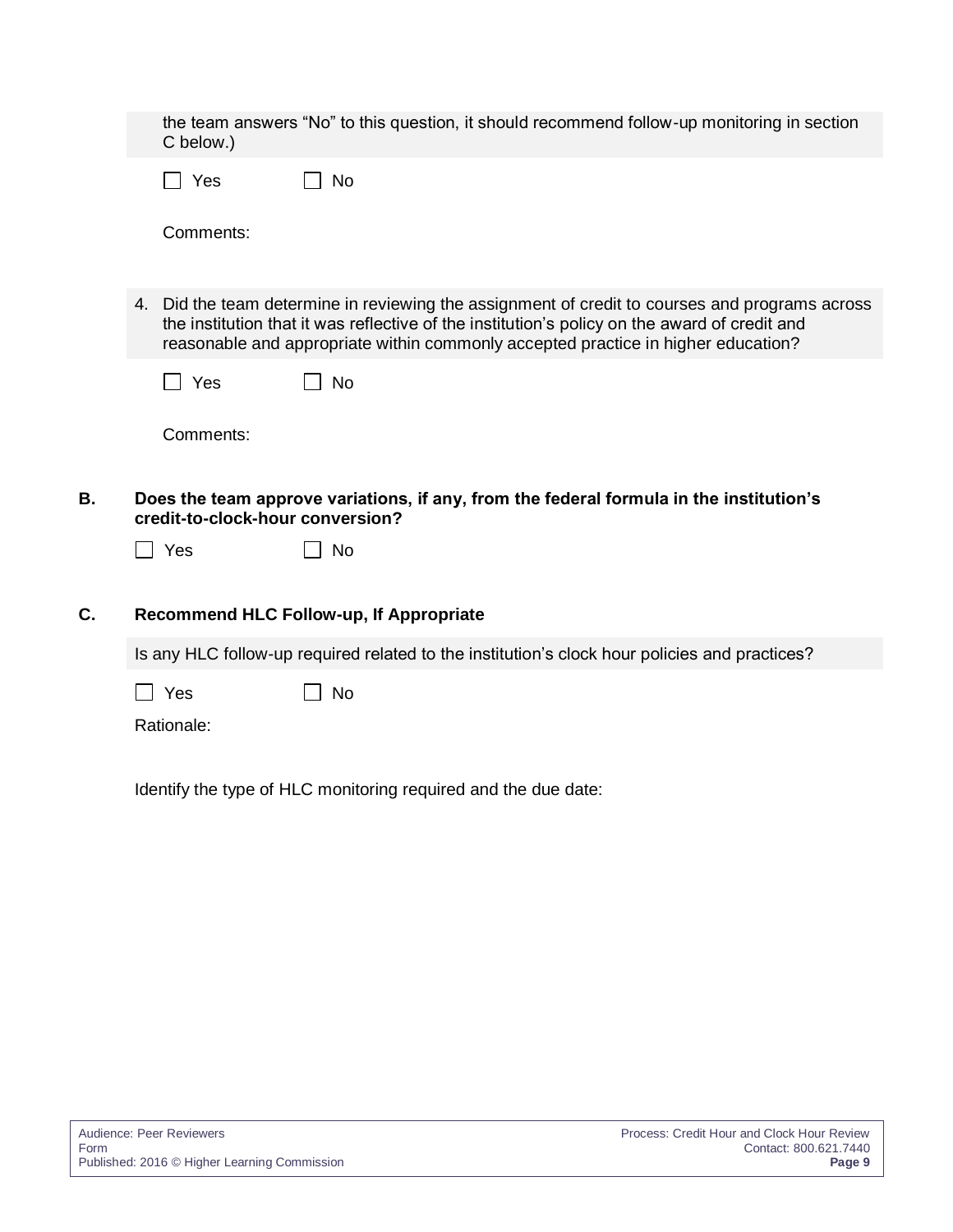

| Joliet Junior College, IL                                                   |  |
|-----------------------------------------------------------------------------|--|
| <b>AQIP Comprehensive Quality Review</b>                                    |  |
| Visit to include a Federal Compliance Reviewer: Dr. Bob Haas                |  |
| 4/15/2019 - 4/16/2019<br>No Change in Institutional Status and Requirements |  |
|                                                                             |  |

## **Accreditation Status**

| Nature of Institution                        |             |
|----------------------------------------------|-------------|
| Control:                                     | Public      |
| <b>Recommended Change:</b>                   |             |
| Degrees Awarded:                             | Associates  |
| <b>Recommended Change:</b>                   |             |
| <b>Reaffirmation of Accreditation:</b>       |             |
| Year of Last Reaffirmation of Accreditation: | 2014 - 2015 |
| Year of Next Reaffirmation of Accreditation: | 2023 - 2024 |
| <b>Recommended Change:</b>                   |             |

### **Accreditation Stipulations**

General:

Prior HLC approval is required for substantive change as stated in HLC policy.

#### **Recommended Change:**

Additional Location:

Prior HLC approval required.

**Recommended Change:**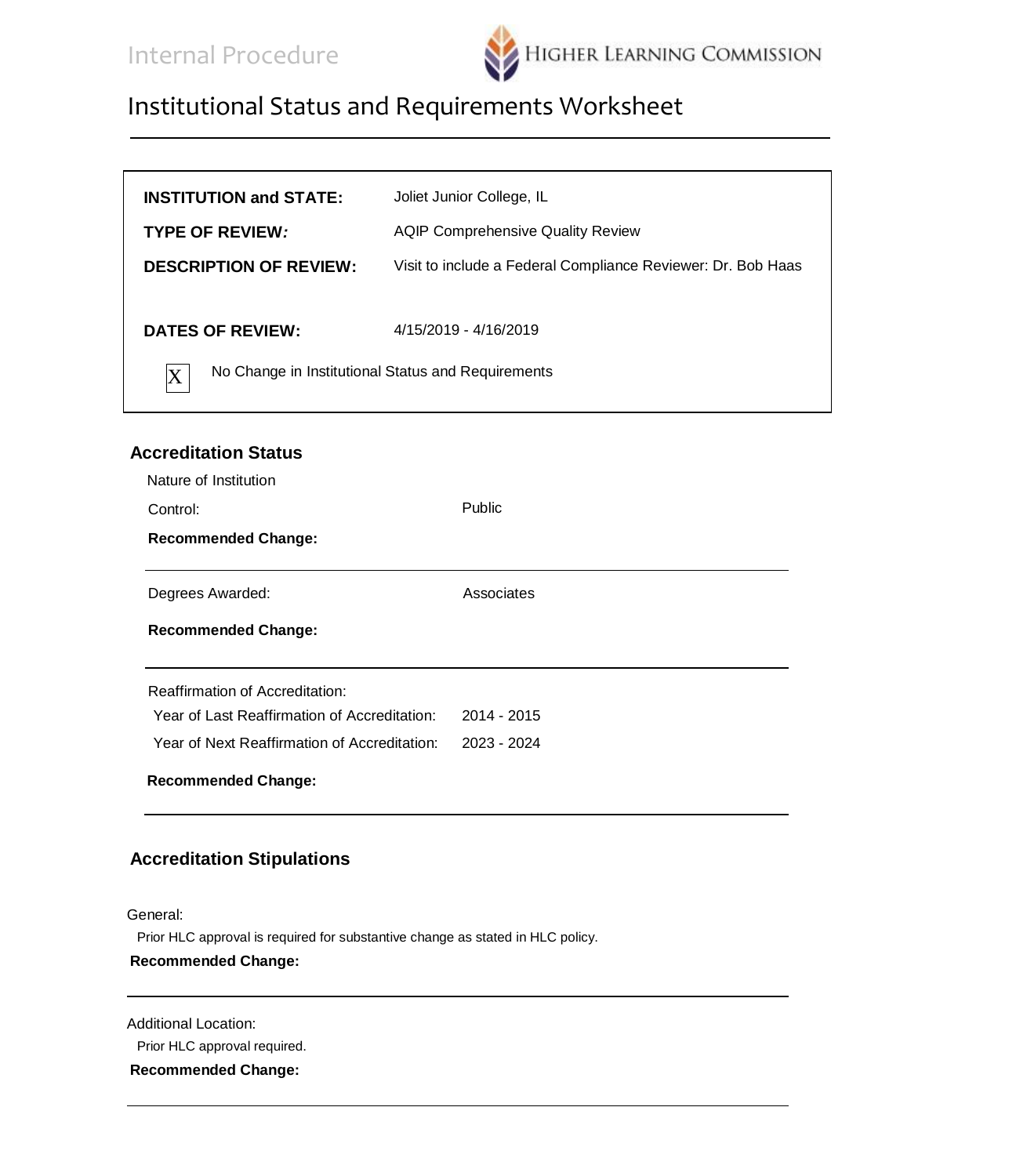

| Distance and Correspondence Courses and Programs:                                                                            |                     |  |  |
|------------------------------------------------------------------------------------------------------------------------------|---------------------|--|--|
| Approved for distance education courses and programs. The institution has not been approved<br>for correspondence education. |                     |  |  |
| <b>Recommended Change:</b>                                                                                                   |                     |  |  |
|                                                                                                                              |                     |  |  |
| <b>Accreditation Events</b>                                                                                                  |                     |  |  |
| <b>Accreditation Pathway</b>                                                                                                 | <b>AQIP Pathway</b> |  |  |
| <b>Recommended Change:</b>                                                                                                   |                     |  |  |
| <b>Upcoming Events</b>                                                                                                       |                     |  |  |
| Comprehensive Evaluation:                                                                                                    | 2023 - 2024         |  |  |
| <b>Recommended Change:</b>                                                                                                   |                     |  |  |
|                                                                                                                              |                     |  |  |
| <b>Monitoring</b>                                                                                                            |                     |  |  |
| <b>Upcoming Events</b>                                                                                                       |                     |  |  |
| None                                                                                                                         |                     |  |  |

**Recommended Change:**

#### **Institutional Data**

| <b>Educational Programs</b>  | Recommended |         |
|------------------------------|-------------|---------|
| Undergraduate                |             | Change: |
| Certificate                  | 126         |         |
| <b>Associate Degrees</b>     | 59          |         |
| <b>Baccalaureate Degrees</b> | 0           |         |
| Graduate                     |             |         |
| Master's Degrees             | ი           |         |
| <b>Specialist Degrees</b>    | 0           |         |
| <b>Doctoral Degrees</b>      | ი           |         |
|                              |             |         |

## **Extended Operations**

**Branch Campuses**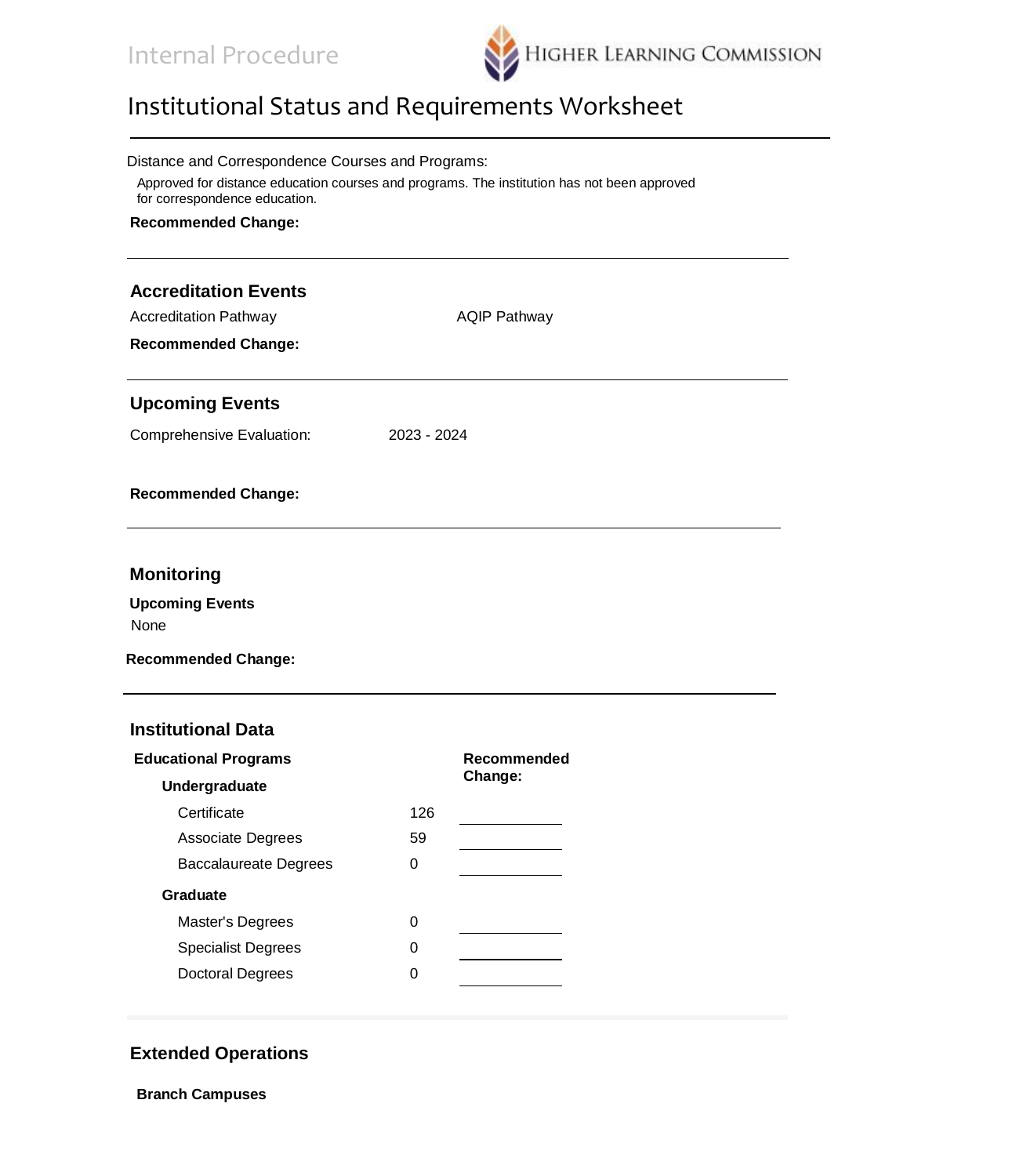

None

**Recommended Change:**

#### **Additional Locations**

City Center, 235 N. Chicago Street, Joliet, IL, 60432 - Active Frankfort Education Center (FEC), 201 Colorado Avenue, Frankfort, IL, 60423 - Active Romeoville Campus, 1125 West Romeo Road, Romeoville, IL, 60446 - Active

**Recommended Change:**

**Correspondence Education**

None

**Recommended Change:**

#### **Distance Delivery**

10.0303 - Prepress/Desktop Publishing and Digital Imaging Design, Associate, Visual Graphics

10.0304 - Animation, Interactive Technology, Video Graphics and Special Effects, Associate, Game Design and Development

11.0201 - Computer Programming/Programmer, General, Associate, Computer Programming Online Degree

11.0202 - Computer Programming, Specific Applications, Certificate, Game Design and Development

11.0202 - Computer Programming, Specific Applications, Certificate, iPhone Programming

11.0202 - Computer Programming, Specific Applications, Certificate, Unix, C, and C++ Specialist

11.0602 - Word Processing, Certificate, Word Processing

11.0602 - Word Processing, Certificate, Word/Information Processing

11.0901 - Computer Systems Networking and Telecommunications, Associate, CIS/Network Security Specialist

11.0901 - Computer Systems Networking and Telecommunications, Associate, Computer Networking Technologist

11.0901 - Computer Systems Networking and Telecommunications, Certificate, Networking Specialist

11.1004 - Web/Multimedia Management and Webmaster, Associate, Web Design and Administration

11.1004 - Web/Multimedia Management and Webmaster, Certificate, Webmaster Certification

13.1501 - Teacher Assistant/Aide, Associate, Teacher Assistant

15.0404 - Instrumentation Technology/Technician, Certificate, Process Operator

15.1204 - Computer Software Technology/Technician, Associate, CET - Software Development

19.0709 - Child Care Provider/Assistant, Associate, Child Development

19.0709 - Child Care Provider/Assistant, Certificate, Child Development

22.0301 - Legal Administrative Assistant/Secretary, Certificate, Legal Administrative Assistant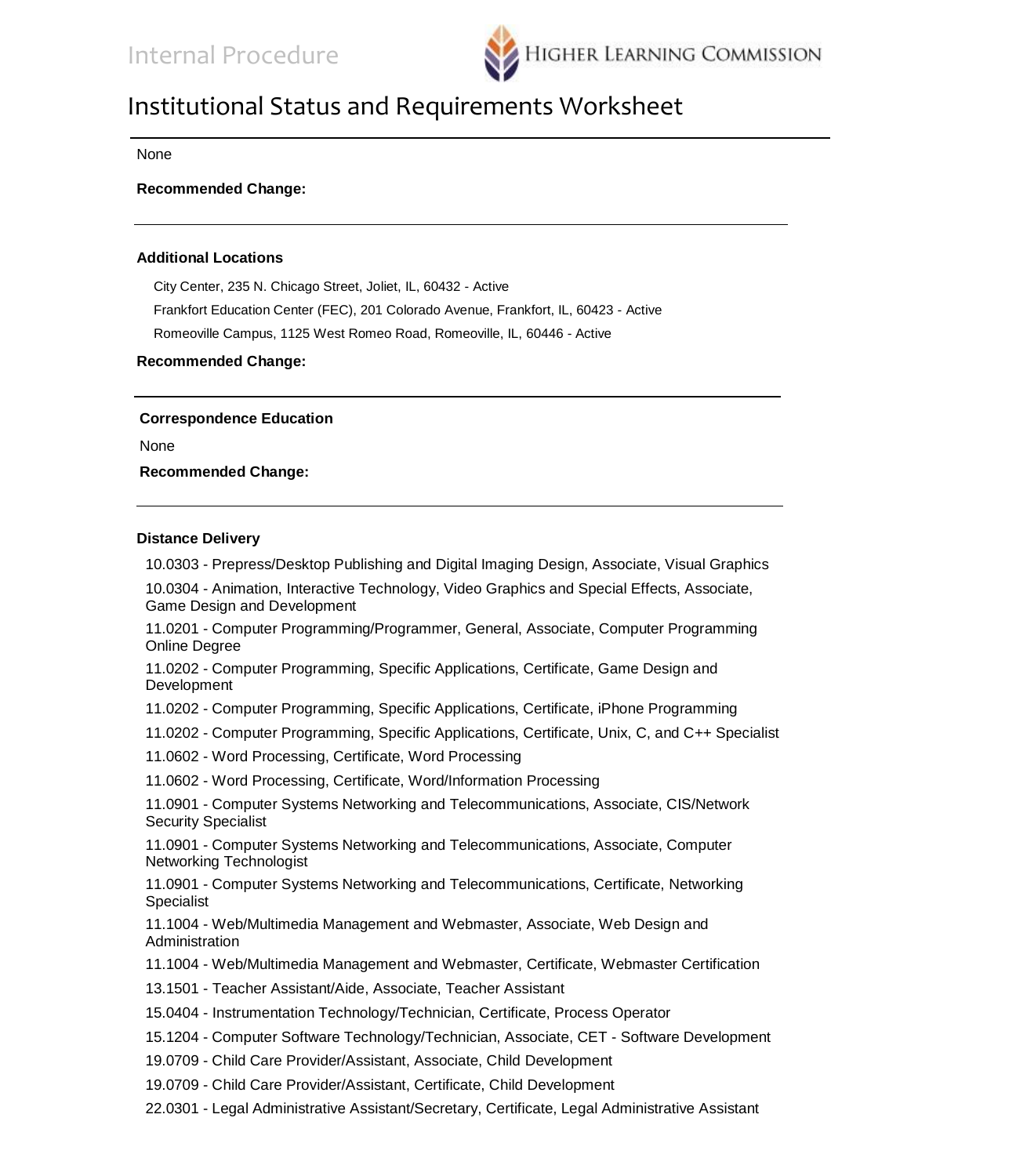

| 24.0101 - Liberal Arts and Sciences/Liberal Studies, Associate, Associate in Arts                                                       |
|-----------------------------------------------------------------------------------------------------------------------------------------|
| 43.0102 - Corrections, Associate, Criminal Justice Professional                                                                         |
| 43.0102 - Corrections, Certificate, Criminal Justice Studies - Corrections                                                              |
| 43.0104 - Criminal Justice/Safety Studies, Associate, Criminal Justice                                                                  |
| 43.0104 - Criminal Justice/Safety Studies, Certificate, Criminal Justice Studies                                                        |
| 43.0107 - Criminal Justice/Police Science, Associate, Law Enforcement                                                                   |
| 43.0107 - Criminal Justice/Police Science, Certificate, Law Enforcement                                                                 |
| 43.0203 - Fire Science/Fire-fighting, Associate, Fire Science Technology                                                                |
| 43.0203 - Fire Science/Fire-fighting, Certificate, Fire Fighter                                                                         |
| 51.0708 - Medical Transcription/Transcriptionist, Certificate, Medical Transcriptionist                                                 |
| 51.0710 - Medical Office Assistant/Specialist, Associate, MEDIC ADM ASST                                                                |
| 51.0710 - Medical Office Assistant/Specialist, Certificate, MEDIC ADM ASST(CAC)                                                         |
| 51.0910 - Diagnostic Medical Sonography/Sonographer and Ultrasound Technician, Certificate,<br>Diagnostic Medical Sonography Technician |
| 51.3901 - Licensed Practical/Vocational Nurse Training, Certificate, Practical Nursing                                                  |
| 52.0203 - Logistics, Materials, and Supply Chain Management, Certificate, Global Supply<br>Management                                   |
| 52.0203 - Logistics, Materials, and Supply Chain Management, Certificate, Global Supply<br>Management CCO                               |
| 52.0205 - Operations Management and Supervision, Associate, Business Administration                                                     |
| 52.0205 - Operations Management and Supervision, Associate, Management and Supervision                                                  |
| 52.0205 - Operations Management and Supervision, Certificate, Management and Supervision                                                |
| 52.0301 - Accounting, Certificate, Accounting (CAC)                                                                                     |
| 52.0401 - Administrative Assistant and Secretarial Science, General, Associate, Administrative<br>Assistant                             |
| 52.0407 - Business/Office Automation/Technology/Data Entry, Associate, Comp Info Sys Micro                                              |
| 52.0407 - Business/Office Automation/Technology/Data Entry, Certificate, Computer Information<br>Systems - Microcomputers for Business  |
| 52.0407 - Business/Office Automation/Technology/Data Entry, Certificate, Microcomputer<br>Specialist                                    |
| 52.0407 - Business/Office Automation/Technology/Data Entry, Certificate, Microcomputers for<br><b>Business</b>                          |
| 52.0407 - Business/Office Automation/Technology/Data Entry, Certificate, Microsoft Office<br>Specialist                                 |
| 52.0407 - Business/Office Automation/Technology/Data Entry, Certificate, Microsoft Office User<br>Specialist                            |
| 52.0701 - Entrepreneurship/Entrepreneurial Studies, Certificate, Entrepreneurship                                                       |
| 52.1001 - Human Resources Management/Personnel Administration, General, Certificate,<br>Human Resources Management                      |
| 52.1803 - Retailing and Retail Operations, Certificate, Human Resources Management                                                      |
| 52.1803 - Retailing and Retail Operations, Certificate, Retail Business Management                                                      |
| 52.1803 - Retailing and Retail Operations, Certificate, Retail Clerk                                                                    |
| 52.1804 - Selling Skills and Sales Operations, Associate, Marketing                                                                     |